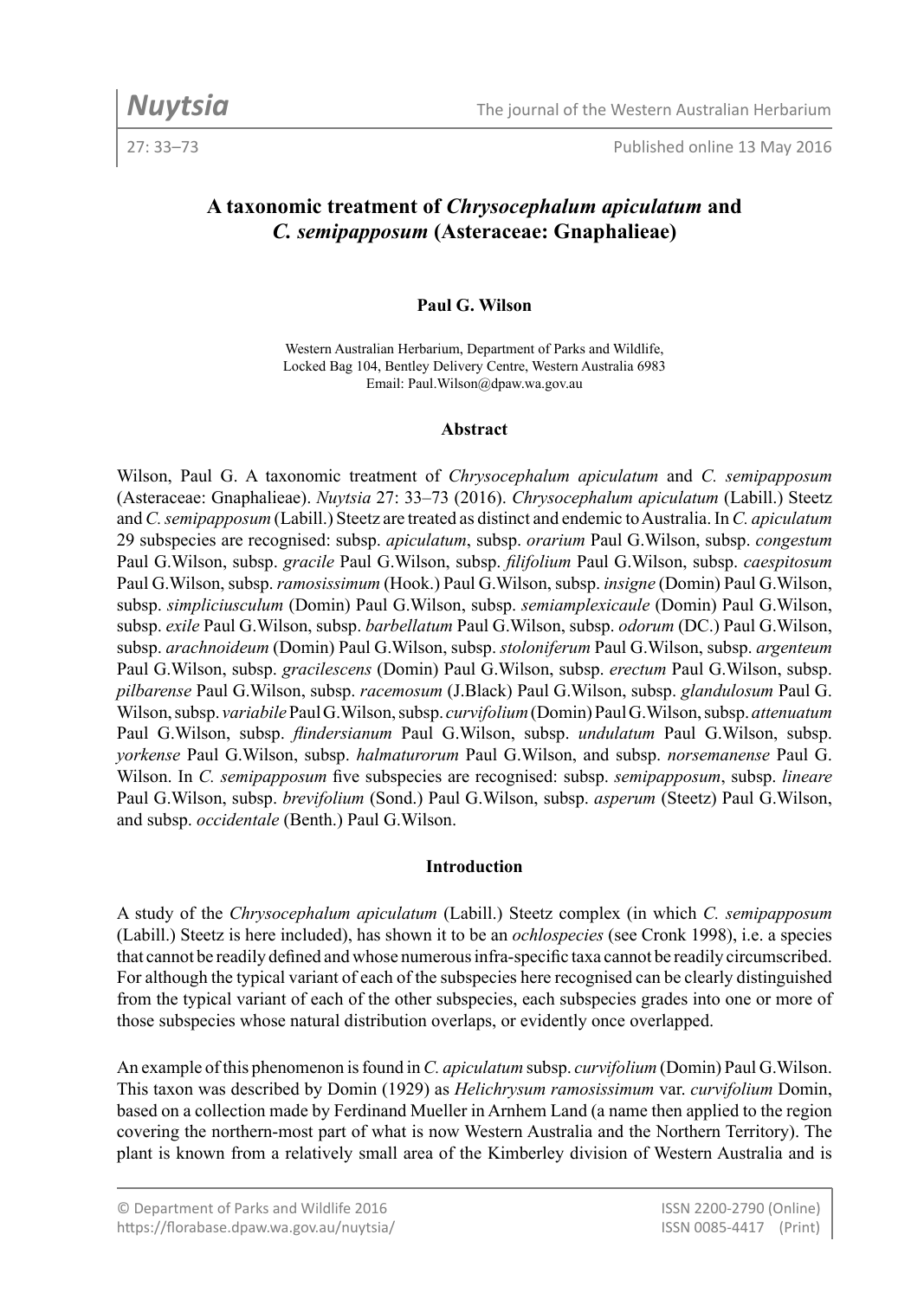apparently geographically isolated from all other variants of *C. apiculatum*. However, in recent years a plant intermediate in morphology between subsp. *curvifolium* and *C. apiculatum* subsp. *pilbarense* Paul G.Wilson has been collected from Yerrie Station in the Pilbara, a location almost halfway between the known distribution of subsp. *pilbarense* to the south and subsp. *curvifolium* to the north-east, while in north-western Queensland a plant intermediate between subsp. *curvifolium* and *C. apiculatum*  subsp. *gracilescens* (Domin) Paul G.Wilson has been collected. This suggests that these three taxa (as perhaps is the case with most or all of the subspecies recognised here) evolved relatively recently from a common ancestor.

#### **Classification**

The most significant of the taxonomic problems is the circumscription of the two species that are involved. In recent years it has commonly been the practice to unite *C. semipapposum* with *C.apiculatum*, and not to recognise any infraspecific taxa. This is understandable, for to recognise one variant is to place the rest of the complex in limbo. The problem was acknowledged by Bentham (1867) when treating *Helichrysum semipapposum* (Labill.) DC. for *Flora Australiensis*. Here he stated that 'having several hundred specimens before me from very numerous localities of this and the preceding species [*H. apiculatum*], I have in vain endeavoured to distribute them satisfactorily into two or any greater number of distinct groups…'. Although Bentham reluctantly recognised Sonder's varietal name *Chrysocephalum squarrulosum* var. *brevifolium* Sond. (as *Helichrysum semipapposum* var. *brevifolium*) he added the note 'I was for some time disposed to retain this as a distinct species, from its very different aspect, but the examination of some specimens lead me to suspect that it is rather a state of *H. semipapposum*, induced by circumstances of growth, than even a variety as adopted by Sonder.'

The confusing situation that was faced by Bentham is similar to that faced by subsequent botanists who have looked into the complex, and the present treatment is a further attempt to confront the problem.

#### **Chrysocephalum apiculatum**

**Chrysocephalum apiculatum** (Labill.) Steetz in Lehm., *Pl. Preiss.* 1: 474 (1845); *Gnaphalium apiculatum* Labill., *Nov. Holl. Pl*. 2: 43, t. 188 (1806); *Helichrysum apiculatum* (Labill.) D.Don, *Mem. Werner. Nat. Hist. Soc.* 5(2): 550 (1826). *Type*: 'in capite Van Diemen' [the southern tip of Tasmania], *Labillardière s.n.* (*lecto*, here designated: FI 006317 image seen; *isolecto*: G 00471271 image seen, K 000349263 image seen).

?*Helichrysum ciliatum* f. *cunninghamii* DC., *Prodr.* 6: 196 (1838). *Type*: Plains of Bathurst, New South Wales, April 1817, *A. Cunningham s.n.* (*holo*: G-DC, photo seen).

*Chrysocephalum helichrysoides* Walp., *Linnaea* 14: 503 (1841). *Type*: 'In *Nova Hollandia*, *J. Lhotsky legit.*' (*n.v.*).

Prostrate to erect or sprawling *perennial herb* with a single stem or with several stems arising from near the base of the plant, to 40 cm high. *Stems* slender, variably cottony to woolly or glandular. *Leaves*: lower leaves to 10 cm long, decreasing in size towards apex of plant, linear to narrowly oblong to oblanceolate or obovate, acute or obtuse, acuminate or apiculate, flat or with recurved to revolute margins, appressed-villous to loosely woolly or glandular. *Capitula* in compact to loose terminal inflorescences. *Involucres* hemispherical to cup-shaped, *c.* 8 mm high, principally yellow, rarely white, the outer bracts yellow or sometimes tinged dark reddish brown. *Outer bracts*: stipe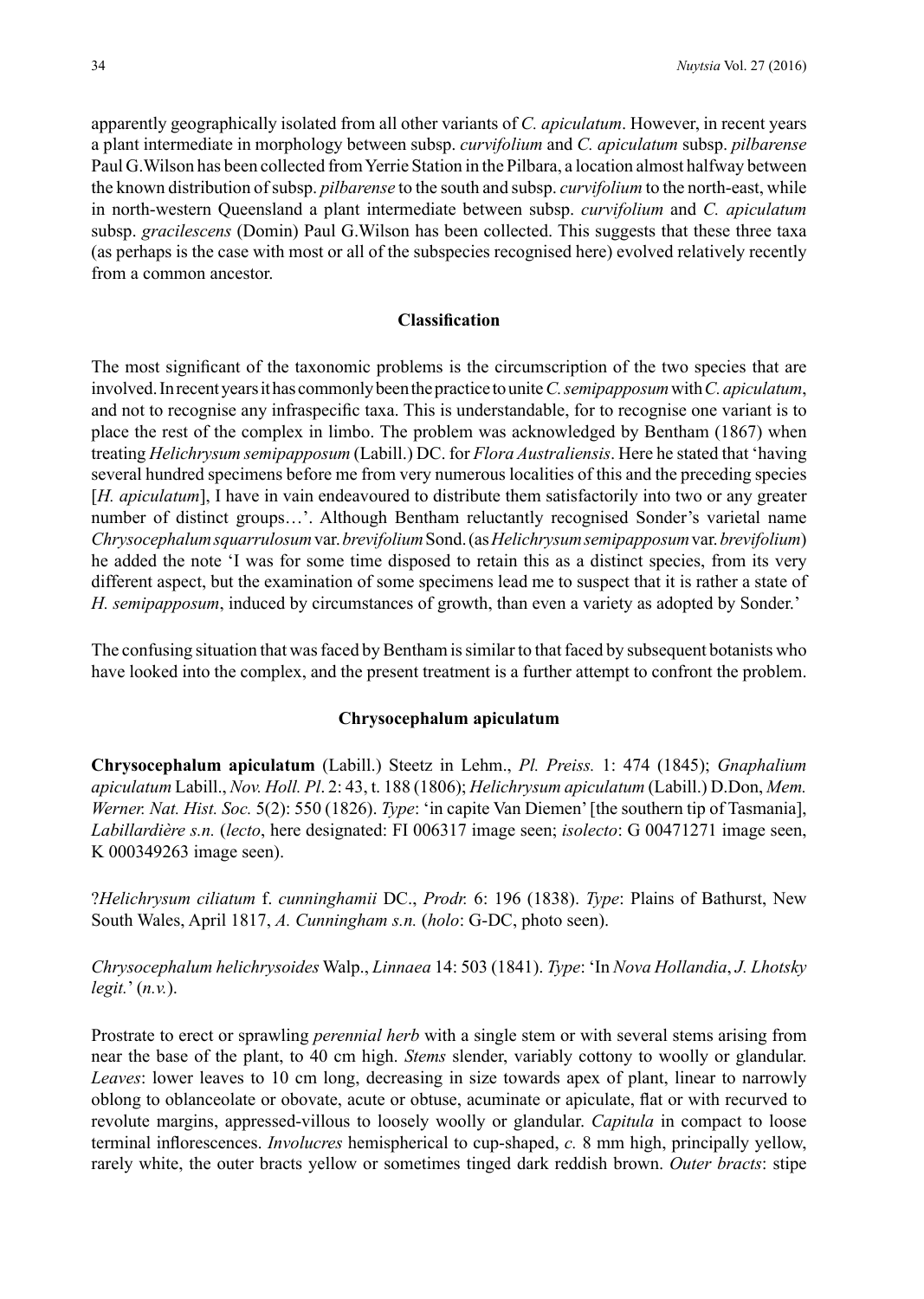narrowly oblong, flat, *c.* 1 mm long, somewhat woolly, sparsely glandular abaxially, glabrous or variably hirsute adaxially; lamina ovate to obovate, obtuse, *c.* 3 mm long, translucent, sparsely longciliate medially otherwise glabrous. *Medial bracts*: stipe semiterete, *c.* 1.5 mm long, abaxially with sessile to very shortly stipitate glandular hairs; lamina narrowly oblong to elliptic or ovate, *c.* 3–6 mm long, obtuse to acute, firm, opaque, or translucent towards base, golden, prominently ciliate with stiff trichomes *c.* 0.5 mm long or the distal portion eciliate, woolly-ciliate towards base, adaxial surface glabrous or variably hirsute particularly towards base, abaxial surface glabrous or sparsely hirsute. *Innermost bracts*: stipe linear, 1–1.5 mm long, with fenestrate stereome; lamina narrowly oblong to shortly ovate, usually acute. *Female florets* comprising outer two rows, fertile; corolla very narrowly cylindrical; pappus bristles 0–8(9). *Bisexual florets* fertile: corolla narrowly cylindrical with obconical apex, *c.* 4 mm long, yellow; pappus bristles *c.* 5–14. *Pappus bristles* pale yellow to white, towards apex variably plumose or with only a few cilia, scabrous below, not broadened at base. *Achenes* terete to ellipsoid, *c.* 1.6 mm long, minutely scabrous.

*Notes on critical characters*. The number and morphology of the pappus bristles of the female florets provide useful characters for assisting in the discrimination of some taxa. They range in number from zero to 12 or more, with those in the female florets on the one flower head being either constant in number or varying only slightly; if variable in number then the female florets of the outer row of the capitulum will have fewer bristles than those of the inner row; thus the outer row may be epappose while the inner row may have one bristle. Usually if only one bristle is present it will be positioned on the adaxial margin of the achene apex; if two bristles are present then one will be adaxial and one will be lateral; if three are present then one will be adaxial and two will be lateral on opposite sides of the achene. With some subspecies the bristles appear to be readily shed and are therefore difficult to count; however, it is unclear how much of their caducous nature is dependent on the taxon and how much is dependent on the method and speed of drying of the material after collection.

The pappus bristles vary between subspecies in their colour and thickness, whether straight or undulate, and whether smooth all over or entirely barbellate, barbellate but plumose towards the apex, or barbellate with the teeth irregularly longer towards the apex. These differences appear to be taxon specific.

*Typification*. Labillardiere's personal collection passed to the herbarium in Florence (FI) and for this reason the specimen in that institution is nominated as the lectotype of *C. apiculatum*. I have not seen the type of *C. helichrysoides* but Walpers' description would place it in *C. apiculatum s.l.*, possibly in either subsp. *apiculatum* or subsp. *attenuatum* Paul G.Wilson.

*Chromosome numbers*. n = 12, *c.* 38 (Turner 1970: 384); n = 12, 24 (Watanabe *et al.* 1999: 784); n = *c.* 36, *B.L. Turner* 5604 (MEL) 7 mi [*c.* 11 km] NE of Seymour (not published); n = *c.* 48, *B.L. Turner*  5609, 8 mi [*c.* 13 km] N of Windsor (BRI) (not published); n =12, *B.L. Turner* 5622, Peregian, Queensland (BRI) (not published).

#### **Key to subspecies of** *Chrysocephalum apiculatum*

- **1.** Stems variably glandular
- **2.** Margin of leaves undulate. [Stems and leaves with cottony hairs and sessile glandular hairs; female florets with *c.* 10 pappus bristles] [Gawler Ra. and adjacent Flinders Ra. and Eyre Pen., S.A.] ..................................**26.** subsp. **undulatum**
- **2:** Margin of leaves entire
- **3.** Capitula *c.* 8 mm diam.; stems glandular-pilose with weak multicellar hairs, sparsely cottony; leaves oblong, flat, to 4 cm long,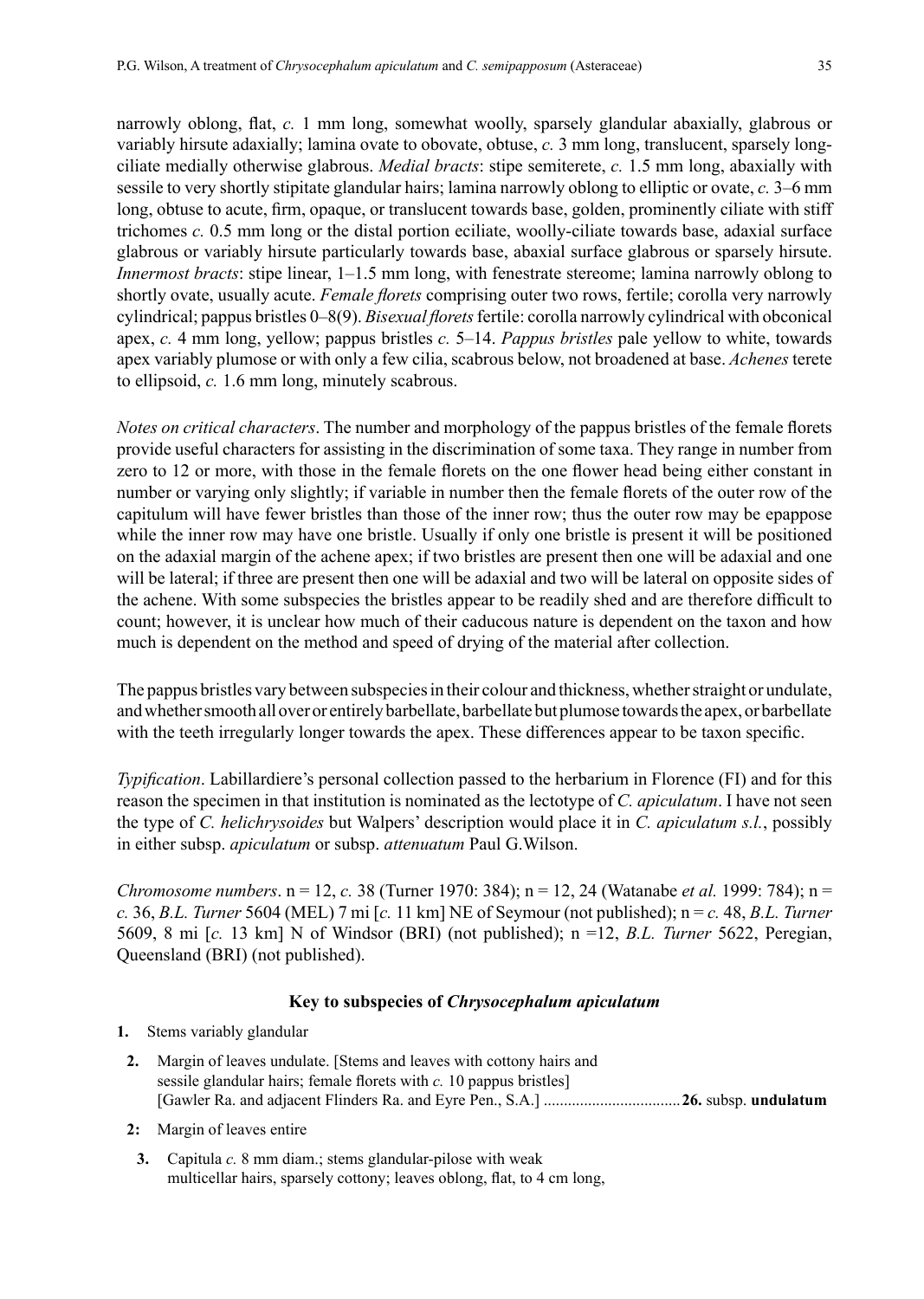|    |    | semiamplexicaule at base. [Female florets with (4–)8 pappus bristles]                                                                                                                                  |  |
|----|----|--------------------------------------------------------------------------------------------------------------------------------------------------------------------------------------------------------|--|
| 3: |    | Capitula 4–6 mm diam.; stems variably glandular; leaves revolute or<br>flat, base not or scarcely cordate                                                                                              |  |
| 4. |    | Stems glandular-puberulous, sometimes cottony; female florets with<br>7–14 pappus bristles. [Leaves linear and revolute to narrowly elliptic                                                           |  |
| 4: |    | Stems glandular-puberulous and woolly or shortly glandular-stipitate<br>and sparsely cottony; female florets with 0-9 pappus bristles                                                                  |  |
|    | 5. | Leaves with sessile and glandular stipitate hairs; female florets with<br>4–9 pappus bristles                                                                                                          |  |
|    | 6. | Leaves narrowly oblong, acute, glandular-stipitate and sparsely<br>cottony; female florets with $(3-)4-7$ pappus bristles.                                                                             |  |
|    | 6: | Leaves linear to oblong-obovate, often curved, tomentose;<br>female florets with 4–9 pappus bristles.                                                                                                  |  |
|    | 5: | Leaves glandular-puberulous; female florets with 0-2 pappus bristles                                                                                                                                   |  |
|    | 7. | Leaves woolly abaxially when young; female florets with 1 pappus                                                                                                                                       |  |
|    | 7: | Leaves glandular-puberulous and with minute sessile glands; female<br>florets with $0-2(-3)$ pappus bristles.                                                                                          |  |
| 1: |    | Stems without glandular hairs                                                                                                                                                                          |  |
| 8. |    | Stems cottony or woolly                                                                                                                                                                                |  |
| 9. |    | Stems cottony                                                                                                                                                                                          |  |
|    |    | 10. Capitula in dense cymes or corymbs                                                                                                                                                                 |  |
|    |    | 11. Pappus bristles in female florets 0–5                                                                                                                                                              |  |
|    |    | 12. Plants south coastal. [Leaves narrowly oblong to obovate, cottony,<br>sericeous, or woolly; capitula in dense cymes; female florets with<br>4 or 5 pappus bristles]                                |  |
|    |    | 13. Leaves narrowly oblong to obovate, cottony, sericeous or woolly.                                                                                                                                   |  |
|    |    | 13: Leaves linear to very narrowly obovate, sericeous or cottony.                                                                                                                                      |  |
|    |    | 12: Plants not south coastal. [Leaves narrowly oblong to oblong; capitula<br>compact; female florets with 1-6 pappus bristles]                                                                         |  |
|    |    | 14. Medial involucral bracts ciliate to apex. [Leaves oblong to narrowly<br>oblong; stems and leaves densely cottony; capitula in compact<br>rounded corymbs; female florets with 1-5 pappus bristles] |  |
|    |    | 14: Medial involucral bracts with terminal portion eciliate                                                                                                                                            |  |
|    |    | 15. Leaves narrowly oblong, cottony to hispid; stems densely cottony;<br>capitula in compact rounded corymbs; medial involucral bracts                                                                 |  |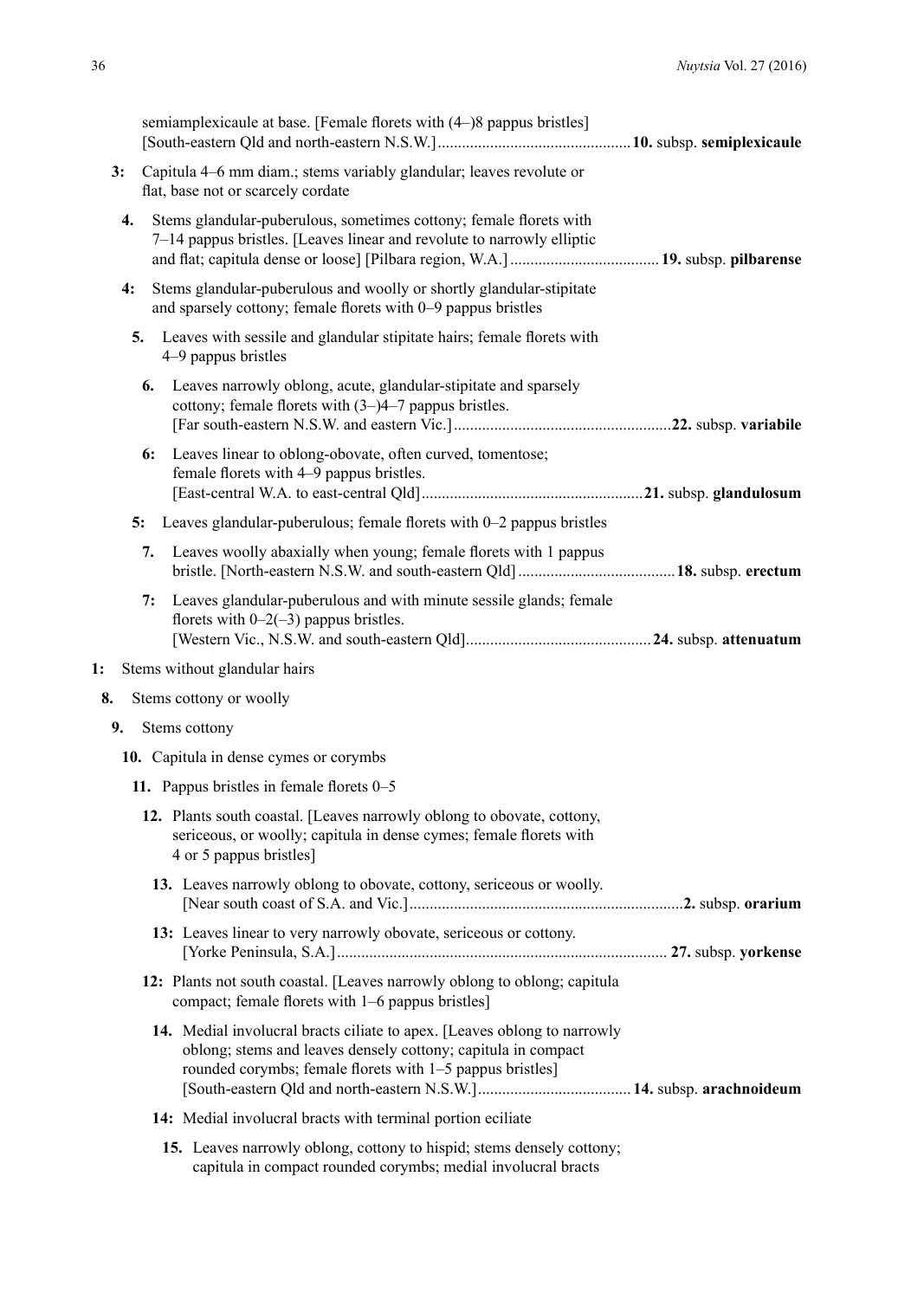**9:** 

|  | with terminal 1.5 mm eciliate and glabrous; female florets with                                                                                                                                                                                                         |  |
|--|-------------------------------------------------------------------------------------------------------------------------------------------------------------------------------------------------------------------------------------------------------------------------|--|
|  | 15: Leaves narrowly oblong to spathulate, woolly below and glabrous<br>to glandular-pilose above; stems cottony; capitula crowded;<br>medial involucral bracts with terminal 0.5 mm eciliate; female<br>florets with $0-1(-2)$ pappus bristles. [New England tablelands |  |
|  | 11: Pappus bristles in female florets $(7-9-10)$ . [Leaves narrowly oblong<br>to obovate; stems and leaves cottony; capitula corymbose]                                                                                                                                 |  |
|  | 10: Capitula racemose. [Qld and northern N.S.W.]                                                                                                                                                                                                                        |  |
|  | 16. Leaves oblong. [Stems and leaves densely appressed-cottony; capitula<br>small; female florets with 6-12 pappus bristles, the terminal hairs few                                                                                                                     |  |
|  | 16: Leaves linear to narrowly elliptic or narrowly obovate                                                                                                                                                                                                              |  |
|  | 17. Leaves revolute and slender-terete. [Leaves curved; stem and leaves<br>glabrous to densely cottony; capitula slender-pedunculate; pappus                                                                                                                            |  |
|  | 17: Leaves linear to narrowly elliptic or obovate                                                                                                                                                                                                                       |  |
|  | 18. Leaves linear to narrowly elliptic; stems thinly appressed-cottony;<br>female florets with 0–5 pappus bristles. [North-eastern Qld]  17. subsp. gracilescens                                                                                                        |  |
|  | 18: Leaves linear to narrowly obovate; stems cottony or woolly, female<br>florets with 1-9 pappus bristles. [Capitula small, clustered,<br>becoming racemose] [South-central Qld and north-central N.S.W.] 7. subsp. ramosissimum                                       |  |
|  | Stems woolly                                                                                                                                                                                                                                                            |  |
|  | 19. Leaves woolly and minutely glandular. [Leaves narrowly oblong]                                                                                                                                                                                                      |  |
|  | 20. Leaves narrowly oblong, glandular with minute sessile hairs, woolly<br>on both surfaces; female florets with 6–8 very shortly plumose pappus<br>bristles. [Stems sometimes woolly and glandular] [Near Norseman                                                     |  |
|  | 20: Leaves narrowly oblong or obovate, densely woolly; female florets in<br>typical variant with 0 or 1 pappus bristles (some variants with up to<br>6 bristles). [Central-eastern W.A., northern S.A., southern N.T.,                                                  |  |
|  | 19: Leaves woolly, not glandular                                                                                                                                                                                                                                        |  |
|  | 21. Involucral bracts yellow                                                                                                                                                                                                                                            |  |
|  | 22. Involucral bracts smooth                                                                                                                                                                                                                                            |  |
|  | 23. Leaves narrowly oblong to obovate, woolly; female florets with<br>0-6 shortly plumose pappus bristles. [Southern S.A., Vic.,                                                                                                                                        |  |
|  | 23: Leaves linear to obovate; female florets with $1-3$ (in typical variant)<br>to 9 very shortly plumose pappus bristles. [Stems and leaves densely<br>woolly to cottony; capitula small, clustered or becoming racemose]                                              |  |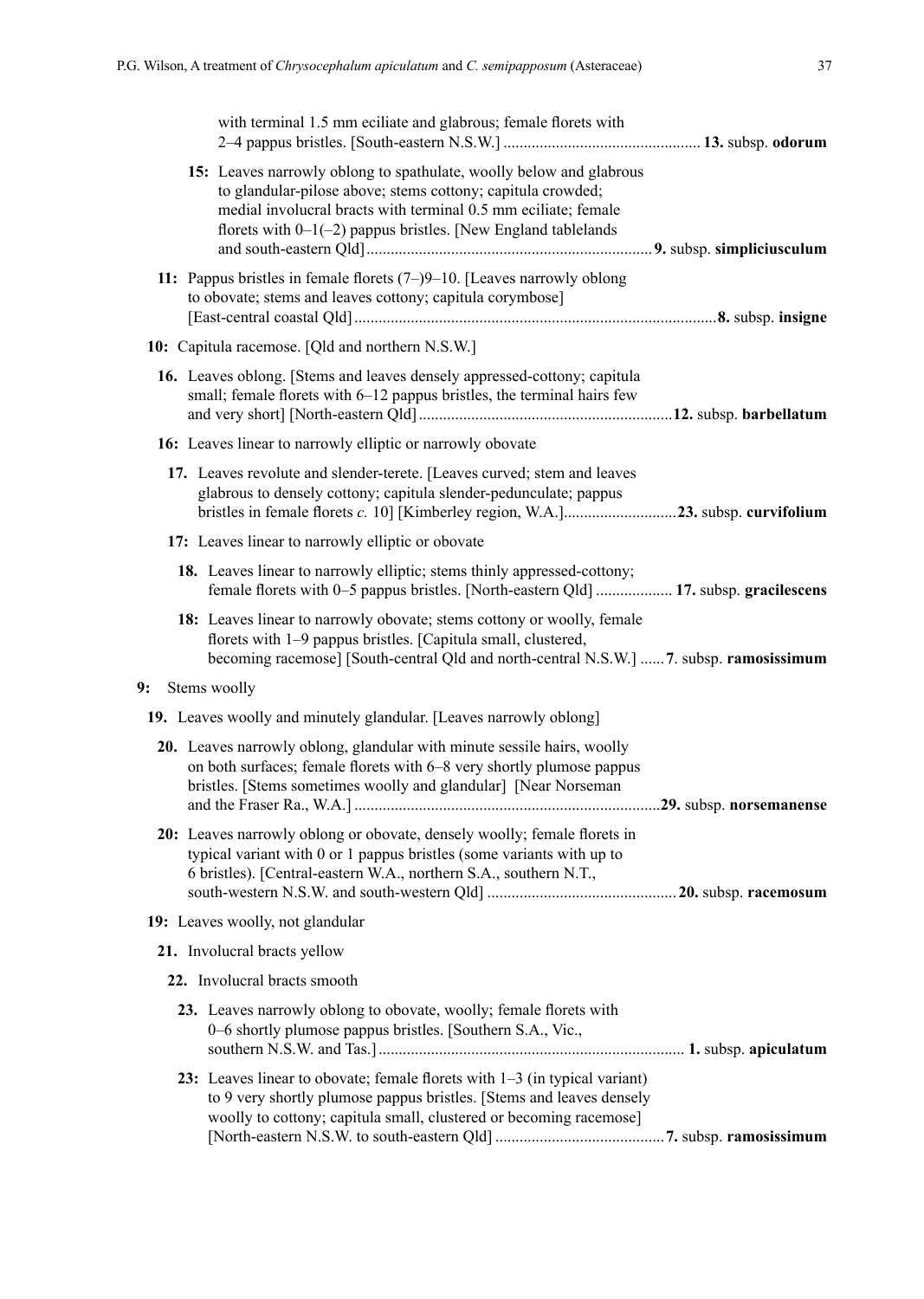| 22: Involucral bracts somewhat wrinkled. [Leaves narrowly elliptic to<br>narrowly obovate; capitula solitary or in small corymbs; female florets<br>with 7–12 sparsely and shortly plumose pappus bristles]                      |
|----------------------------------------------------------------------------------------------------------------------------------------------------------------------------------------------------------------------------------|
| 21: Involucral bracts white. [Stems woolly to sericeous; leaves narrowly<br>oblong to narrowly oblanceolate, woolly to sericeous; capitula small,<br>solitary or 2–5 in compact glomerules; female florets with 3–5 pappus       |
| Stems sericeous<br>8:                                                                                                                                                                                                            |
| 24. Leaves linear to narrowly oblong or narrowly obovate                                                                                                                                                                         |
| 25. Female florets with 1–5 plumose pappus bristles [Southern N.S.W. to Vic.<br>and southern S.A.]                                                                                                                               |
| 26. Medial leaves with entire margin, flat                                                                                                                                                                                       |
| 27. Involucral bracts yellow                                                                                                                                                                                                     |
| 28. Leaves densely sericeous all over. [Leaves linear to narrowly obovate;<br>capitula compact; female florets with 1-3 pappus bristles shortly                                                                                  |
| 28: Leaves cottony                                                                                                                                                                                                               |
| 29. Leaves linear to narrowly spathulate, cottony all over; female<br>florets with 0-4 pappus bristles shortly plumose distally. [Capitula<br>congested] [Vic., southern N.S.W. and south-eastern S.A.] 3. subsp. congestum      |
| 29: Leaves towards base of plant crowded and narrowly obovate,<br>towards middle linear-acuminate, adpressed-cottony; female<br>florets with 1 or 2 shortly plumose pappus bristles                                              |
| 27: Involucral bracts white. [Stems sericeous to woolly; leaves sericeous<br>to woolly, narrowly oblong to narrowly oblanceolate; female florets                                                                                 |
| 26: Medial leaves with margins recurved and somewhat undulate.<br>[Capitula in small corymbs; female florets with 0–1 pappus bristles]<br>[Far eastern S.A. to north-western Vic. and south-western N.S.W.] 4. subsp. gracile    |
| 25: Female florets with 7-9 sparsely denticulate pappus bristles. [Leaves<br>linear, acuminate, cottony; capitula small, corymbose to racemose]                                                                                  |
| 24: Leaves filiform. [South-west Vic. and south-eastern S.A.]                                                                                                                                                                    |
| 30. Leaves filiform, sericeous; capitula in compact terminal clusters; female<br>florets with 1 or 2 shortly plumose pappus bristles [South-eastern S.A.                                                                         |
| 30: Leaves filiform to linear, densely sericeous becoming glabrous with age;<br>capitula solitary or in a compact orbicular cyme; female florets with 5 or 6<br>very shortly plumose pappus bristles [Far south-eastern S.A. and |
|                                                                                                                                                                                                                                  |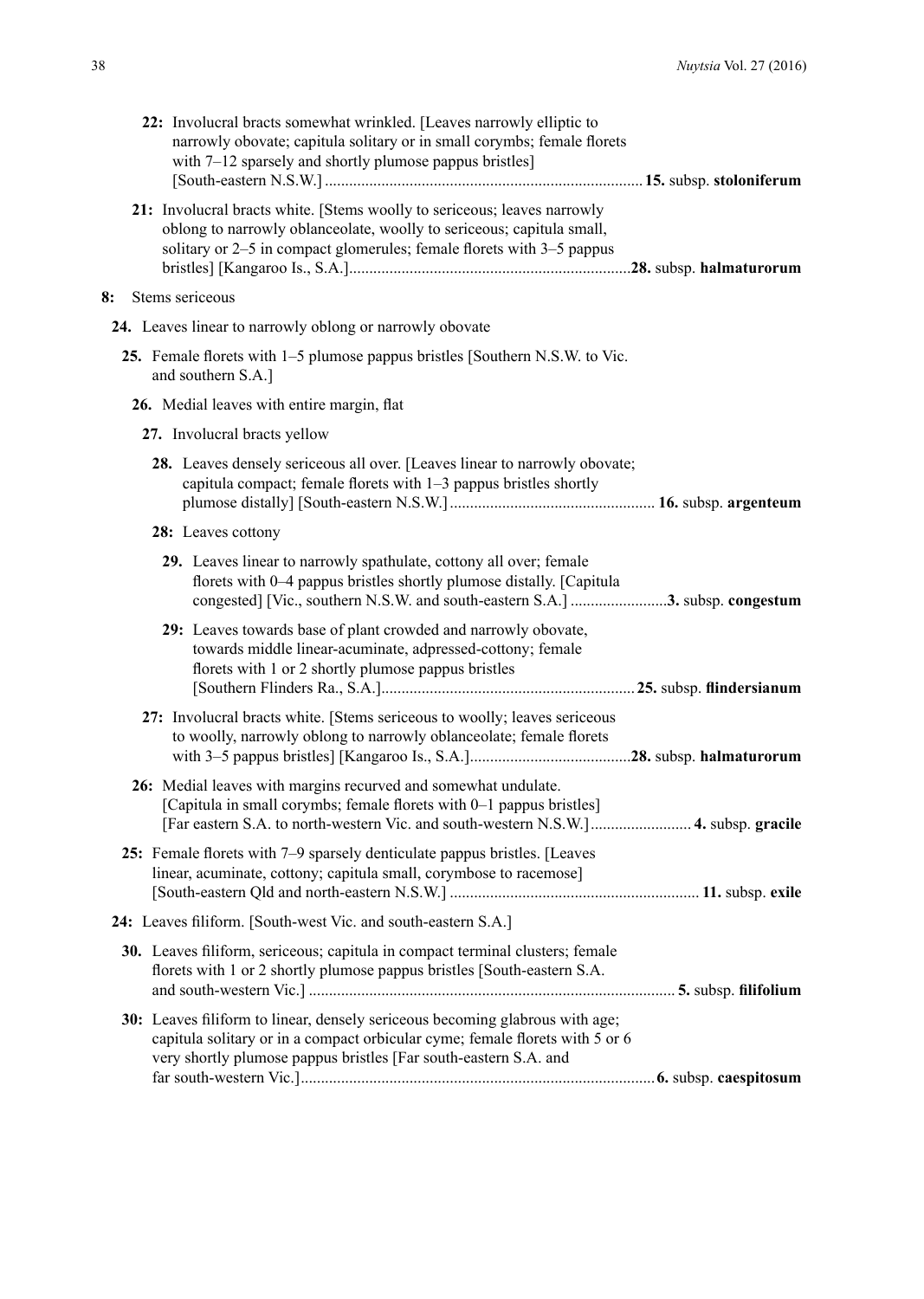#### **1. Chrysocephalum apiculatum** (Labill.) Steetz subsp. **apiculatum**

?*Chrysocephalum helichrysoides* Walp., *Linnaea* 14: 503 (1841). *Type*: 'In Nova Hollandia, Lhotsky legit.', *J. Walpers* (*n.v.*).

?*Helichrysum apiculatum* var. *eminens* Domin, *Biblio. Bot.* 89: 672 (1929). *Type citation*: 'Tasmanien, Gunn No. 112, etc.' (*lecto*, here designated: K 000349246 image seen).

Prostrate to erect or sprawling *perennial herb* with a single stem or with several stems arising from near the base of the plant, to 40 cm high. *Stems* slender, appressed-woolly. *Leaves*: lower leaves to 10 cm long, decreasing in size towards apex of plant, narrowly oblong to oblanceolate or obovate, rarely linear, acute or obtuse, acuminate or apiculate, flat (or sometimes with recurved margins), appressed to loosely woolly, to 10 cm long towards base, obtuse to acute. *Capitula* in compact to loose, rounded, terminal inflorescences. *Involucres* hemispherical to cup-shaped, *c.* 8 mm high, yellow, the outer bracts yellow or sometimes tinged dark reddish brown. *Outer bracts*: stipe narrowly oblong, flat, *c.* 1 mm long, somewhat woolly, sparsely glandular abaxially, glabrous adaxially; lamina narrowly oblong, obtuse, *c.* 3 mm long, translucent, sparsely long-ciliate medially otherwise glabrous. *Medial bracts*: stipe semiterete *c.* 1.5 mm long, abaxially with sessile to very shortly stipitate glandular hairs; lamina narrowly oblong-elliptic, *c.* 4 mm long, obtuse to acute, firm, opaque, golden, prominently ciliate with stiff trichomes *c.* 0.5 mm long, the distal portion (1.5–2 mm) typically eciliate, woolly-ciliate towards base, adaxial surface sparsely hirsute towards base, abaxial surface glabrous. *Innermost bracts*: stipe linear, 1–1.5 mm long, with fenestrate stereome; lamina narrowly oblong, acute, *c.* 3 mm long. *Female florets*: corolla very narrowly cylindrical; pappus bristles 0–6(–9). *Bisexual florets*: corolla narrowly cylindrical with obconical apex, *c.* 4 mm long, yellow; pappus bristles *c.* 10. *Pappus bristles* pale yellow, shortly and sparsely plumose at apex, scabrous below, not broadened at base. *Achenes* terete to narrowly ellipsoid *c.* 1.6 mm long, minutely scabrous.

*Selected specimens examined*. SOUTH AUSTRALIA: Mulgaria HS, *c.* 75 km SW of Marree, 13 Dec. 1964, *P. Aitken s.n.* (AD); Hincks Natl Park, *c.* 85 km N of Port Lincoln, 28 Jan. 1970, *C.R. Alcock* 3249 (AD); Billa Kalina Stn, 45 km E of Curdlawidny Lagoon, 22 Dec. 1984, *F.J. Badman* 1613 (AD); *c.* 19 km W of Termination Hill which is *c.* 40 km NW of Leigh Creek, 14 Nov. 1964, *T.R.N. Lothian* 3483 (AD); between Oodnadatta and William Ck on the Oodnadatta track, 1 Nov. 1989, *B.Nordenstam & A. Anderberg* 977 (AD); Cowell–Whyalla road *c.* 18.5 mi [*c.* 29.6 km] N of Cowell, 23 Jan. 1965, *R. Pearce s.n.* (AD); Pinkawillinie, *c.* 35 km WNW of Kimba, 15 Feb. 1959, *K.D. Rohrlach* 169 (AD); Sedan, *c.* 70 km NE of Adelaide, [no date], *Sedan School* 478 (AD); 15 km N of Overland Corner, *c.* 40 km W of Renmark, 29 Sep. 1971, *D.J.E. Whibley* 3638 (AD). NEW SOUTH WALES: Weddin Mtn, 6 Dec. 1975, *R. Pullen* 10232A (MEL). VICTORIA: *c.* 2 km from Kiata towards Dimboola, 11 Nov. 1969, *E. Canning* (CANB); 12 km W of Stawell, 30 Dec. 1988, *R.M. King* 9711 (MEL); midway between Avenel and Mangalore, 16 Oct. 1979, *A. Morton* 345 (MEL); Preston, 18 Oct. 1900, *P.R.H. St John s.n.* (MEL); Kaneira, Oct. 1917, *W.W. Watts* (MEL). TASMANIA: Macquarie Road between Carnarvon and Barton, 14 Dec. 1984, *A.M. Buchanan* 5020 (HO); near Remarkable Cave, 27 Dec. 1995, *A.M. Buchanan* 14046 (HO); New Norfolk, [no date], *R.C. Gunn* 112 (HO); Grasstree Hill, 28 July 1930, *F.H. Long* 105 (HO); Flat Topped Bluff, Woolnorth Stn, 20 Jan. 1999, *A.C. Rozefelds* 1336 (HO).

*Distribution*. Found in south-central and south-eastern South Australia, Victoria, south-eastern New South Wales, and eastern and southern Tasmania.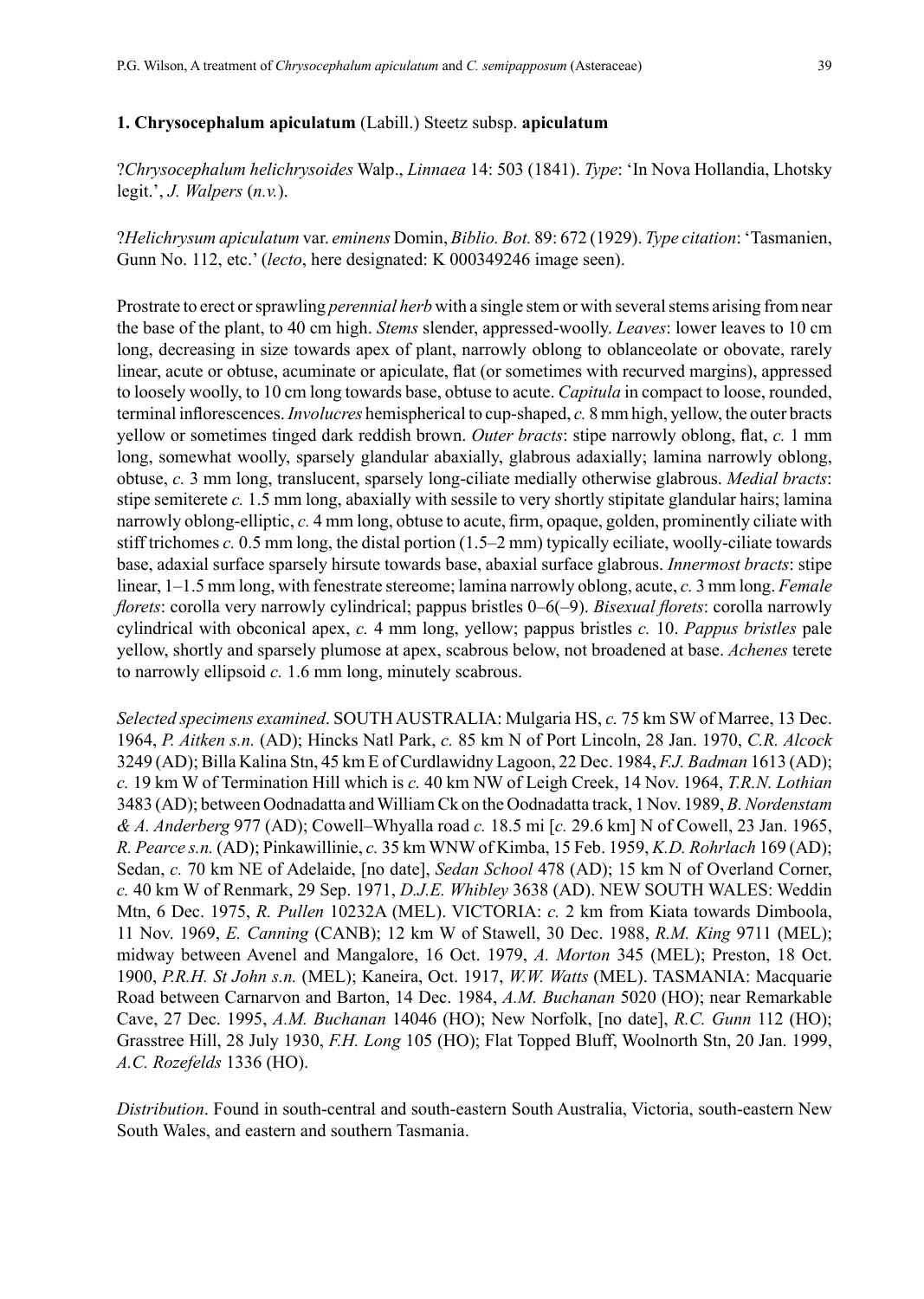*Notes*. In central South Australia and the Eyre and Yorke Peninsulas is found a variant that is openbranching, with woolly, linear to narrowly oblong leaves which often appear semiterete due to their revolute margins. The capitula, although initially clustered, become somewhat racemose with age. The inner medial involucral bracts are ovate-acute (not oblong), while the female florets appear to have consistently eight pappus bristles (in Eyre Peninsula the female florets appear to have 0–3 pappus bristles), though this last character is difficult to determine precisely in all collections. This variant appears to be intermediate between subsp. *apiculatum* and subsp. *congestum* Paul G.Wilson.

# **2. Chrysocephalum apiculatum** subsp. **orarium** Paul G.Wilson, *subsp. nov.*

*Type*: *c.* 0.5 km west of Petrel Cove, Victor Harbour, Fleurieu Peninsula, South Australia, 30 December 1963, *T.R.N. Lothian* 2647 (*holo*: AD 96511083; *iso*: AAU).

Erect or spreading *perennial herb*. *Stems* white-cottony. *Leaves* narrowly oblong to obovate or broadly obovate, rounded to acute at apex, flat, to 6 cm long, closely cottony to woolly on both sides. *Capitula* in dense cymes arising from woolly peduncles. *Involucres* semiorbicular, to 10 mm diam., smooth, glossy yellow or the outer bracts pale reddish brown, woolly at base. *Medial bracts* with lamina oblong, *c.* 3.5 mm long, obtuse to rounded at apex, ciliate except for apex, glabrous or sparsely hirsute on adaxial surface towards base. *Female florets* with 4 or 5 pappus bristles. *Pappus bristles* shortly plumose towards apex.

*Selected specimens examined*. SOUTH AUSTRALIA: Victor Harbour, 1 Oct. 1977, *R. Bates* 3606 (AD); Pt. Elliott, 10 Jan. 1913, *J.M. Black s.n.* (AD); Hallett Cove, 4 Oct. 1965, *H.M. Cooper* (AD); 16 km SE of Hartley, 3 Oct. 1968, *B.M. Grivell s.n.* (AD); Lincoln Natl Park, 6 Nov. 1979, *P.C. Heyligers* 79016 (AD); Waitpinga, 5 Oct. 1969, *D. Hunt* 3052 (AD); Willaston, 1 Feb. 1968, *D.N. Kraehenbuehl* 3092 (AD); Mt Compass, 23 Nov. 1927, *A. Morris s.n.* (AD); Newland Head Conservation Park, 7 Oct. 1987, *D.E. Murfet* 577 (AD); Freemans Knob, 6 Dec. 1987, *D.E. Murfet s.n.* (AD); Canunda Natl Park, 11 Aug. 1982, *L.D. Williams* 12443 (AD); 44 mi [*c.* 70 km] from Elliston towards Lock, 19 Nov. 1968, *J.W. Wrigley s.n.* (CANB). VICTORIA: mouth of the Glenelg, *W. Allitt* (MEL); Captain Cook Natl Park, 10 Dec. 1969, *A.C. Beauglehole* 32254 *& E.W. Finck* (AD); Wilsons Promontory, 31 Dec. 2013, *Pitcher s.n.* (MEL); Brighton Beach, [no date], *G.A. Poepper*[?] 48 (MEL); Port Fairy, [no date], *W. Whan* 33 (MEL); Gabo Islands, May 1922, Lighthouse Keeper (NSW).

*Distribution*. This subspecies is largely restricted to localities along or near the south coast of South Australia and Victoria.

*Etymology*. The Latin word *orarius* means coastal and is adopted here since this subspecies is largely coastal in its distribution.

*Notes*. In near-coastal localities the leaves of this subspecies are obovate and rounded at their apex while in localities slightly inland they become narrowly oblong and obtuse to acute. It evidently grades into sub-coastal variants of subsp. *apiculatum*.

**3. Chrysocephalum apiculatum** subsp. **congestum** Paul G.Wilson, *subsp. nov.*

*Type*: Burrabool Flora and Fauna Reserve, Victoria, 12 October 1986, *A.C. Beauglehole* 82696 (*holo*: MEL 242756).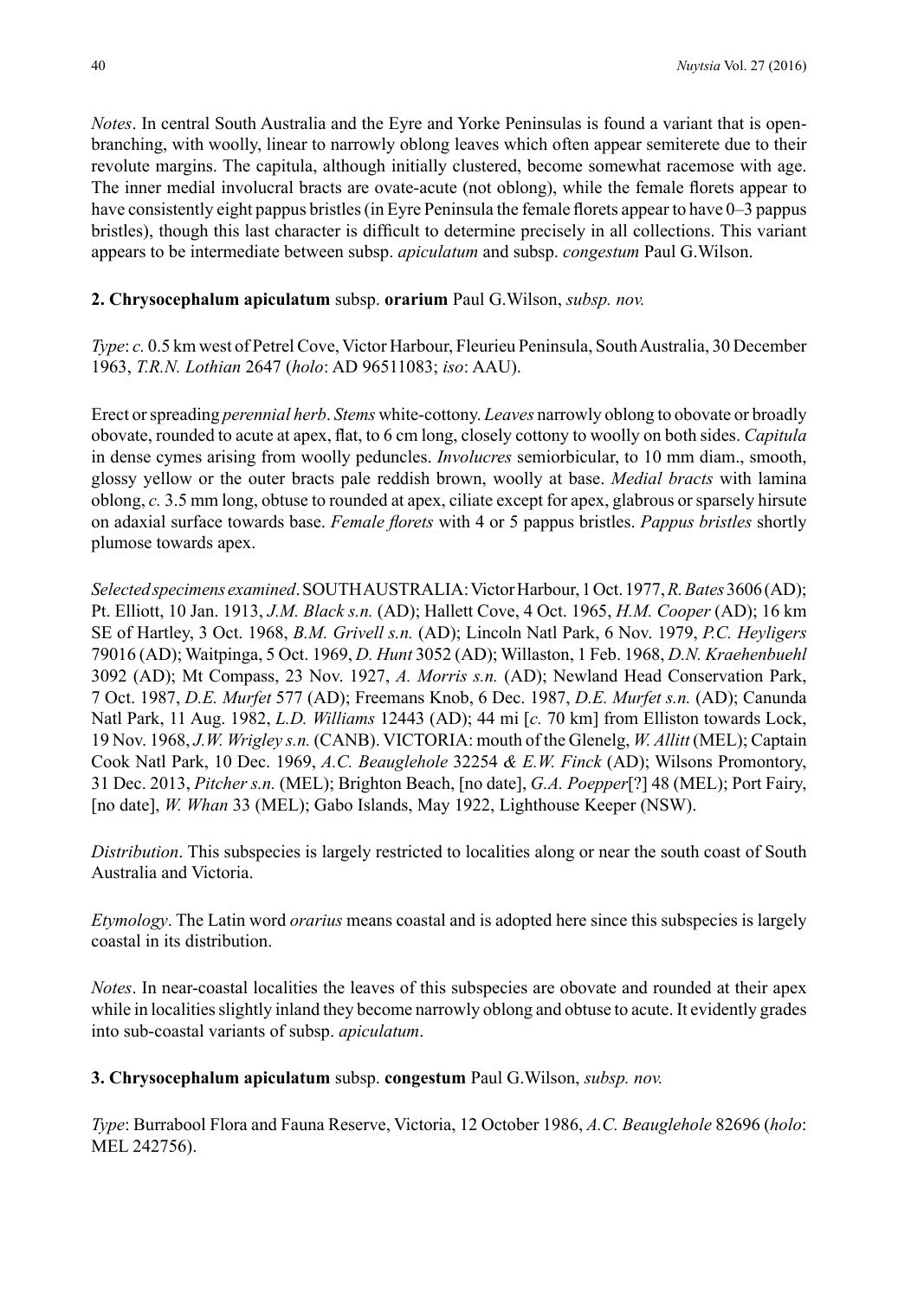*Chromosome number*. n = *c.* 36, *B.L. Turner* 5604 (MEL).

*Multi-stemmed perennial herb* to 20 cm high with woody rootstock, possibly sometimes rhizomatous. *Stems* closely cottony to sericeous. *Leaves* often clustered near base of plant and more scattered towards apex, linear to narrowly spathulate, 2–6 cm long near base of plant, flat, diminishing upwards, evenly cottony on both surfaces. *Capitula* small, congested; peduncles 1–5 mm long, woolly. *Involucres* 4–5 mm high. *Outer bracts* ovate, acuminate, shortly ciliate. *Medial bracts* oblong and obtuse to acute or acuminate, sometimes somewhat curled, to narrowly ovate-lanceolate or narrowly oblong-acuminate, pale yellow to yellow, ciliate, minutely scabrid or smooth towards apex, abaxially sparsely hirsute towards base otherwise glabrous, adaxially variably hirsute. *Innermost bracts* with narrowly triangular acuminate lamina *c.* 1.2 mm long, ciliate to apex. *Female florets*: pappus bristles 0–4(–5). *Bisexual florets*: pappus bristles 3(?)–7. *Pappus bristles* shortly plumose in distal half otherwise scabrous, pale yellow. *Achenes* (slightly immature) oblongoid-ellipsoid, *c.* 0.7 mm long, scabrous.

*Selected specimens examined*. SOUTH AUSTRALIA: Blanchetown, 20 Jan. 1994, *T.J. Bates* 36097 (AD); near Overland Corner, 23 Oct. 1999, *R.J. Bayer* SA-99002 *& G.T. Chandler* (AD); between Keith and Tintinara, 90-Mile Desert, 16 Oct. 1965, *D. Hunt* 2510 (AD); Kinchina, 16 Oct. 1930, *E.H. Ising s.n.* (AD); 8 km NNE of Morgan Vale HS, 22 Oct. 1975, *L.D. Williams* 7277 (AD). NEW SOUTH WALES: 27 km NW of Cobar, 10 Sep. 1978, *M.D. Crisp* 4275 (CANB); Trangie, 16 Oct. 1924, *A. Morris* 1582 (BRI). VICTORIA: Dookie Agricultural College Reserve (4 km S of Mt Major), 6 Dec. 1992, *I. Crawford* 2038 (MEL); 3 km SW of Barmah, 2 Oct. 1978, *T.B. Muir* 6127 (AD); Port Phillip, [no date], *J. Reader s.n.* (MEL); 7 mi [*c.* 11 km] NE of Seymour, 28 Sep. 1965, *B.L. Turner* 5604 (MEL).

*Distribution*. Widespread in Victoria, southern New South Wales, and south-eastern South Australia.

*Etymology*. The epithet *congestum* refers to the crowded nature of the capitula in the inflorescence.

*Notes*. The collections included in this subspecies vary to some extent in their general morphology and in the shape and indumentum of the involucral bracts. It would appear, however, that to divide it into further infraspecific taxa would not provide a usable taxonomy since each of the variants appears to grade into other variants. The variants found in western Victoria certainly grade into those found in eastern South Australia, which, as is mentioned elsewhere, grade into the local variant of subsp. *apiculatum* and to the north possibly into subsp. *racemosum* (J.M.Black) Paul G.Wilson. It also appears to grade into subsp. *ramosissimum* (Hook.) Paul G.Wilson with the intermediate variant having somewhat more branching stems, smaller capitula, and narrower and more acuminate medial involucral bracts than are found in typical subsp. *congestum*. Due to this general variability it is not feasible to designate a particular character for use in discriminating the two taxa.

A specimen *J.B. Cleland s.n.* (AD 36916075), collected near Monarto in the Lower Murray Mallee of South Australia, appears to be intermediate between subsp. *congestum* and a variant of *C.semipapposum* subsp. *semipapposum*.

In the Murray Region of South Australia subsp. *congestum* appears to grade into the South Australian variant of subsp. *apiculatum*.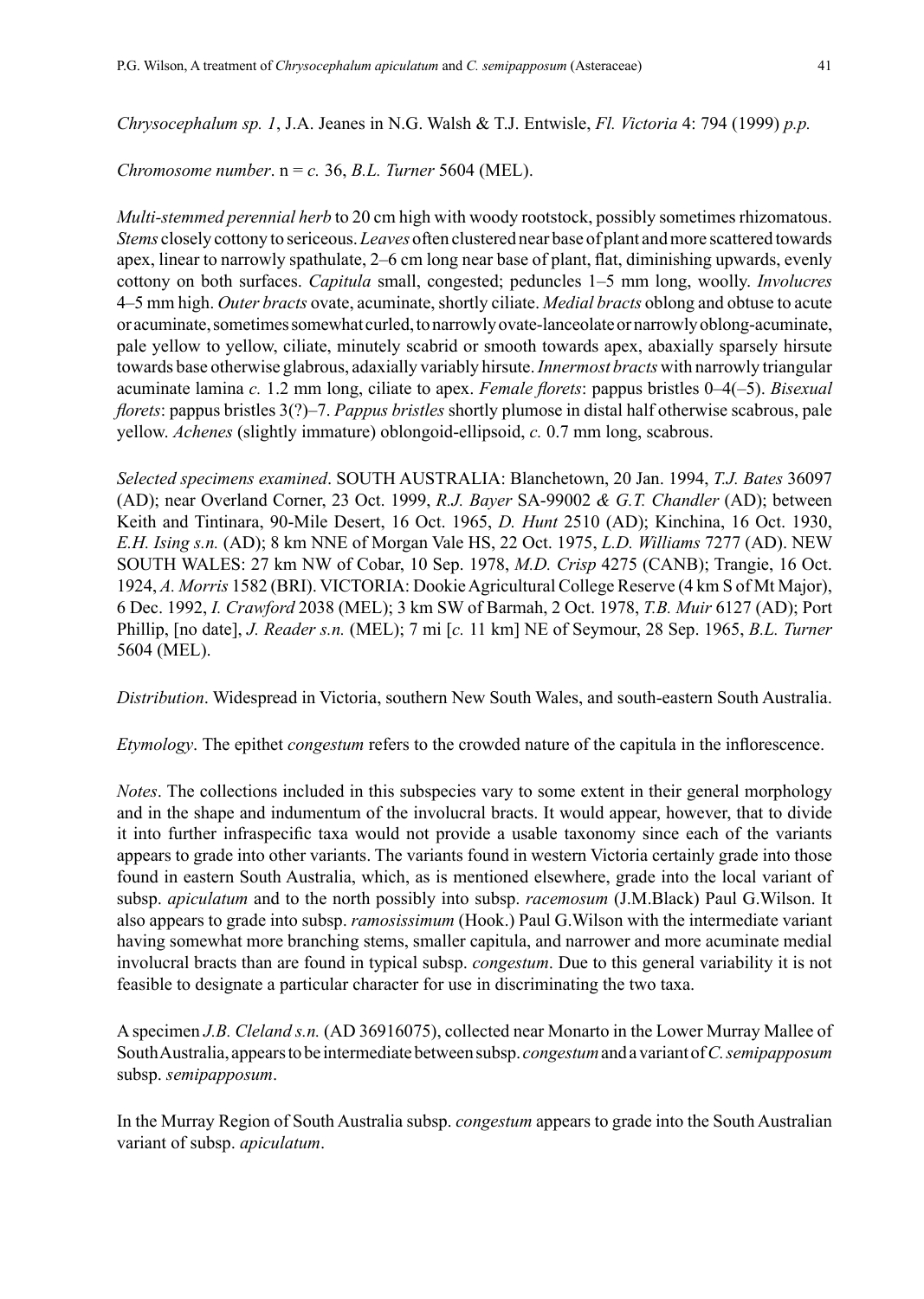# **4. Chrysocephalum apiculatum** subsp. **gracile** Paul G.Wilson, *subsp. nov.*

*Type*: Kulkyne State Forest west of Lake Hattah, Victoria, 2 November 1958, *H.I. Aston* 138 (*holo*: MEL 2149154).

*Chrysocephalum sp. 1*, J.A. Jeanes in N.G. Walsh & T.J. Entwisle, *Fl. Victoria* 4: 794 (1999), *p.p.*

*Erect perennial herb* to 35 cm high, branching shortly above base. *Stems* several, slender, sericeous. *Leaves* towards base of plant narrowly oblong to narrowly oblanceolate, obtuse, margins somewhat recurved and slightly undulate, to 4 cm long, cottony on both surfaces; medial leaves slender and subulate due to revolute margins, to 4 cm long but becoming shorter towards apex of stem. *Capitula* small, arranged in small irregular corymbs; peduncles woolly. *Involucres* yellow, to 1 cm high. *Outer bracts* narrowly ovate, acuminate, shortly ciliate. *Medial bracts*: stipe slender, semiterete, abaxially sparsely glandular stipitate otherwise glabrous; lamina oblong, smooth, apex rounded to obtuse or shortly acute, eciliate towards apex, abaxially smooth, glabrous, adaxially very sparsely hirsute near basal margin. *Female florets* epappose or rarely with 1 pappus bristle. *Bisexual florets* with *c.* 9 pappus bristles. *Pappus bristles* shortly plumose in distal half otherwise scabrous, pale yellow.

*Selected specimens examined*. SOUTH AUSTRALIA: *c.* 32 mi [*c.* 52 km] N of Overland Corner, 9 Oct. 1965, *D.E. Symon* 3591 (AD); *c.* 24 mi [*c.* 40m km] NE of Overland Corner, 11 Oct. 1965, *D.E. Symon* 3818 (AD). NEW SOUTH WALES: 8 Oct. 1977, *B. Barnsley* 064 (CANB); *c.* 90 mi [*c.* 145 km] from Hay towards Euston, 26 Aug. 1968, *E.C. Canning* 2022 (CANB); 34 km from Euston towards Mildura; 13 km W of Balranald, 24 Oct. 1989, *B. Nordenstam & A. Anderberg* 785 (NSW); 6 mi [*c.* 10 km] E of Mandelman, 16 Nov. 1956, *T. & J. White* 2070 (NSW). VICTORIA: near Hattah, 25 Sep. 1949, *L. Chandler s.n.* (MEL); Pink Lakes, E shore of Lake Crosby, 3 Oct. 1979, *M.G. Corrick* 6423 (AD, MEL); 2 mi [*c.* 3 km] W of Hattah, 5 Oct. 1969, *L.A. Craven* 1600 (CANB, MEL); 14 mi [*c.* 20 km] N of Linga, 23 Sep. 1965, *R. Filson* 7396 (AD); Big Desert, Chinamans Well Tank, 12 Dec. 1985, *G.R. Lucas* 390 (MEL); Glencoe, *c.* 8 mi [*c.* 13 km] W of Hattah Lakes, 14 Nov. 1976, *J. Ogden* ANU 18038 (CANB); Wyperfeld Natl Park, 19 Oct. 1985, *D.M. Parkes s.n.* (MEL); *c.* 17 km NE of Campbell Tank, Sunset Country, 28 Sep. 1981, *P.S. Short* 1264 (MEL); *c.* 24 km N of Sunset Tank, 29 Sep. 1980, *P.S. Short* 1170 *& M.G. Corrick* (AD, MEL, NSW).

*Distribution and habitat*. Found in north-western Victoria, south-western New South Wales and far eastern South Australia. All collectors who indicated habitat note that it was growing in deep sand often in a mallee-*Triodia* association.

*Etymology*. The epithet *gracile*, from the Latin *gracilis*, slim, refers to the slender habit of the plant.

**5. Chrysocephalum apiculatum** subsp. **filifolium** Paul G.Wilson, *subsp. nov.*

*Type*: 10 km south-east of Mt Arapiles, Victoria, 25 November 1994, *R.J. Bates* 40030 (*holo*: AD 99615117).

Tufted multi-stemmed *perennial herb* to 20 cm high. *Stems* filiform, mostly simple, closely sericeous to produce a silvery sheen. *Leaves* sericeous, filiform to very narrowly lanceolate, acuminate, those towards base of plant to 6 cm long, diminishing upwards; margins revolute usually obscuring abaxial surface, slightly undulate. *Capitula* 1–5 in compact terminal clusters, sessile to shortly pedunculate. *Involucres* hemispherical, *c.* 4.5 mm high. *Involucral bracts* dull yellow, somewhat translucent. *Outer*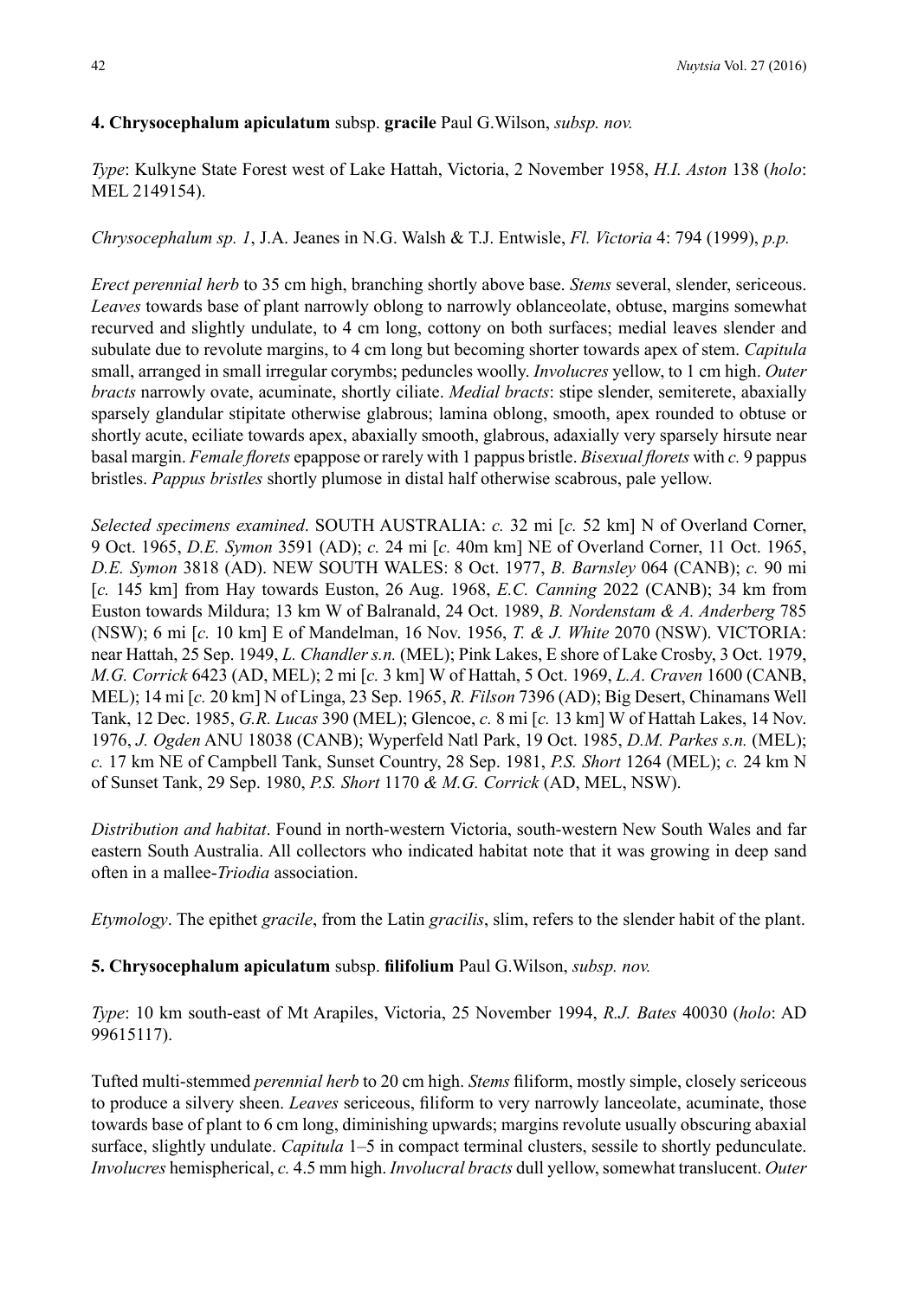*bracts* sessile to shortly stipitate, ovate, acute to acuminate, 2–3 mm long, scarious, eciliate towards tip, woolly at base. *Medial bracts*: stipe *c.* 1.5 mm long, sparsely glandular; lamina narrowly ovate, long-acuminate, *c.* 3 mm long, eciliate or minutely ciliate towards apex. *Innermost bracts*: stipe *c.* 2mm long, very narrowly winged, glandular abaxially; lamina narrowly lanceolate, *c.* 1.5 mm long, ciliate to apex. *Female florets*: curved outwards at anthesis; pappus bristles 1 or 2. *Bisexual florets*: pappus bristles 5–7. *Pappus bristles* shortly plumose at apex. *Achenes* not seen in mature state.

*Selected specimens examined*. SOUTH AUSTRALIA: near Serviceton, 24 Nov. 1994, *R.J. Bates* 40005 (AD); north of Donovans, 3 Jan. 1996, *R.J. Bates* 41844 (AD). VICTORIA: Wimmera, [no date], *Dallachy s.n.* (MEL); Horsham, Apr. 1922, *J. Staer* (NSW 396307); Casterton-Dartmoor Road along Moonlight Road, 27 Sep. 1988, *N.G. Walsh* 2147 (MEL); Charlton, Oct. 1917, *W.W. Watts* 763 (MEL).

*Distribution and habitat*. Known from south-western Victoria and far south-eastern South Australia. Found in '[b]lack clay flats on roadside by old railway corridor', *fide R.J. Bates* 40030; 'confined to limestone cliff tops', *fide R.J.Bates* 41844; and '*Eucalyptus camaldulensis* open forest; silty clay soil, seasonally inundated', *fide N.G. Walsh* 2147. The variable habitats suggest that there may be several variants included in subsp. *filifolium*.

*Etymology*. The specific epithet is derived from the Latin words *filum*, a thread, and *folium*, a leaf, with reference to the usually very slender leaves found in this species.

*Notes*. This variety is distinctive because of its very slender leaves, and the leaves and stems being covered with a silvery sheen. Unusually, the stems frequently bear only one capitulum. The relatively small capitula with slender-tipped involucral bracts also distinguish it from the more widespread variant of subsp. *apiculatum* that is found in eastern Victoria. The specimen *W.W. Watts* 73 from Charlton differs from the typical variant in having leaves that are flat and linear-lanceolate, to 2 mm wide.

**6. Chrysocephalum apiculatum** subsp. **caespitosum** Paul G.Wilson, *subsp. nov.*

*Type*: south-eastern, upper banks of Dry Creek, west of Donovans Landing near Glenelg River, South Australia, 28 November 1968, *D.N. Kraehenbuehl* 5905 (*holo*: AD 108388).

Small densely caespitose *perennial herb*. *Stems* slender, erect, *c.* 16 cm high, densely sericeous or becoming glabrous with age. *Leaves* filiform to linear, 1.0–2.5 cm long, densely sericeous or becoming glabrous with age. *Capitula* small, terminal, solitary or in a compact orbicular cyme. *Involucres* usually hemispherical. *Involucral bracts* yellow or the outer pale reddish brown. *Medial bracts* narrowly oblong, acute, ciliate towards the base, otherwise glabrous. *Female florets*: pappus bristles 5–6. *Pappus bristles* pale yellow, very shortly plumose towards apex. Mature *achenes* not seen.

*Selected specimens examined*. SOUTH AUSTRALIA: The Crevices, Hundred of MacDonnell, 20 Nov. 1993, *D.N. Kraehenbuehl* 6142 (AD); Hundred of MacDonnell, *c.* 5 km ESE of Kongorong, 31 Oct. 1976, *D. Rowley* 94 (AD). VICTORIA: S of Glenisla Stn, Red Rock Creek area, 6 Dec. 1968, *A.C. Beauglehole* 29952 (MEL); Little River, May 1924, *A.C.F. Gates s.n.* (MEL).

*Distribution*. Recorded from far south-western Victoria and far south-eastern South Australia.

*Etymology*.The specific epithet is derived from the Latin *caespitosus*, 'growing in thick tufts or clumps'.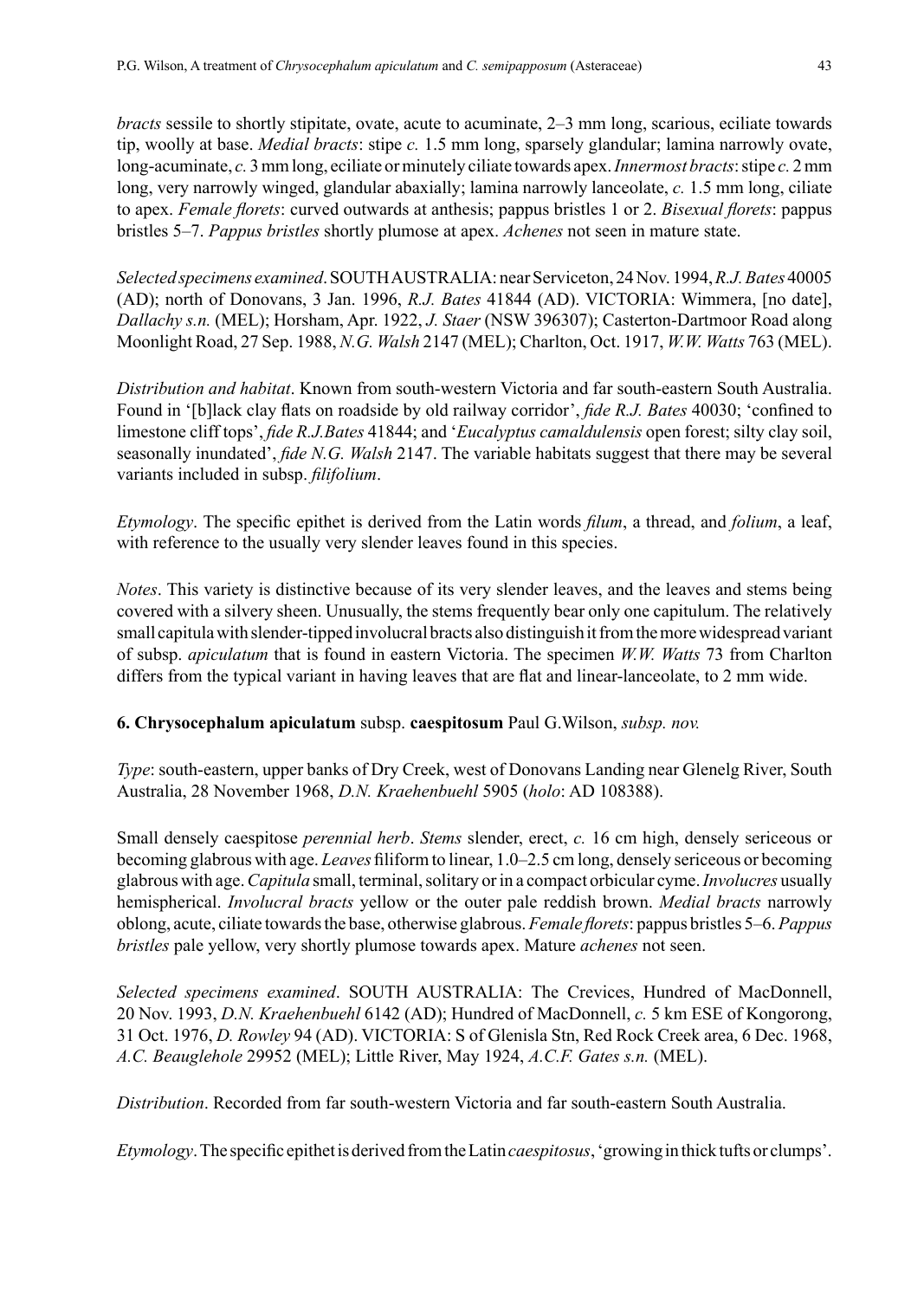*Notes*. This subspecies is variable in the length of leaves. Subsp. *caespitosum* probably grades into subsp. *filifolium* with which it shares both habit and type of indumentum. The two subspecies differ in the shape of their involucral bracts and in the number of pappus bristles in the female florets.

## **7. Chrysocephalum apiculatum** subsp. **ramosissimum** (Hook.) Paul G.Wilson, *comb. et stat. nov.*

*Helichrysum ramosissimum* Hook. in T.L. Mitchell, *J. Exped. Int. Trop. Australia* 83 (1848); *Helichrysum apiculatum* var. *minor* Benth., *Fl. Austral.* 3: 625 (1867). *Lecto*, here designated (or possibly *holo*): 'Springs N. of the Darling, Sub-Tropical New Holland', 7 March 1846, *T.L. Mitchell* 26 (K 000349220 image seen).

Erect branching *perennial herb*. *Stems* slender, cottony or woolly. *Leaves* linear to narrowly obovate or obovate, to 3 cm long, flat, sparsely cottony to densely woolly above, densely cottony to densely woolly beneath. *Capitula* small, clustered or becoming racemose as they mature. *Involucres* hemispherical, *c.* 5 mm high. *Bracts* yellow, somewhat translucent towards base. *Medial bracts*: lamina narrowly oblong to narrowly lanceolate, obtuse to acuminate, ciliate-fimbriate to near tip, sparsely hirsute on abaxial and adaxial surfaces. *Innermost bracts*: lamina narrowly lanceolate, abaxially glandular. *Female florets*: pappus bristles (0–)1–9. *Bisexual florets*: pappus bristles 7–10. *Pappus bristles* pale yellow, filiform, scabridulous below, very shortly plumose at apex. *Achenes* sparsely scabrous.

*Selected specimens examined*. QUEENSLAND: 14 miles [*c.* 18 km] SW of Mirtna Stn, 27 July 1964, *L.G. Adams* 1161 (CANB); 44 km S of Roma, 29 Nov. 1972, *D.F. Blaxell* 1045 (NSW); between Dingo and Blackwater, 22 Feb. 1998, *R.J. Fairfax* 273 (BRI); Warwick, 12 Mar. 1931, *C.E. Hubbard* 5763 (BRI); Wyreema, 17 Mar. 1931, *C.E. Hubbard* 5892 (BRI); 5 km E of Mitchell, 23 Apr. 1961, *R.W. Johnson* 2230 (NSW); Warren Point Stn, 23 Aug. 1968, *P.N. Martensz s.n.* (CANB); 25 km N of Jandowae, 30 Nov. 1983, *L. Pedley* 5011 (BRI); 100 km SW of Warwick, 10 Jan. 1984, *L. Pedley* 5017 (BRI); South Durong, Dec. 1932, *W. Smith s.n.* (BRI); Kindon Stn, 6 Dec. 1938, *L.S. Smith* 557 (BRI); Isla Gorge, 9 Nov. 1993, *I.R. Telford* 11914 (BRI). NEW SOUTH WALES: Loomberah district, 17 Nov. 1954, *R.H. Goode* 160 (NSW); 9 miles [*c.*15 km] from Balranald towards Euston, 15 Sep. 1965, *M.E. Phillips s.n.* (AD); Chaffey Dam, 4 May 1990, *G.J. White s.n.* (NSW); Ashley via Moree, Jan.–Feb. 1925, *E.H. Zeck s.n.* (NSW).

*Distribution*. Found in north-central New South Wales and south-central Queensland.

*Typification*. Mitchell in the protologue indicates that *Helichrysum ramosissimum* was found on the 5th March 1846 near the Carawy Ponds, *c.* 15 miles [*c.* 32 km] from the Barwan River towards the Narran River, i.e. northern New South Wales near Narran Lake [*c.* 29° 50′ S, 147° 25′ E]. K 000349220, determined by W.J. Hooker as *Helichrysum ramosissimum*, has a 'T.L. Mitchell' label indicating that it is number 26 collected on  $7<sup>th</sup>$  March 1846 at 'Springs N. of the Darling'; this is also the collection that was cited as the type by Domin (1929: 672). No other relevant material has been located.

Bentham (1867) did not cite any collections under his name *H. apiculatum* var. *minor*, but did cite *H. ramosissimum* as the only synonym, therefore I am basing both names on the collection *Mitchell* 26 (K), the lectotype (or holotype) of *H. ramosissimum*.

The typical variant of this subspecies (only known to me from the type specimen), has woolly branches and leaves while the female florets usually have only one pappus bristle. All other specimens included under subsp. *ramosissimum* have branches and leaves that are variably cottony and female florets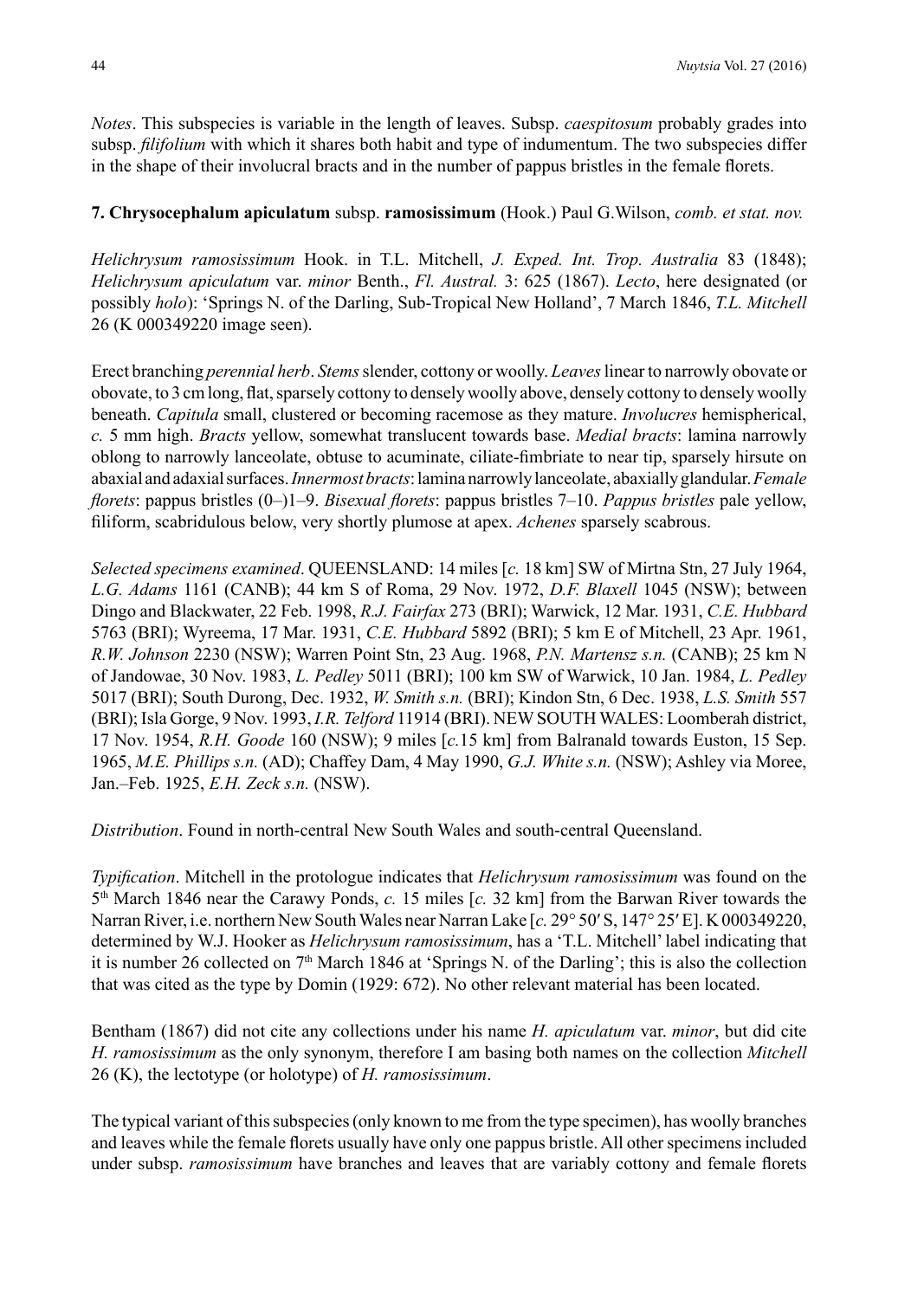usually with >3 bristles. This, with the variation in the shape of the medial involucral bracts, indicates that several taxa are included under this name but these I have not been able to clearly distinguish.

*Notes*. This subspecies evidently grades to the south into subsp. *congestum* and to the east into subsp. *simpliciusculum* (Domin) Paul G.Wilson, *q.v.*

#### **8. Chrysocephalum apiculatum** subsp. **insigne** (Domin) Paul G.Wilson, *comb. et stat. nov.*

*Helichrysum insigne* Domin, *Biblio. Bot.* 89: 672 (1929). *Type citation*: 'Queensland: Maranoa River, Mitchell; Keppels Isles [near Rockhampton, lat. 23° 10′ S], John MacGillivray XII. 1847, Voyage of Rattlesnake, Botany No. 210.' *Lecto*, here designated: Keppels Isles, Dec. 1847, *J. Macgillivray* 210 (K 000349220 image seen).

Multi-stemmed *perennial herb*, spreading, 10–50 cm high. *Stems* cottony. *Leaves* somewhat dense, narrowly oblong to obovate, narrowed towards base, obtuse, 4–6 cm long, flaccid, abaxial surface densely cottony, adaxial surface moderately cottony. *Capitula* in compact terminal corymbs with densely woolly peduncles. *Involucres* semi-orbicular, woolly at base, pale yellow, *c.* 6 mm high. *Medial bracts* very narrowly oblong, acuminate, ciliate to apex, hirsute on both surfaces. *Female florets* with (7–)9–10 pappus bristles. *Pappus bristles* shortly, and often sparsely, denticulate (to plumose) towards apex.

*Selected specimens examined*. QUEENSLAND: 12 km N of Coolum, 28 Nov. 1989, *A. & A.L. Anderberg* 7075 (NSW); Teewah, just S of Cooloola, 19 Feb. 1979, *G.N. Batianoff* 1320 (NSW); Peregian Beach, Sunshine Coast, 20 Feb. 1979, *G.N. Batianoff* 1344 (BRI); Sunshine Coast near Noosa, 3 Oct. 1970, *C. Bell* 149 (BRI); Fraser Is., Sandy Cape, 27 Apr. 1966, *S.T. Blake* 22677 (BRI); Fraser Is., 14 Sep. 1979, *R. Coutts* 3 (BRI); Cooloola, 19 Dec. 1971, *A.G. Harrold* 00210 (BRI); Blackdown Tableland *c.* 32 km SE of Blackwater, 20 Apr. 1971, *R.J. Henderson et al*. 698 (NSW); Noosa, March 1919, *R.L. Higgins s.n*. (BRI); Sandy Cape, 1842, *J. Macgillivray* 15 (BRI, NSW, PERTH); 12 km W of Jackson, 30 Oct. 1978, *L. Pedley* 4499 (BRI); between Wyberba and Wallangarra, 30 Dec. 1962, *L. Pedley* 1173 (BRI); Shoalwater Bay*,* 22 June 1999, *N. Power* JB2227 (BRI); 2 km N of Coolum Beach, 25 Apr. 1975, *P. Sharpe* 1217 (BRI); Point Arkwright *c.* 1.5 km S of Coolum, 24 Oct. 1979, *P.R. Sharpe* 2601 (BRI); Peregian, 6 Oct. 1965, *B.L. Turner* 5622 (BRI).

*Distribution and habitat*. Recorded from Keppel Isles, Wide Bay district, Fraser Island, and Noosa Heads, south-eastern Queensland. The collections indicate that the typical variant (*sensu lectotypica*) of this subspecies is coastal, frequently growing on coastal dunes.

*Chromosome number*. n = 12 *fide B.L.Turner* 5622, *in sched.* (BRI).

*Typification*. The two syntypes are from disjunct localities: the Macgillivray collection came from a coastal habitat while the Mitchell collection, which I have not seen, would presumably have been collected from about 500 km inland and if so represents a different taxon. The name is here lectotypified on the coastal plant from the Keppel Isles. K 000349220 was seen by Domin while he was writing up his paper for *Bibliotheca Botanica*.

*Notes*. I have seen no other collections from the lectotype locality, nor have I seen any collections from coastal areas between the Keppel Isles and the Wide Bay district. The lectotype differs from all other collections cited above in having very much broader leaves. To the north it evidently grades into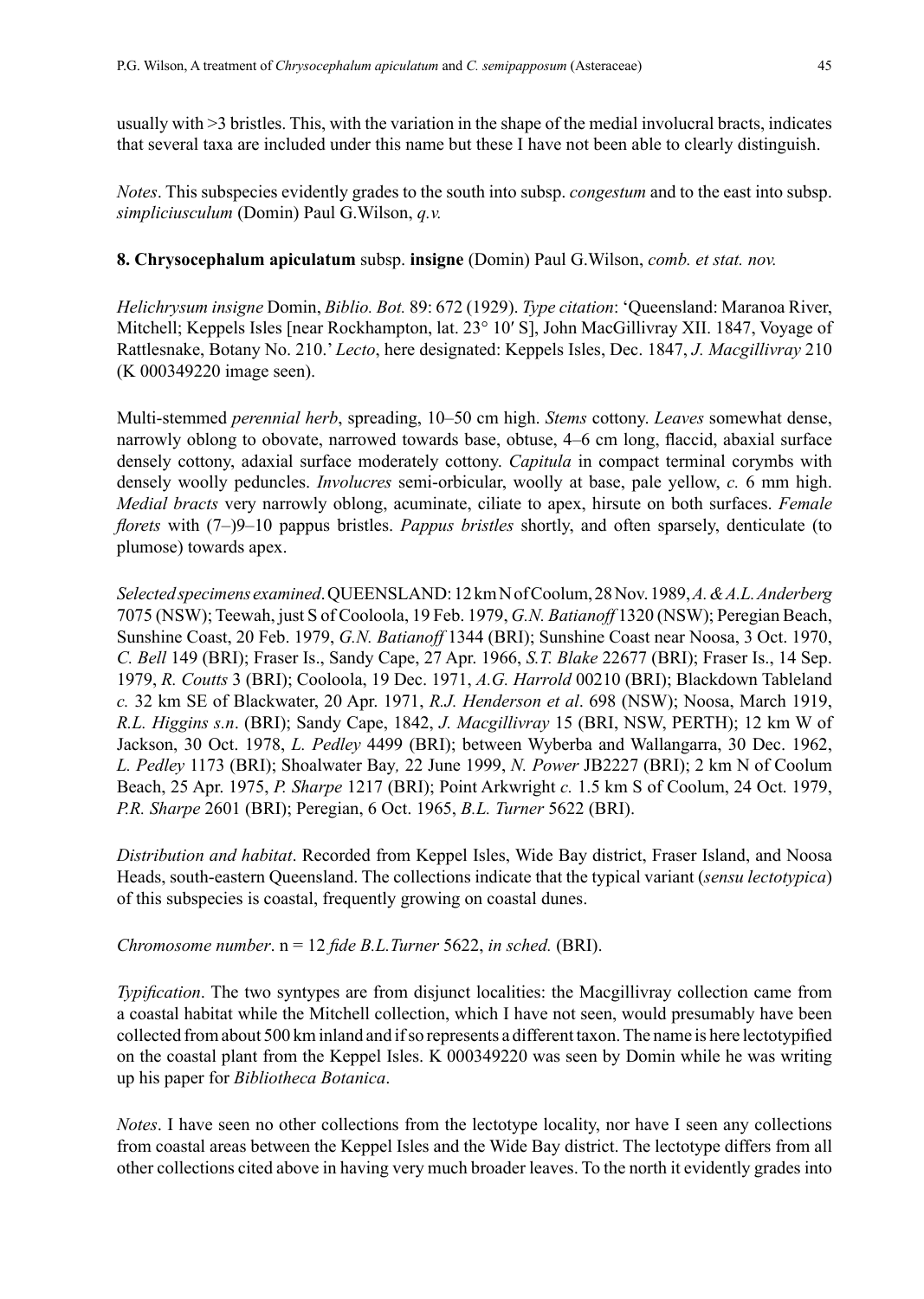subsp. *barbellatum* Paul G.Wilson. In addition to varying in coastal areas in a north-south direction it also varies in a westerly direction, as exemplified by *L. Pedley* 4499 (12 km W of Jackson), *L. Pedley* 1175 (Wallangarra) and *R.J. Henderson et al*. 698 (Blackdown Tableland), each of which has linear leaves and a reduced number of pappus bristles in the female florets.

## **9. Chrysocephalum apiculatum** subsp. **simpliciusculum** (Domin) Paul G.Wilson, *comb. et stat. nov.*

*Helichrysum semiamplexicaule* var. *simpliciusculum* Domin, *Biblio. Bot.* 89: 674, Figure 206 *p.p.*  (1929). *Type citation*: 'in arenosis prope Sunnybank haud procul Brisbane [Queensland] legi (XII. 1909).' *Type*: 'In collibus Sunnybank apud urbem Brisbane, Dec. 1909', *K. Domin* 9022 (PR 531639 *n.v.*, photo seen).

Erect multi-stemmed *perennial herb* to 35 cm high arising from a single unbranched stock. *Stems* slender, cottony. *Leaves* well-spaced, narrowly oblong to spathulate, sometimes semiamplexicaule, 3–5 cm long, 0.5–1 cm wide, becoming smaller towards apex of stem, densely woolly below, glabrous to glandular-pilose above. *Capitula* terminal, crowded on short woolly peduncles or forming a short raceme. *Involucres* hemispherical, 4–5 mm high. *Outer and medial bracts*: stipe slender, sub-terete to semiterete, glandular-pilosulose on abaxial surface; lamina narrowly oblong to narrowly triangular, terminal 0.5 mm eciliate, hirsute on both surfaces, yellow, apex rounded to truncate (or acute), minutely crenulate or entire, sometimes slightly wrinkled. *Innermost bracts* lanceolate, ciliate to apex. *Female florets*: pappus bristles  $(0-1)(-2)$ , predominantly 1 and adaxially placed, if 2 then one adaxial and one lateral. *Pappus bristles* very shortly and sparsely plumose towards apex, scabrescent below, pale yellow. *Achenes* scabrous (not seen in a mature state).

*Selected specimens examined*. QUEENSLAND: Bottle-tree Creek east of Gurulmundi, Nov. 1930, *E.H.Belsens.n.* (BRI); headwaters of Perigara Creek, 7 km W of Bringalily Lookout Fire Tower, 26 Sep. 1992, *P.I. Forster* 11649 (BRI); Mimosa Creek, Blackdown Tableland, 27 Nov. 1972, *L.A.S. Johnson & D.F. Blaxell* 776 (NSW); 20 km from Cracow on Cracow – Taroom Road, Aug. 1962, *R.W. Johnson* 2506 (BRI); 50 km? NE of Goondiwindi, 24 Nov. 1974, *R.W. Johnson* 2963 (BRI); Tamborine, 17 Mar. 1965, *W.T. Jones* 2952 (CANB); Archer's Station, Aug. 1843, *L. Leichhardt s.n.* (NSW); 20 miles [*c.* 32 km] SW of Chinchilla, 21 Nov. 1969, *L. Pedley* 3029 (BRI); Racecourse Creek, NE of Wallangarra, 29 Jan. 1940, *L.S. Smith* 777 (BRI); Amiens, Feb. 1968, *K. Williams s.n.* (BRI). NEW SOUTH WALES. Mt Mullengen, July 1922, *W.F. Blakely & D.W.C. Shiress s.n.* (NSW 396469); Guyra, March 1917, *J.L. Boorman s.n.* (NSW 396540); Wallangarra, Jan. 1918, *J.L. Boorman s.n.* (NSW 396537); Casino, 4 Apr. 1912, *J.B. Cleland s.n.* (AD); Gilgai, 27 Dec. 1963, *J. Crawford* (AD); Angourie, Jan. 1950, *G.L. Davis s.n.* (NSW 584770); Tooloom Falls, 21 Nov. 1987, *Z. Donabaver* 16 (PERTH); Kings Plains Natl Park, 7 Mar. 1995, *J.T. Hunter* 2828 (NE); Tabulam to Tenterfield, *c.* 10 miles (16 km) W of Tabulam, 7 Jan. 1971, *H. Salasoo* 4616 (NSW).

*Distribution and habitat*. Found on the Northern Tablelands of New South Wales and in south-eastern Queensland. Recorded as growing on clay, sand, or granitic soil in open forest or grasslands.

*Notes*. Two collections from New South Wales contain material of both subsp. *simpliciusculum* and subsp. *semiamplexicaule* (Domin) Paul G.Wilson. These are as follows: Emmaville [29° 27′ S, 151° 36′ E], 1904, *J.L. Boorman* (NSW 396532); Chandlers Peak, Guyra, March 1917, *J.L. Boorman* (NSW 6346). The Guyra collection consists of mounted and unmounted material; it bears a note: 'A fairly common plant growing in patches at a few localities at Guyra expecially on the Railway line'. The mounted specimen of subsp. *semiamplexicaule* has female florets with two or four pappus bristles,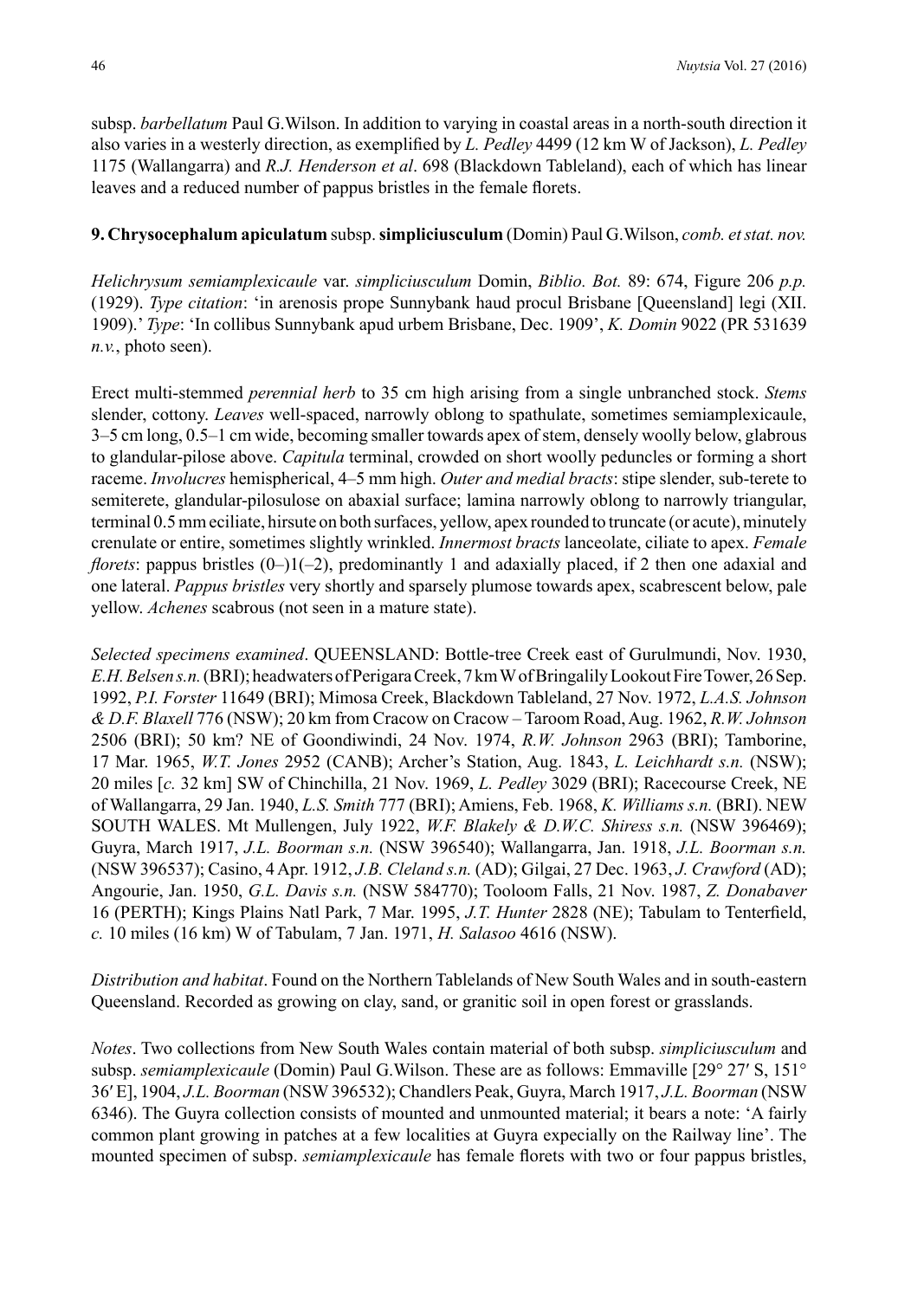which suggests that it may be a hybrid between the two taxa. There is, of course, the possibility that the admixture was caused subsequent to collecting.

### **9a. Chrysocephalum apiculatum** *aff*. subsp. **simpliciusculum**

Apparently rhizomatous, multi-stemmed *perennial herb* to 40 cm high. *Stems* slender, cottony. Leaves well-spaced, narrowly obovate, to 3 cm long, obtuse, apiculate, green and very sparsely cottony above, woolly below. *Capitula* initially in compact corymbs becoming racemose at maturity. *Involucres* yellow, hemispherical, 5–6 mm high. *Medial bracts* adaxially hirsute, abaxially glabrous or sparsely hirsute, narrowly oblong, acuminate or irregularly obtuse and crenulate, ciliate or denticulate to tip. *Female florets* with 7 pappus bristles.

*Distribution and habitat*. Found in south-eastern Queensland in the Wide Bay Pastoral District. Recorded as growing in woodland and also in 'wallum' country, i.e. sandy coastal heathland.

*Selected specimens examined*. QUEENSLAND: Wide Bay Military Training Area, *c.* 1 km N of Camp Ker, 16 Sep. 1980, *L.G. Adams* 3467 (CANB); 1 mile [*c.* 1.6 km] on the Childers side of Isis River, April 1947, *W.J. Bisset* S 435 (CANB).

*Notes*. This taxon is found in south-eastern Queensland, to the north of the recorded distribution of subsp. *simpliciusculum*. The two taxa are similar in general morphology but the female florets of true subsp. *simpliciusculum* have zero to two pappus bristles.

### **10. Chrysocephalum apiculatum** subsp. **semiamplexicaule** (Domin) Paul G.Wilson, *comb. et stat. nov.*

*Helichrysum semiamplexicaule* Domin, *Biblio. Bot.* 89: 674, Figure 206 *p.p.* (1929). *Type*: near the Logan River, Queensland [*c.* 30 km S of Brisbane], March 1910, *K. Domin* (*n.v.*).

Multi-stemmed *perennial herb* arising from a single unbranched stock, erect, to 0.5 m high, moderately branched. *Stems* ascending, glandular-pilose with weak multicellular hairs, sparsely cottony, leafy. *Leaves* oblong, flat, to 4 cm long, 10 mm wide, sessile, semiamplexicaule at base, obtuse to acuminate, apiculate, scabrous to glandular-puberulous or cottony above, glandular-puberulous or woolly below. *Capitula* in dense corymbs or eventually elongated panicles; peduncles 5–10 mm long, woolly. *Involucres* hemispherical, *c.* 8 mm wide. *Bracts* moderately hirsute abaxially, sparsely hirsute adaxially. *Medial bracts* narrowly oblong to narrowly ovate-acuminate, the terminal portion glabrous and eciliate. *Innermost bracts* linear, acute to acuminate, very sparsely hirsute. *Female florets*: pappus bristles (4–)8, persistent. *Pappus bristles* with terminal portion dentate (not plumose). *Achenes* narrowly oblongoid-ellipsoid, *c.* 1.3 mm long, pale grey-brown, minutely scabrous.

*Selected specimens examined*. QUEENSLAND: Lamington Natl Park, 13 Jan. 1938, *D.A. Goy & L.S. Smith* 162 (BRI); near Kuraby, 20 Sep. 1930, *C.E. Hubbard* 4090 (BRI); near Howard, Sep. 1988, *G. Leiper s.n.* (BRI); Spring Bluff, [no date], *J. Shirley s.n.* (BRI); sandy land, Logan Village, Logan River, Aug. 1910, *J. Shirley s.n.* (NSW 396354). NEW SOUTH WALES: Wallangarra, April 1914, *J.L. Boorman s.n.* (NSW); Ebor Falls, 30 Dec. 1940, *G. Davis s.n.* (NSW); between Dumaresq Ck and Mary White College, 3 km NW of Armidale, 9 Mar. 2005, *I.R. Telford* 12854 *& J.J. Bruhl* (NE).

*Distribution and habitat*. Recorded from south-eastern Queensland and far north-eastern New South Wales. Found growing on sandy soils in woodland or open situations.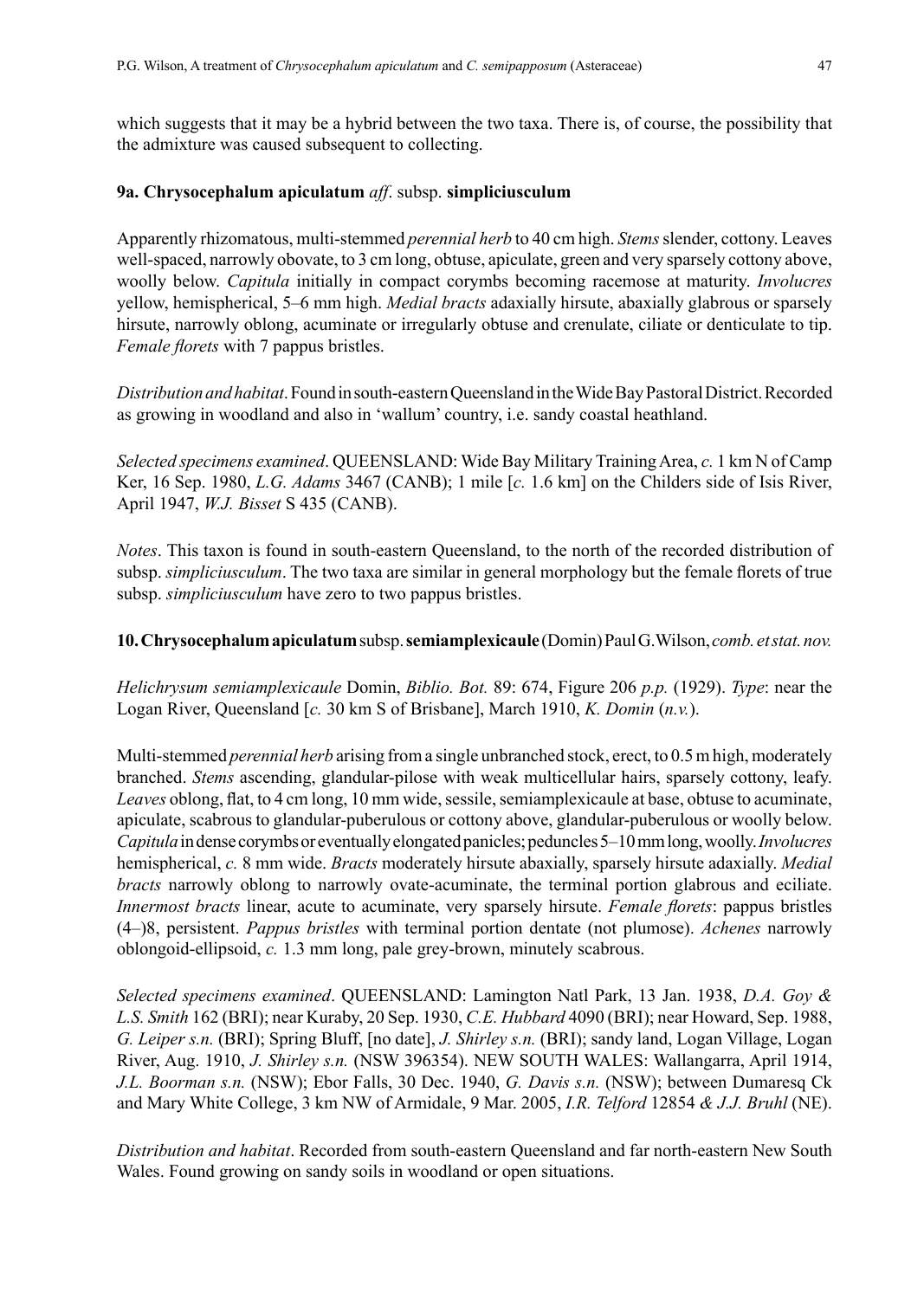*Notes*. A variable taxon that sometimes becomes sub-shrubby. The collections noted above from Wallangarra and Lamington National Park differ from typical specimens in that the branches and leaves are more cottony and lack the glandular hairs that are found on the typical variant.

## **11. Chrysocephalum apiculatum** subsp. **exile** Paul G.Wilson, *subsp. nov.*

*Type*: Cabarita Homestead, Queensland, [no date,] *J.R. Clarkson* 350 (*holo*: BRI 620243).

Erect, caespitose *perennial herb* to 25 cm high. *Stems* slender, sericeous, mostly simple, foliaceous. *Leaves* narrowly linear to linear, acuminate, or towards base of stems very narrowly obovate, medial leaves *c.* 15 mm long, increasing to 25 mm towards base, diminishing upwards, adaxially sparsely cottony, abaxially densely cottony. *Capitula* small, initially corymbose becoming shortly racemose at maturity. *Involucres* pale yellow, semiorbicular, *c.* 5 mm high. *Medial bracts* narrowly ovate, acuminate, the lamina *c.* 2.5 mm long, basal half becoming colourless and translucent, ciliate to tip, sparsely woolly-ciliate towards base, sparsely to very sparsely hirsute abaxially and adaxially. *Female florets*: pappus bristles 7–9. *Bisexual florets* narrowly turbinate. *Pappus bristles* weak, very sparsely denticulate towards apex.

*Selected specimens examined*. QUEENSLAND: dam on Warwick–Cullendore Rd, 25 km SE of Warwick, 9 Apr. 2000, *G.N. Batianoff* 210712 *& B.S. Collyer* (BRI); Inglewood-Texas Rd 6 km N of Brush Ck, 21 Sep. 1993, *A.R. Bean* 6562 (BRI); 8 km W of Blackbutt towards Yarraman, 26 Nov. 1996, *A.R. Bean* 11389 (BRI); between Redbank and Goodna, 29 Dec. 1934, *S.T. Blake* 7163 (BRI); Biggenden, Burnett District, 11 Oct. 1930, *C.T. White* 7284 (BRI); between Miles and Chinchilla, 31 May 1946, *C.T. White* 1107 (BRI); 4 km E of Maidenwell towards Yarraman, 24 Apr. 1981, *K.L. Wilson* 3331 (BRI). NEW SOUTH WALES: Singleton Army Area 2, Minimbah Creek, 27 Nov. 1991, *I. Crawford & J. Graham* 1431 (CANB); *c.* 27 km E of Tenterfield, 4 Oct. 1974, *N.S. Lander* 543 (NSW).

*Distribution and habitat*. Found in far south-eastern Queensland and far north-eastern New South Wales. Recorded as growing on siliceous soil, brown clayey soil, sand, alluvial clay-loam, cleared brigalow country, and shallow loamy soil on serpentine.

*Etymology*. The epithet is the neuter form of the Latin *exilis*, meaning weak and slender, and refers to the very slender stems of this subspecies.

**12. Chrysocephalum apiculatum** subsp. **barbellatum** Paul G.Wilson, *subsp. nov.*

*Type*: 5 miles [*c.* 8 km] north of Oak Vale on Pentland-Wando Vale road, Queensland, 7 April 1974, *R. Carolin* 8366 (*holo*: NSW 396332; *iso*: SYD *n.v.*).

Erect, branching *perennial herb* to 40 cm high. *Stems* slender, densely appressed-cottony. *Leaves* oblong or the lower obovate, flat or slightly recurved on margin, *c.* 4 cm long and 6 mm wide, densely appressed-cottony below, moderately appressed-cottony above, acute, somewhat amplexicaule at base. *Capitula* small, forming a raceme to 12 cm long*. Involucres* hemispherical, golden yellow. *Medial bracts*: lamina narrowly elliptic, *c.* 3 mm long, acute, hirsute on abaxial and adaxial surfaces except for tip and base, ciliate except for tip, woolly-ciliate at base; stipe glandular and sparsely woolly, *c.* 4 mm long. *Female florets*: pappus bristles 6–12. *Pappus bristles* very slender, *c.* 3.5 mm long, pale yellow, terminal portion very shortly ciliate.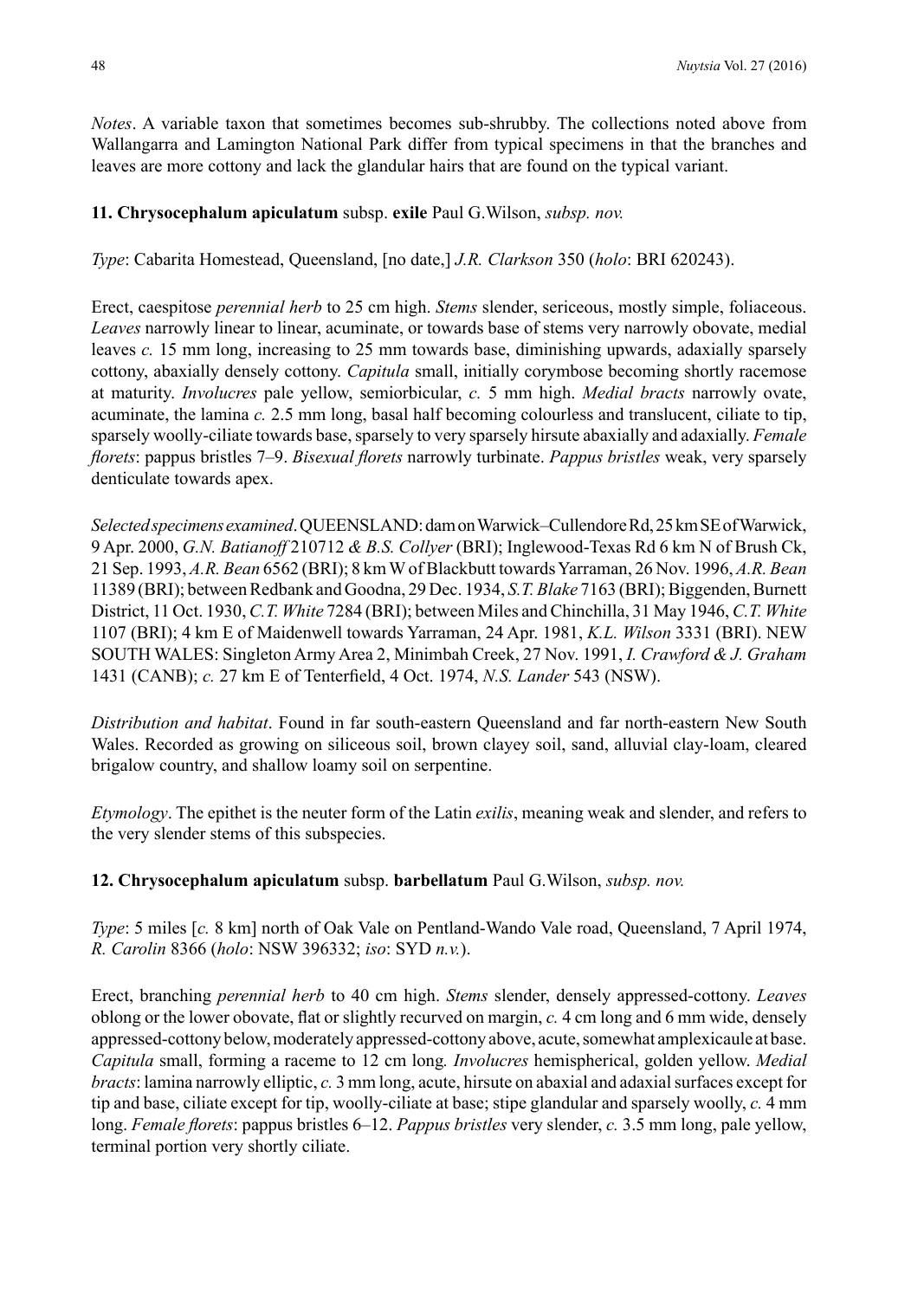*Selected specimens examined*. QUEENSLAND: 40 km E of Barcaldine on Capricorn Hwy, 17 May 1975, *J.R. Clarkson* 240 (CANB); 8 km E of Almaden, 8 Mar. 1982, *J.R. Clarkson* 2990 (CANB); Range View, *c.* 30 mi [*c.* 48 km] S of Ravenswood, 12 May 1954, *S.L. Everist* 5544 (BRI, CANB); Willots Knob, Wallaroo track, 7 Sep. 1988, *R.W. Groves* 9 (BRI); Dipperu Natl Park, 14 Sep. 1971, *K.R. McDonald* 00157 (BRI); South Perry Is., 5 Mar. 1906, *H. Tyson s.n.* (BRI).

*Distribution and habitat*. Found in north-eastern Queensland. Recorded as growing in Ironbark woodland in skeletal rocky soil, in gravelly brown loam, and in *Triodia* grassland in sandy red soil.

*Etymology*. The subspecific epithet *barbellatum* is derived from the Latin *barbellatus*, bearing short stiff hairs, and refers to the terminal hairs on the pappus bristles which are relatively few and short and do not form a plumose tip as is customary in the species.

*Note*. This subspecies grades into subsp. *insigne* towards the south*.*

**13. Chrysocephalum apiculatum** subsp. **odorum** (DC.) Paul G.Wilson, *comb. et stat. nov.*

*Helichrysum odorum* DC., *Prodr.* 6: 196 (1838); *Gnaphalium odorum* (DC.) Sch.-Bip., *Bot. Zeitung*  3: 171 (1845); *Chrysocephalum odorum* (DC.)Walp., *Rep. Bot. Syst.* 6: 238 (1846); *H. odorum* var. *typicum* Domin, *l.c. nom. illeg. Type*: Grassy hills on the Lachlan River, interior west from Port Jackson, July 1817, *A. Cunningham s.n.* (see comments below) (*holo*: G-DC G00471281 image seen; *iso*: K 000349224 image seen. Probable *isotype*: Lachlan River, 1817, *A. Cunningham* 296 (NSW)).

*Gnaphalium flavissimum* Sieb. ex Spreng., *Syst. Veg.* 3: 475 (1826); *Helichrysum flavissimum* (Spreng.) DC., *Prodr.* 6: 195 (1838); *C. flavissimum* (Spreng.) Steetz, *Pl. Preiss.* 1: 473 (1845); *Helichrysum apiculatum* var. *flavissimum* (Spreng.) Domin, *Biblio. Bot.* 89: 672 (1930). *Type citation*: 'Nov. Holland', [Sieber 336], (*isotype*: G-DC, photo seen, K, *p.p.*, MEL 2159006, *p.p.*).

Multi-stemmed *perennial herb* to 50 cm high. *Stems* slender, scarcely branched, densely cottony. *Leaves* well-spaced, sessile, narrowly oblong, acute to acuminate, *c.* 8 cm long towards base of plant, diminishing upwards, cottony abaxially, hispid adaxially to moderately cottony, sometimes superficially appearing glabrous. *Capitula* in compact rounded corymbs on short or slender, densely woolly peduncles. *Involucres* cup-shaped, 6–10 mm high, yellow. *Outer bracts* narrowly ovate, abruptly acuminate, *c.* 3 mm long. *Inner medial bracts*: lamina narrowly oblong, entire, acute or obtuse or irregularly truncate, *c.* 4 mm long, central portion abaxially sparsely hirsute, adaxially variably hirsute, terminal 1.5 mm glabrous and eciliate. *Innermost bracts* very narrowly elliptic, acuminate, basally diminishing to a scarious margin to stipe, terminally pale yellow, sparsely ciliate, glabrous. *Female floret:* pappus bristles 2–4. *Pappus bristles* yellow, shortly plumose towards apex. Mature *achenes* not seen.

*Selected specimens examined*. NEW SOUTH WALES: 20 km S of Narromine, 17 Oct. 1983, *W. Bishop* 108 *& E. Edgecombe* (NSW); Weddin Mountains Natl Park, 24 Nov. 1975, *J. Brickhill s.n.* (NSW); Clarence, 29 Nov. 1958, *C. Burgess s.n.* (CANB); Bumberry, 2 Oct. 1916, *J.B. Cleland s.n.* (AD); Lachlan River, 1817, *A. Cunningham* 296 (NSW); east of road from Byford to Bourke, 16 Sep. 1988, *W. Greuter* 20797 (NSW); 27 km W of Junee, 23 Oct. 1989, *R. Nordenstam & A. Anderberg* 762 (NSW); 1/2 mi [*c.* 0.8 km] S of Tumblong, 18 Oct. 1965, *M.E. Phillips s.n.* (CANB).

*Distribution*. Found in south-eastern New South Wales.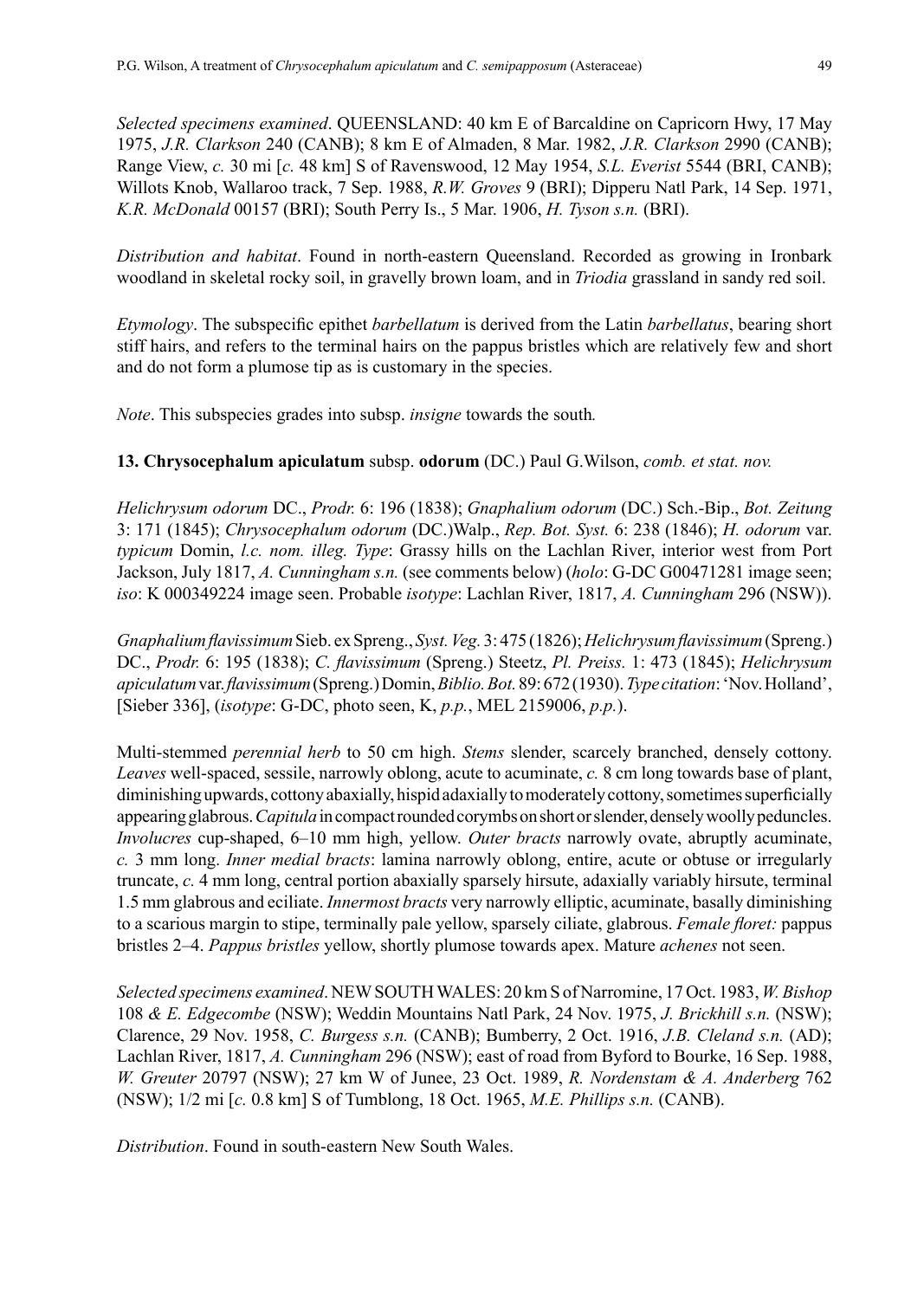*Typification*. The holotype in G-DC has on it a note written by Alan Cunningham: 'Grassy Hills on the Lachlan River / Interior west from / Port Jackson in / Long. 46° E. / July 1817' 'When fresh fragrant, like the Tonquin bean / Dipterix'. The fragrance mentioned has not been indicated by any other collector and is not apparent in dried material. The collection *A. Cunningham* 296 (NSW) cited above is probably an isotype (see Orchard 2014).

Domin's (1929: 1226) description of *H. odorum* var. *odorum* (as var*. typicum*) is as follows: 'foliis supra glabris vel glabrescentibus, asperis'. His description was based on an Alan Cunningham collection in the Kew herbarium that came from New South Wales which he considered to be the type (presumably an isotype) of *H. odorum* DC.

*Notes*. This subspecies grades into subsp. *apiculatum*.

## **14. Chrysocephalum apiculatum** subsp. **arachnoideum** (Domin) Paul G.Wilson, *comb. et stat. nov.*

*Helichrysum odorum* var. *arachnoideum* Domin, *Biblio. Bot.* 89: 672 (1929). *Type citation*: 'Queensland: Subtrop. N. Holland, Mitchell IX. 1846 No. 549, Camp 29 [*c.* 26° 10′ S, 148° 10′ E]. N.S. Wales: New England, C. Moore.' *Lecto*, here designated: Sub-Tropical New Holland, 1846, *T.L. Mitchell* 549 (K 000349226 image seen).

Multi-stemmed *perennial herb* to 50 cm high. *Stems* simple or branched, densely cottony. *Leaves*  ascending to erect, oblong to narrowly oblong, 4–7 cm long decreasing towards apex, densely cottony all over, rather flaccid. *Capitula* moderately large in compact rounded corymbs that elongate at maturity. *Medial bracts* yellow, narrowly oblong to narrowly lanceolate, acute to obtuse, *c.* 7 mm long, ciliate to apex, moderately to sparsely hirsute on both sides up to apex. *Female florets*: pappus bristles 1–5(–7). *Pappus bristles* very shortly plumose at apex. *Achenes* dark reddish brown to black.

*Selected specimens examined*. QUEENSLAND: Rocky Knob, SW of Helidon, 9 June 1990, *A.R. Bean* 1606 (BRI); between Charleville and Westgate, 20 Apr. 1934, *S.T. Blake* 5428 (AD); 8 km NE of Crows Nest, 3 May 1972, *L. Durrington* 625 (BRI); near Barkers Ck, Bunya Mts, 11 Feb. 1995, *R. Fairfax* 2 (BRI); Gwambagwine Ruined Castle Creek Catchment, Murphy Range, 11 Sep. 2000, *P.I. Forster* 26047 (AD, BRI); Abercorn, June 1991, *G. Leiper s.n.* (BRI); Crows Nest, North Darling Downs, Oct. 1921, *C.T. White s.n.* (BRI); Helidon, 11 Dec. 1928, *J.B.W*. *s.n.* (BRI 248565). NEW SOUTH WALES: 6.5 km N of Guyra, 22 Feb. 2004, *L.M. Copeland* 3689 (PERTH); Warrumbungles, 29 Oct. 1961, *G.L. Davis s.n.* (NE 40316).

*Distribution*. Found in inland south-eastern Queensland and north-eastern New South Wales.

*Typification*. Domin stated that the two syntype collections (Mitchell and Moore) were fully in accord with one another. This I have been unable to verify since I have not seen the collection made by Charles Moore.

*Notes*. This taxon grades into both subsp. *semiamplexicaule* and subsp. *racemosum*; it differs from the latter subspecies in the bracts being more oblong and hirsute on both surfaces.

# **15. Chrysocephalum apiculatum** subsp. **stoloniferum** Paul G.Wilson, *subsp. nov.*

*Type*: 16 km along road from Mongarlowe along Nerriga road, New South Wales, 1 October 1981, *R. Coveny & T. James* 82 (*holo*: NSW 585116).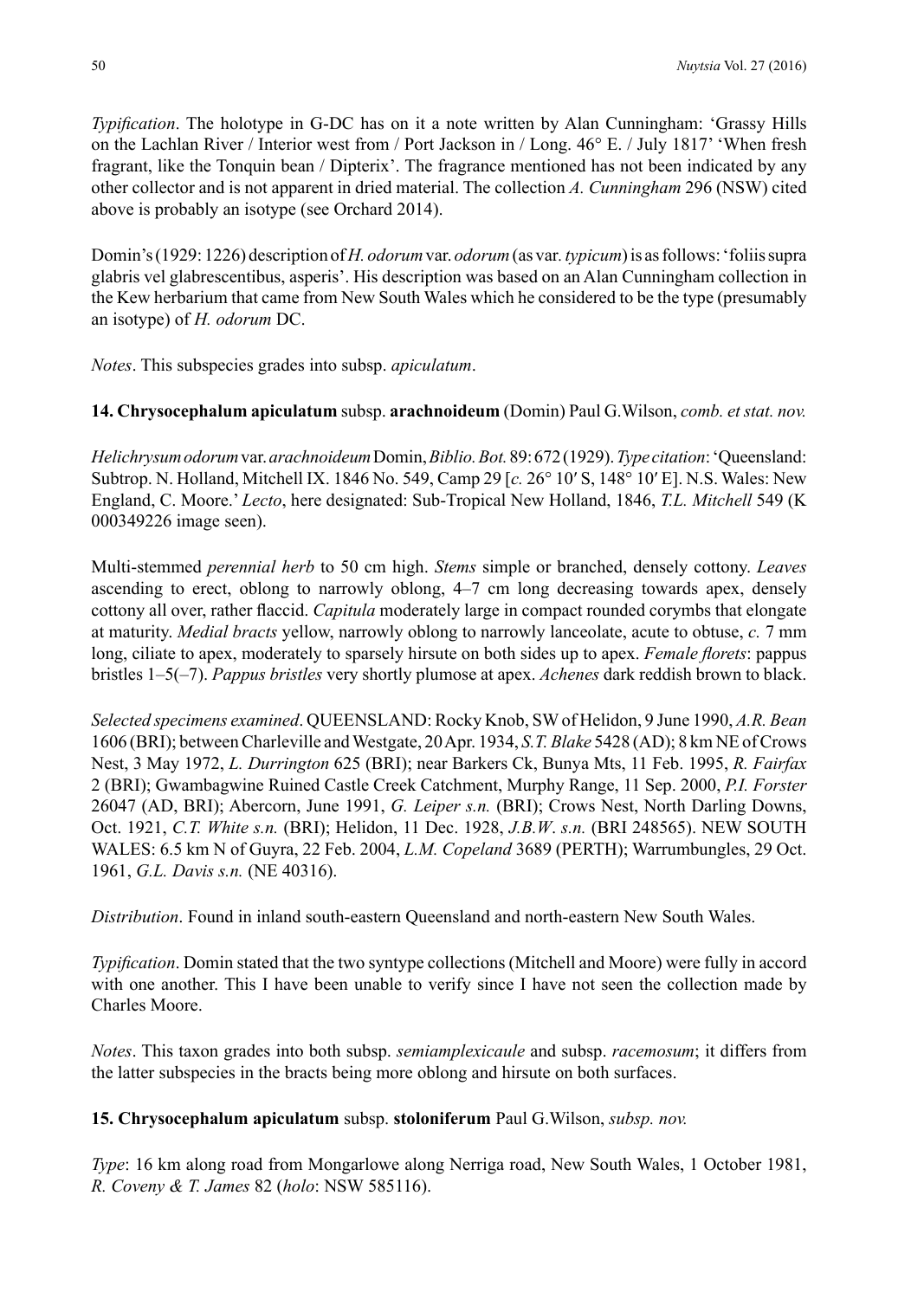*Stoloniferous perennial herb* to 20 cm high. *Stems* erect, branched towards base, woolly, moderately densely foliaceous. *Leaves* narrowly elliptic to narrowly obovate, 8–18 mm long, apiculate, margin slightly recurved, entire or slightly sinuate, sparsely woolly above, densely woolly below. *Capitula*  solitary or in small corymbs terminal to stems. *Involucres* hemispherical, 7–10 mm high. *Bracts* yellow or the outer scarious. *Outer bracts* sessile or subsessile, oblong, *c.* 3 mm long, acute, long-ciliate to apex, woolly at base. *Medial bracts*: stipe *c.* 2 mm long, sparsely cottony, glandular; lamina narrowly oblong to narrowly elliptic, 3.5–4 mm long, somewhat wrinkled, sparsely to moderately hirsute, ciliate to tip, obtuse to acute or acuminate or the apex irregularly lacerate and slightly curled. *Innermost bracts* very narrowly oblong, acuminate or blunt and lacerate at apex, ciliate, not glandular. *Female florets*: pappus bristles 7–12. *Pappus bristles* firmly filamentous, firmly affixed to achene, medially minutely denticulate, sparsely denticulate towards apex with the teeth up to 0.2 mm long (not plumose). *Achenes* narrowly cylindrical, *c.* 1.5 mm long.

*Selected specimens examined*. NEW SOUTH WALES: five miles [*c.* 8 km] east of Nerriga, 27 Oct. 1965, *L.G. Adams* 1479 (CANB); Jensens Swamp, *D.M. Benson* 2331 *& D. Keith* (NSW); Stingray Swamp F.R. site 2, Penrose SF, Moss Vale district, 17 May 1984, *D. Binns, R. Shiels & R. Allen* 84/223 (NSW); Hume Hwy, Paddy's River, 100 m E of bridge, 7 Dec. 1987, *F.E. Davies* 427 *& T. Mulcahy* (CBG); Barbers Creek, Jan. 1898, *J.H. Maiden s.n.* (NSW); Cox's River to Fish River and Sidmouth Valley (on the old track to Bathurst), April 1909, *J.H. Maiden & R.H. Cambage s.n.* (NSW); Braidwood – Clyde Mt, 4 Nov. 1952, *C.W.E. Moore* 2011 (CANB).

*Distribution and habitat*. This subspecies is found in south-eastern New South Wales. It is recorded as growing on a sandstone ridgetop in very open forest of *Eucalyptus mannifera*, in sandy soil with *Casuarina nana* and *E. moorei*, and in swampland with *Empodisma minus* and *Restio australis*.

*Etymology*. The epithet refers to the apparent habit of the plant.

*Notes*. Described by Binns *et al*. 84/223 as being a 'low stoloniferous to tufted herb with ascending or erect branches'; the other collections seen could, from their appearance, have been stoloniferous although this character is not mentioned on the labels. Both the Binns and Davies collections have a solitary capitulum at the apex of the stems; the other collections seen have one to few capitula at the stem apex.

The pappus bristles are smooth near the base, medially with sparse very short teeth, while at the apex they have one to several longer teeth to 0.2 mm long; they are not plumose. The pappus of this species is similar to that found in some species of *Leptorhynchos* Less., but it appears to grade into other taxa that are clearly in the *C. apiculatum* group.

# **16. Chrysocephalum apiculatum** subsp. **argenteum** Paul G.Wilson, *subsp. nov.*

*Type*: Jararral Creek crossing on the Bungonia to Marulan road, New South Wales, 10 November 1966, *M. Evans* 2540 (*holo*: CANB 161475; *iso*: CANB 161476, NSW 585103).

Caespitose *perennial herb* (10–)20–35 cm high. *Stems* slender, closely and densely sericeous. *Leaves* flat, cauline, linear to narrowly obovate, 25–40 mm long, obtuse to acute, closely and densely silvery sericeous on both surfaces. *Capitula* forming a dense to shortly branched terminal inflorescence. *Involucres* hemispherical, small, *c.* 6 mm diam. *Outer bracts* narrowly ovate, greyish yellow, entirely ciliate on margin. *Medial bracts*: lamina narrowly oblong to very narrowly ovate, acute to obtuse,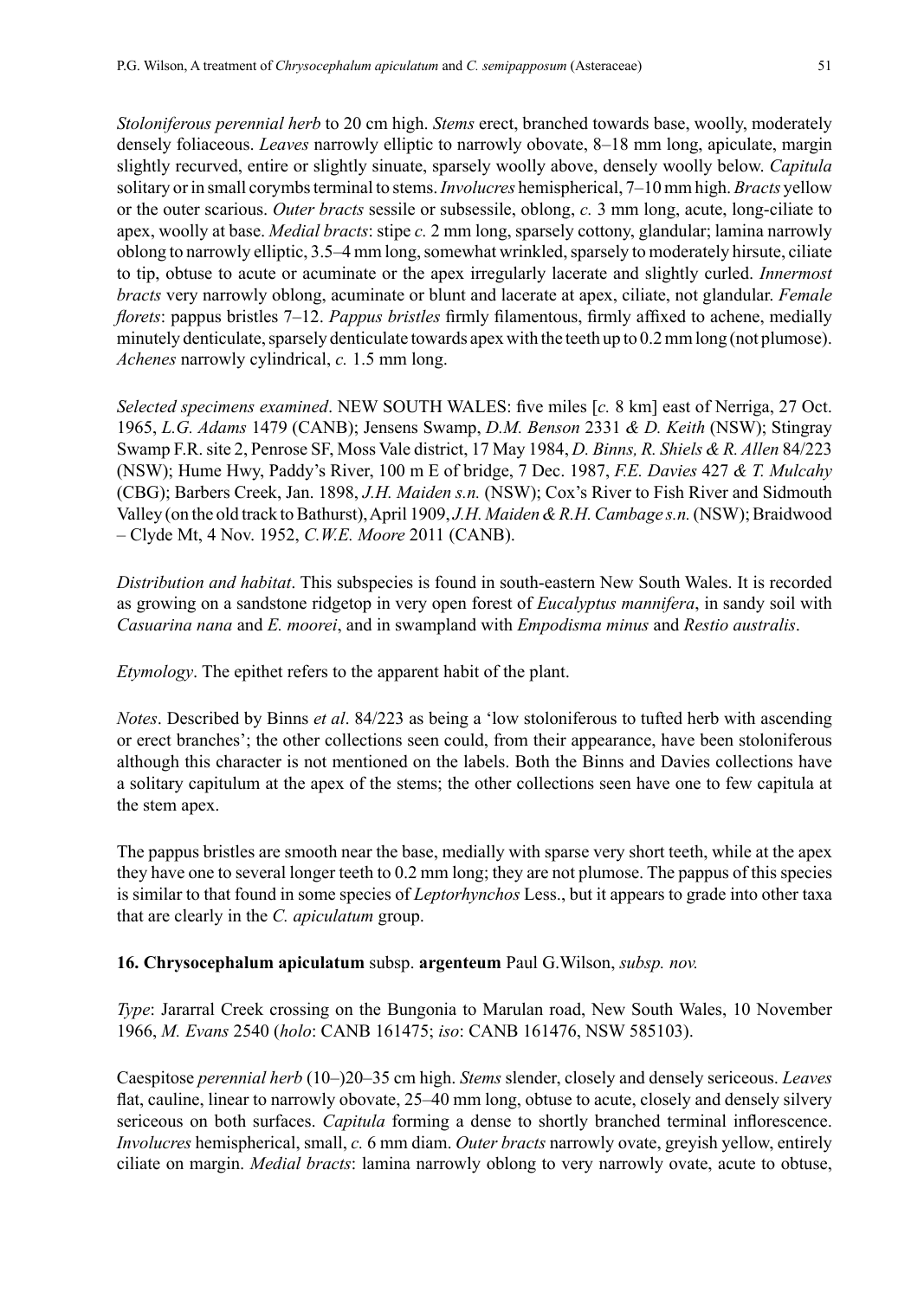or narrowly lanceolate, entirely ciliate or eciliate towards apex, woolly ciliate at base, glabrous or sparsely hirsute on both surfaces, yellow. *Female florets*: pappus bristles 1–3(4). *Pappus bristles* pale yellow, shortly plumose towards apex.

*Selected specimens examined*. NEW SOUTH WALES (including A.C.T.): 19 km S of Bredbo, 4 Nov. 1995, *M.F. Braby s.n.* (CANB); Royalla, 18 Nov. 1962, *C. Burgess s.n.* (CANB); Black Mountain, 10 Oct. 1935, *T.G. Campbell s.n.* (CANB); Molonglo R., 21 Oct. 1998, *I. Crawford* 4838 (CANB); Canberra, 18 Nov. 1956, *Hj. Eichler* 13241 (CANB); Tinderry Mountains, 21 Nov. 1971, *T.G. Hartley* 13471 (CANB); Mt Ainslie, 8 Nov. 1970, *A. Kanis* 1449 (CANB); 16 km ESE Boorowa, 16 Dec. 1989, *A.M. Lyne* 66 (CANB); 23 km WNW of Urana, 12 Dec. 1995, *A.M. Lyne* 1894 *& S. Donaldson* (CANB); Canberra, Oct. 1938, *P. Monaghan s.n.* (NSW); Cooma, [no date,] *M. Mueller* 1774 (NSW); Braidwood district, 10 Dec. 1973, *M.E. Phillips* 13 (CANB); Canberra, 4 Nov. 1980, *G. Sessions* 17 (CANB); Bundong Stn, 11 Feb. 1976, *D. Verdon* 2101 (CANB).

*Distribution and habitat*. Recorded from south-eastern New South Wales (including the A.C.T.) where it grows in eucalypt woodlands, grasslands, and in open communities.

*Etymology*. The specific epithet is from the Latin *argenteus*, silvery, and refers to the silvery-sericeous indumentum on the branches and leaves that is typical of this subspecies.

#### **17. Chrysocephalum apiculatum** subsp. **gracilescens** (Domin) Paul G.Wilson, *comb. et stat. nov.*

*Helichrysum gracilescens* Domin, *Biblio. Bot.* 89: 674, Figure 205 (1929). *Type citation*: 'Queensland: Savannenwalder bei Pentland (Domin III. 1910) sowie auf den Sandsteinhugeln der Dividing Range westlich von Pentland (Domin II. 1910).' *Lecto*, here designated: 'in xerodrymic ap. opp. Pentland, sicut in collibus aren. Dividing Range ad occid. a Pentland', Feb. 1910, *K. Domin* 9022 (PR 531638, photo seen PERTH). *Syntype*: Pentland, *K. Domin* 9020 (PR 531638, photo seen PERTH).

Erect multi-stemmed *perennial herb* with stout rootstock, *c.* 20 cm high. *Stems* with ascending branches, closely and thinly appressed white-cottony. *Leaves* moderately spaced, spreading and recurved, narrowly linear or very narrowly elliptic, to 3 cm long, acuminate, if linear closely revolute otherwise margin recurved, densely white-tomentose below, thinly appressed-cottony above. *Capitula* in compact to loose terminal racemes to 7 cm long. *Involucres* hemispherical, *c.* 4 mm high, yellow. *Medial bracts c.* 3.7 mm long: stipe slender, semiterete, *c.* 1.5 mm long, sparsely glandular abaxially; lamina narrowly elliptic, obtuse to acute or narrowly acuminate, *c.* 2 mm long, medially ciliate with eciliate apical portion of *c.* 0.5 mm, woolly-ciliate towards base, glabrous to sparsely hirsute on abaxial and adaxial surfaces. *Innermost bracts c.* 3.2 mm long; lamina narrowly oblong, obtuse, apex denticulate. *Female florets*: numerous, pappus bristles absent or 1–5 (type variant epappose). *Bisexual florets* with *c.* 12 bristles. *Pappus bristles* filamentous, very shortly plumose towards apex the cilia slender to 0.2 mm long. *Achenes* semiterete, *c.* 0.7 mm long, pale brown.

*Selected specimens examined*. QUEENSLAND: Cann Camp Ck, White Mountains Natl park, 15Apr. 1992, *A.R. Bean* 4351 (BRI); 6 mi [*c.* 10 km] W of Pentland, *R. Carolin* 8332 (NSW); Torrens Ck, Aug. 933, *W.R. Chisholm s.n.* (BRI); Warrigal, 2 Feb. 1931, *C.E. Hubbard & C.W. Winders* 7106 (BRI); 3 miles [*c.* 5 km] SW of Pentland Township, 21 June 1953, *M. Lazarides* 3573 (AD, CANB, NSW, NT, PERTH); 4 km S of Natal Downs, 10 May 1991, *V.J. Nelder* 3098 (BRI); 55 km WNW Charters Towers, 5 Jan. 1982, *L. Pedley* 4815 (BRI); Burra Ra., *I.R. Telford* 11455 (CANB); *c.* 86 km SSE of Charters Towers, 19 June 1998, *E.J. Thompson* CHA524 (BRI).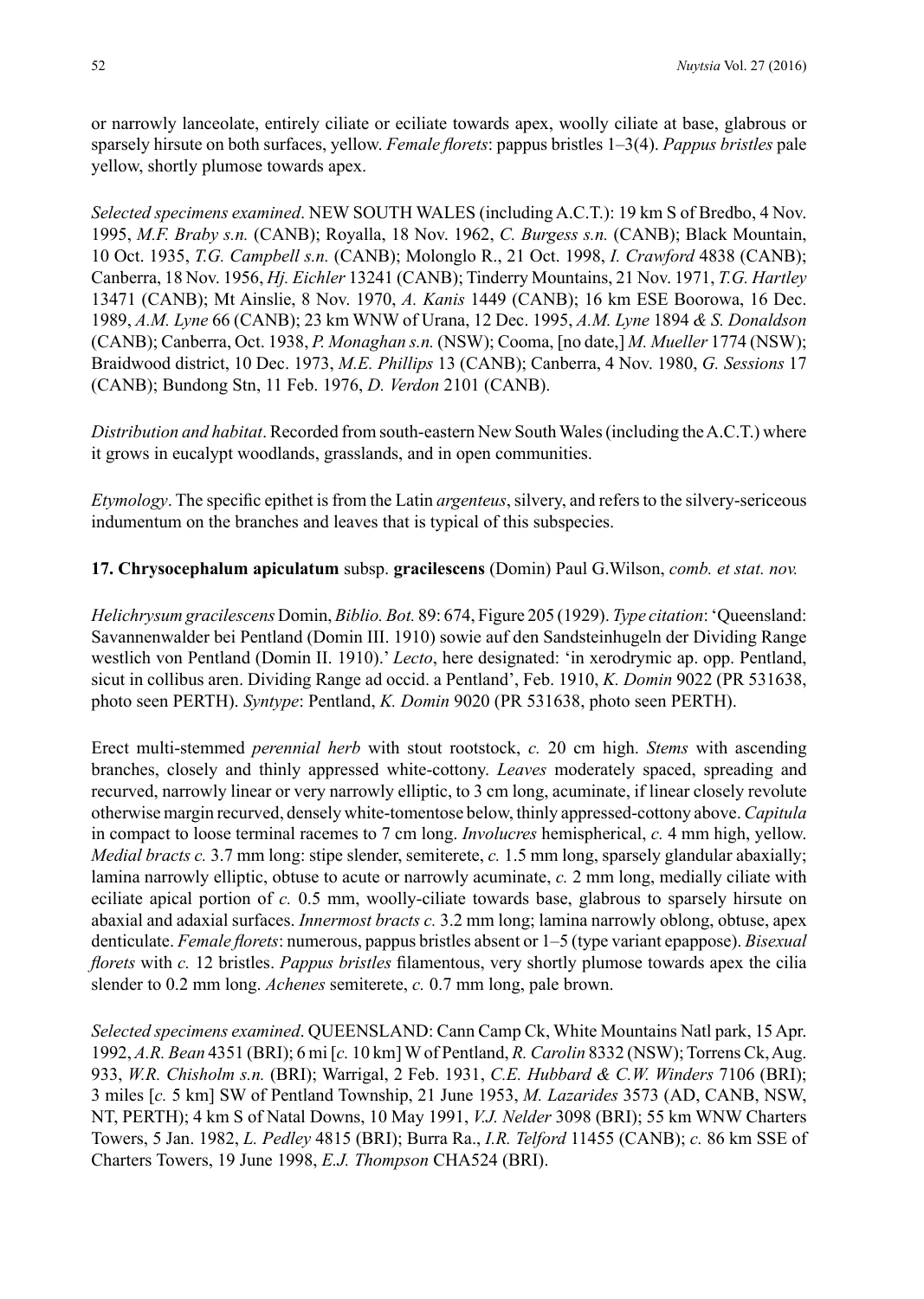*Distribution and habitat*. Recorded from north-eastern Queensland growing in savannah woodland (*fide* Domin), and 'on sandy red earth in *Eucalyptus melanophloia* woodland' (*fide Pedley* 4815).

*Typification*. The specimens of *Domin* 9022 (PR), as seen in a photograph, correspond to the published Figure 205 for which reason this collection has been selected as the lectotype.

*Notes*. Domin (1929), in a note under his new species *H. gracilescens*, states (in translation): 'Definitely closely related to *H. ramosissimum*, nevertheless distinguished by its slenderness, leaves very narrow linear, racemes longer and capitula obviously smaller'. Domin had seen the type of *H. ramosissimum*  at K.

In the collections from near Pentland (the type locality), the leaves are spreading and downwardly curved while the female florets are epappose or have only one bristle; in collections found some distance from Pentland the number of bristles ranges from two to five.

Subsp. *gracilescens* evidently grades to the south into a variant of subsp*. ramosissimum* but differs principally in having narrowly linear leaves, slender stems and branches, and somewhat smaller capitula.

**18. Chrysocephalum apiculatum** subsp. **erectum** Paul G.Wilson, *subsp. nov.*

*Type*: Uralla–Bendemeer Road, New South Wales, 7 February 1966, *W. Hartley* 25, ex herb. *E.J. McBarron* 12124 (*holo*: NSW 585549).

Erect, sparsely branched, multi-stemmed *perennial herb* to 40 cm high. *Stems* and branches slender, woolly when young, variably glandular-puberulous. *Leaves* linear-acuminate, to 25 mm long, diminishing upwards, flat or with recurved to revolute margins, cordate at base; adaxial surface variably glandularpuberulous; abaxial surface variably glandular-puberulous and woolly at least when young. *Capitula* in a terminal compact cyme becoming racemose with age. *Involucres* globose, *c.* 4 mm high. *Involucral* bracts dull yellow becoming translucent towards base. *Outer bracts* subsessile, ovate, acute, *c.* 2 mm long, ciliate to apex, glabrous adaxially, sparsely hirsute abaxially. *Medial bracts*: lamina narrowly ovate-lanceolate, ciliate to or near to tip, glabrous adaxially, somewhat hirsute abaxially. *Female florets* with one pappus bristle. *Bisexual florets* with *c.* 5 pappus bristles. *Pappus bristles* very pale yellow, shortly plumose near apex. Mature *achenes* not seen.

*Specimens examined*. QUEENSLAND: Jericho, June 1913, *J.L. Boorman s.n.* (NSW). NEW SOUTH WALES: between Borah and Huskisons, 7 Apr. 1843, *F.W.L. Leichhardt s.n.* (NSW); Eastwood State Forest, 16 Oct. 1990, *S. McIntyre* 1–3 (NSW); Hillgrove, 6 Mar. 1991, *S. McIntyre* 108-5 (NSW); 12 mi [*c.* 19 km] E of Armidale, 1 May 1949, *F.A. Rodway s.n.* (AD); 5 mi [*c.* 8 km] NE of Kenebri, Cumbil State Forest, 25 Aug. 1970, *H. Salasoo* 3926 (NSW).

*Distribution and habitat*. This species is recorded from a small area in north-eastern New South Wales between Kenebri and Armidale with a single collection from Jericho in eastern Queensland. The only habitat notes are those provided by *Rodway s.n.*, who stated that the plant was 'plentiful on granite ridge' and by *McIntyre* 108-5, who collected the plant in 'highly disturbed roadside stock route, granite parent material'.

*Phenology*. The specimens (all in flower) were gathered from February to August.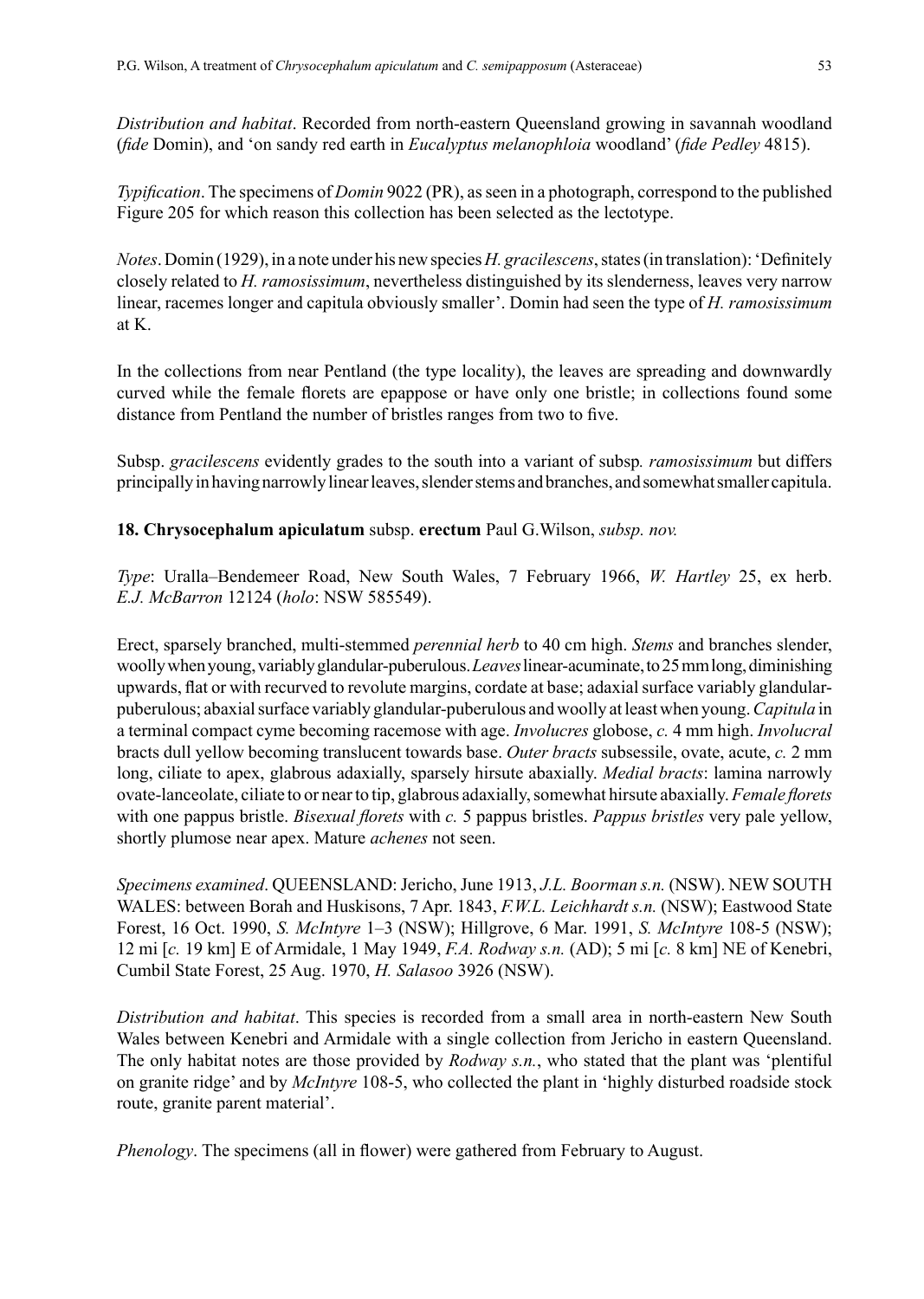*Etymology*. The subspecific epithet refers to the erect nature of the stems.

*Notes*. The collections recorded from New South Wales are uniform in morphology without any suggestion of intergradation with other subspecies. However, the capitula are similar in appearance to those of subsp. *ramosissimum* and to aff. subsp. *gracilescens*, but the female florets in the latter taxon have six to nine pappus bristles whereas in subsp. *erectum* there is only one bristle in the New South Wales form while in the collection from Jericho the female florets are epappose; the indumentum of the various subspecies is markedly different. The solitary collection from Jericho, Queensland, suggests that this taxon was once more widely distributed.

**19. Chrysocephalum apiculatum** subsp. **pilbarense** Paul G.Wilson, *subsp. nov.*

*Type*: east-west track running south of Savoury Creek, east of Cundlebar Homestead, Western Australia, 12 June 2002, *A.V. Slee* 4487A *& J.R. Connors* (*holo*: PERTH 08262063; *iso*: CANB 636350.1).

*Chrysocephalum* sp. Pilbara (H. Demarz 2852), Western Australian Herbarium, in *FloraBase*, https:// florabase.dpaw.wa.gov.au/ [accessed 16 January 2015].

*Perennial herb* with erect slender stems and branches. *Young stems* glandular-puberulous and often cottony; mature branches glandular-puberulous. *Leaves* linear and revolute to narrowly elliptic and flat, frequently auriculate at base and shortly decurrent, 2–10 cm long on mature branches, decreasing in length upwards, glandular-puberulous, sparsely to densely cottony. *Capitula* densely to loosely clustered with peduncles slender, to 10 mm long. *Involucres* lemon-yellow, urceolate or hemispherical, *c.* 6 mm diameter. *Outer bracts* sub-sessile, ovate-acuminate, ciliate except towards tip, sparsely cottony at base. *Median bracts*: claw slender, semiterete, *c.* 2 mm long, glandular abaxially; lamina narrowly ovate-acuminate, *c.* 3 mm long, semitranslucent towards base, medially ciliate, terminal 1/3 eciliate, basally cottony-ciliate, very sparsely hirsute on abaxial surface. *Innermost bracts*: stipe semiterete, very narrowly winged, glandular-puberulous abaxially; lamina narrowly lanceolate, *c.* 1.7 mm long, terminally eciliate. *Female florets* with (5?–)7–14 pappus bristles. *Achenes* obovoid, 1 mm long, grey.

*Selected specimens examined*. WESTERN AUSTRALIA: 21° 40′ S 120° 40′ E, 13 Sep. 1979, *G. Davis* 149 (PERTH); between Dales Gorge and Joffre Falls, 1 Nov. 1970, *H. Demarz* 2852 (PERTH); Canning Well, 20 Oct. 1991, *H.N. Foote* 146 (PERTH); Yandicoogina, 11 Mar. 1981, *K.J. Gibbons*  252 (PERTH); Rudall River region, Sep. 1986, *W.G. Martinick & Associates s.n.* (PERTH); Thirteen Creek, 22 June 1996, *A.A. Mitchell* PRP 11822 B (PERTH); Green Hole, Yarrie Stn, Pilbara Region, 25 June 1997, *A.A. Mitchell* PRP 1588 (DNA, PERTH).

*Distribution*. Largely confined to the Pilbara region of Western Australia.

*Conservation status*. This subspecies is well represented in the Pilbara region.

*Etymology*. The epithet *pilbarense* refers to the region of Western Australia in which this subspecies has been principally collected.

*Notes*. This subspecies is similar to subsp. *glandulosum* and subsp*. curvifolium* but has broader leaves of which the lower ones are somewhat auriculate at the base and, along with the branches, are glandular-puberulous.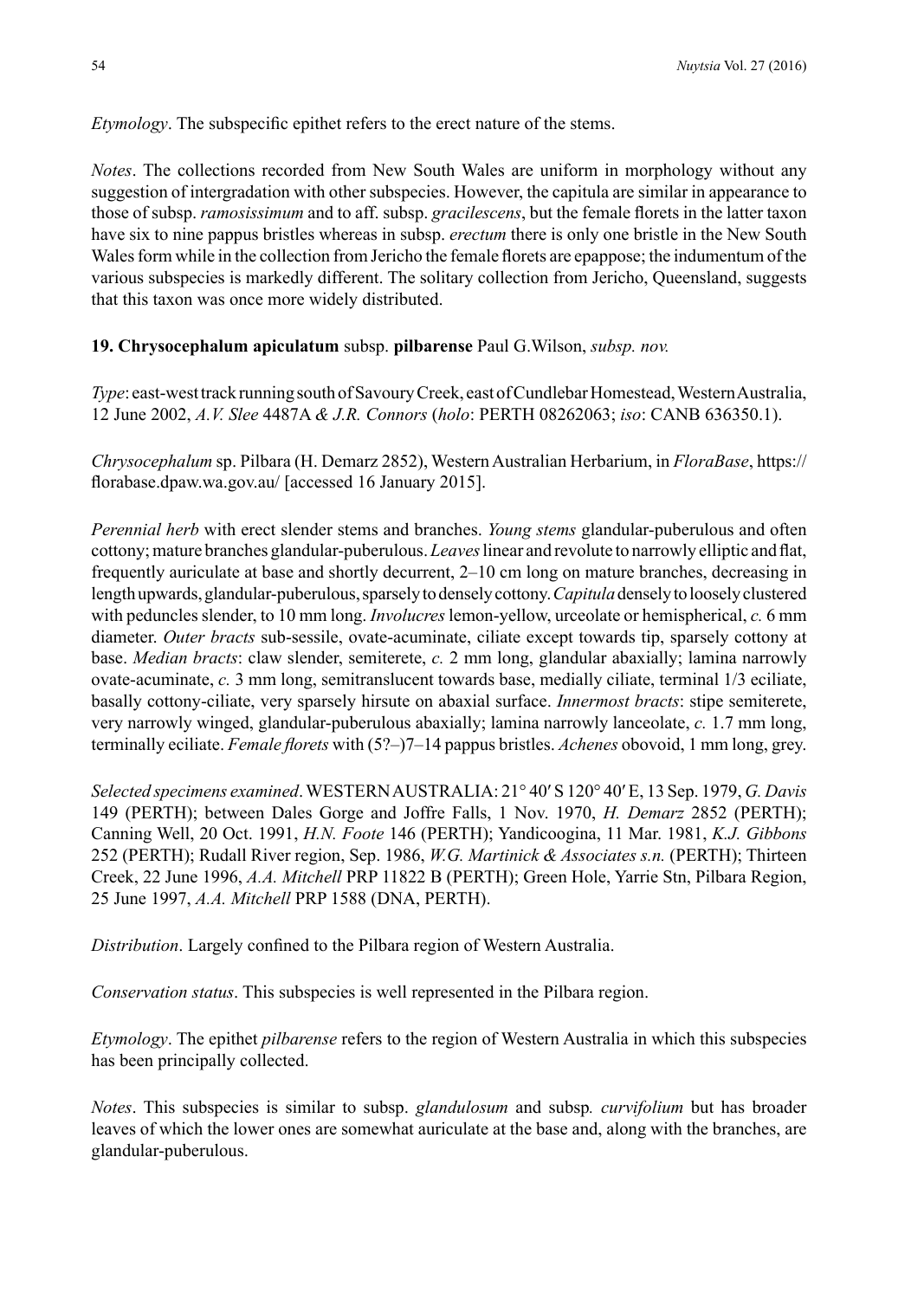The pappus bristles readily detach from the achene which makes the counting of them difficult and the result frequently imprecise.

The collection *A.A. Mitchell* PRP 1588 from Yarrie Stn (20° 56′ S, 120° 17′ E) has slender leaves similar to those found in subsp. *curvifolium*, but the stems and leaves are glandular-puberulous and in this respect fits better with subsp. *pilbarense*.

## **20. Chrysocephalum apiculatum** subsp. **racemosum** (J.M.Black) Paul G.Wilson, *comb. et stat. nov.*

*Helichrysum apiculatum* var. *racemosum* J.M.Black, *Fl. S. Austral.* 633 (30 June 1929). *Type citation*: 'North of Cooper's creek'. *Lecto*, here designated: Cordillo, South Australia, May 1924, *J.B. Cleland* (AD 966090571); *isolecto*: AD 968020120.

Erect, branching *perennial herb* to 30 cm high. *Stems* woolly, somewhat glandular or eglandular. *Leaves* narrowly oblong or narrowly obovate, densely woolly (not glandular), 2–4 cm long. *Capitula* in terminal clusters that become racemose with age. *Involucres* small, *c.* 5 mm high, yellow. *Medial bracts*: stipe slender, subterete, glandular; lamina narrowly ovate-acuminate, glabrous on both sides, ciliate to tip. *Innermost bracts*: stipe slender, sometimes very narrowly winged towards apex; lamina narrowly ovate-acuminate, *c.* 1.5 mm long. *Female florets* in type variant epappose or with one bristle, in other variants up to 6 bristles. *Pappus bristles* sparsely and weakly ciliate.

*Selected specimens examined*. WESTERN AUSTRALIA: Mt Florrie, 28 Apr. 2001, *D.J. Edinger* 2301 (PERTH). NORTHERN TERRITORY: Docker River, 26 Mar. 1980, *T.S. Henshall* 2900 (DNA); Mt Winter, 23 Oct. 1986, *G. Leach* 1221 (NT); Ayers Rock, 30 Aug. 1957, *R. Schodde* 396 (AD); Bundooma, 22 May 1953, *T. Syko s.n.* (AD); 46 km W of Poeppels Corner, 20 Sep. 1987, *B.G. Thomson* 2130 (DNA); Ayers Rock, 7 Aug. 1954, *R.E. Winkworth* 106 (NT). SOUTH AUSTRALIA: Ernabella, Musgrave Ra., 1937, *G. Brumby s.n.* (AD); Danggali Conservation Park, 2 Mar. 1993, *D.D. Cunningham* 560 (AD); Walytitjata, 16 June 1983, *A. Kalotas* 829 (DNA 24410); Chowilla, 23 ar. 1958, *S.A. Pastoral Board* (AD); 9.2 km NE of Mt Finke, 6 Oct. 1987, *D.E. Symon* for N.P.W.S. 1105 (AD); Ooldea, Nov. 1960, *H. Turner s.n.* (AD). QUEENSLAND: Welford Natl Park, 11 Sep. 1996, *E. Addicott* W18 (BRI); Hammond Downs, 10 July 1936, *S.T. Blake* 12052 (BRI); Tambo, 9 Dec. 1935, *S.L. Everist* 1453 (BRI); 60 km WNW of Windorah, 16 Sep. 1973, *R.J. Henderson* 2127 (AD); Naryilco–Tibooburra road, 30 May 1978, *M. Olsen* 713 (BRI); 50 km WNW of Quilpie, 28 Oct. 1977, *L. Pedley* 4461 (BRI); 20 km N of Thylungra, 9 Nov. 1990, *M.P. Zalucki s.n.* (BRI). NEW SOUTH WALES: Bottom Bore, 8 May 1977, *R.J. Chinnock* 3546 (NSW); Sturt Natl Park, 2 Sep. 1989, *B. Wiecek* 224 (NSW).

*Distribution*. Recorded from far eastern central Western Australia, southern Northern Territory, far south-western Queensland, northern South Australia, and far north-western New South Wales.

*Conservation status*. This subspecies is widely distributed and in areas that are not likely to be seriously affected by agricultural activities.

*Typification*. The lectotype bears a brown label on which J.B. Cleland has written 'In sandhills / Cordillo / 5/24'. J.M. Black subsequently wrote on the label 'Helichry. apicul. var. racemosum J.M. Black / Type'. The capitula on this specimen have shed their florets and therefore the bristle number could not be determined; however, the isolectotype (AD 968020120) has fruiting florets in which the females are clearly epappose.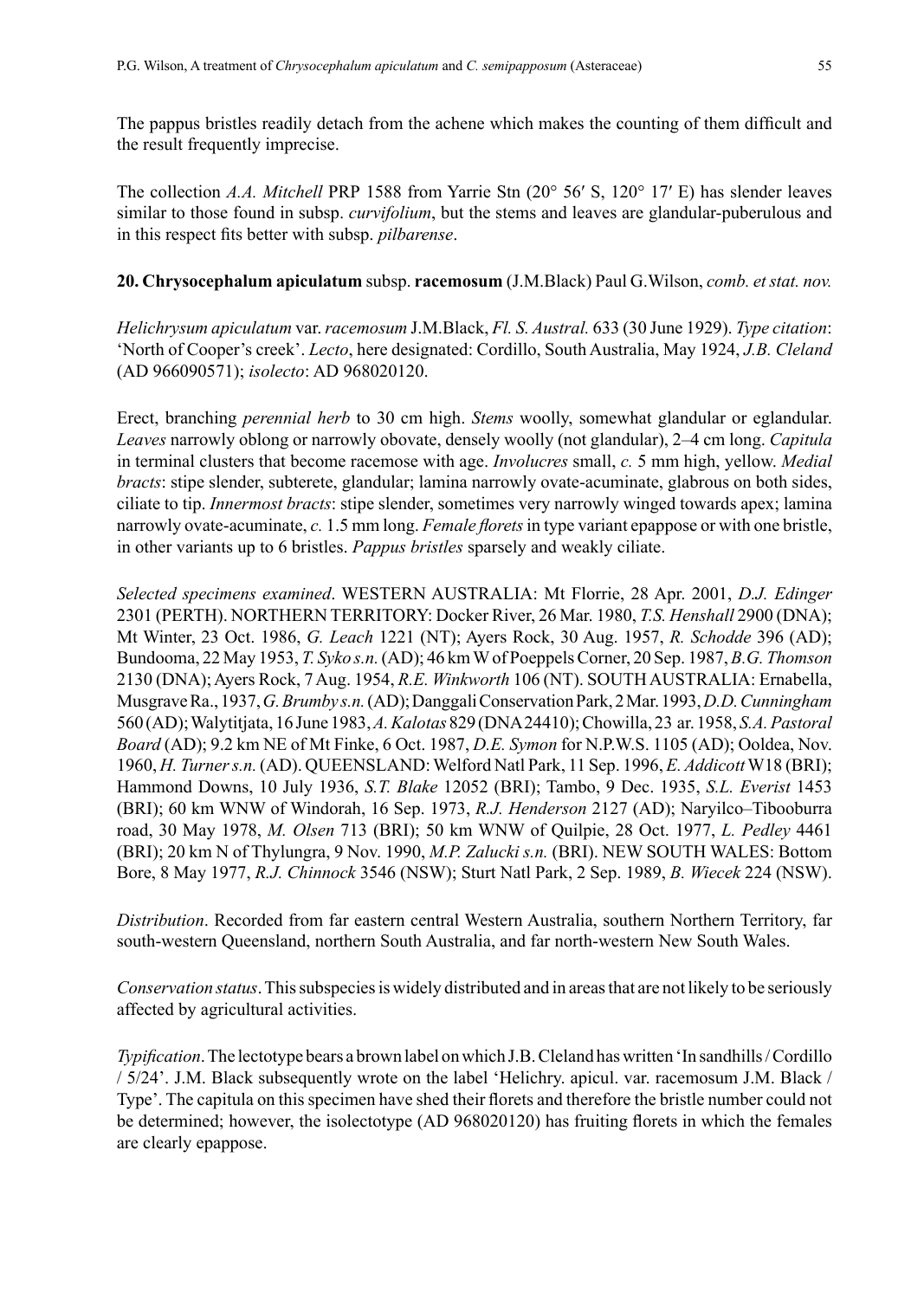Some years after its description, the specimen *Mrs. Brumby s.n.* (Ernabella, Musgrave Ra., South Australia, 1937, AD 97240278) was determined by J.M. Black as *Helichrysum apiculatum* var. *racemosum* with the note: 'This is the same taxon as the common plant found in Central Australia'. It has small capitula arranged in a raceme, oblong to narrowly obovate, acute leaves, pale yellow, ovatelanceolate or narrowly ovate-lanceolate involucral bracts, the terminal 0.7 mm eciliate, the surface glabrous, and ellipsoid-oblongoid achenes that are *c.* 0.9 mm long and minutely scabrous. Aduplicate, also determined by Black as var. *racemosum*, has *c.* 6 pappus bristles on the female florets.

*Notes*. The collection *Arpad Kalotas* 829 (Walytitjata, north-western South Australia), has an accompanying note which states that the Pitjantatjara name for this plant is *tjulpuntjulpunpa*.

This subspecies appears to grade to the east into subsp. *ramosissimum* and to the west into subsp. *glandulosum*. To the south it grades into the Murray variants of subsp. *apiculatum* and subsp. *congestum*.

The collection *R. Bates* 25500 (10 km north of Paringa, 33° 10′ S, 140° 58′ E, South Australia, AD), appears to belong to this subspecies: it has female florets that are epappose.The collection *J.S.Womersley* 446 (*c.* 1.5 km W of Nelwood HS, 33° 58.5′ S, 140° 55.5′ E, AD), appears to be intermediate between *R. Bates* 25500 and specimens that are more typical of subsp*. congestum*, since the female florets have three pappus bristles.

It appears that in the type variant of subsp. *racemosum,* which is found near Cordillo Downs, the female florets are epappose or have a single bristle. Towards the west the number of bristles in the pistillate florets increases and the bracts alter in shape although the lamina remains glabrous on both surfaces. Collections from Ernabella in the Musgrave Range, that J.M. Black considered to belong to the same taxon as the type collection of subsp. *racemosum* (see below), is a closely related variant with *c.* six pappus bristles; it is cottony and slightly glandular-pilose. This variant is therefore somewhat intermediate between subsp. *racemosum* and subsp. *glandulosum*, but since it is morphologically closer to the former subspecies it is here treated under that name.

#### **21. Chrysocephalum apiculatum** subsp **glandulosum** Paul G.Wilson, *subsp. nov.*

*Type*: 15 km south of Jameson, east of Warburton, Western Australia, 26 June 2011, *G. Cockerton & S. McNee* LCH 30704 (*holo*: PERTH 08298904).

Erect, somewhat aromatic *perennial herb* with numerous stems arising from base, to 30(–60) cm high; stems and leaves moderately to densely tomentose with sessile and stipitate glandular hairs, often with simple cottony hairs. *Leaves* linear to narrowly oblong or narrowly oblong-obovate, often curved, flat or with margins recurved and sometimes undulate, apex acuminate, base slightly amplexicaule and sometimes with margins decurrent; basal leaves narrowly oblong-obovate, to 7 cm long; upper leaves to 4 cm long. *Capitula* clustered in terminal irregular corymbs or racemes; inflorescence branches densely covered with subsessile and short glandular hairs. *Involucres* small, yellow. *Outer bracts*: sessile, narrowly ovate, acute, *c.* 2 mm long, surfaces smooth, glabrous, sparsely ciliate on margin, shortly woolly at base. *Medial bracts*: stipe slender, glandular-stipitate; lamina narrowly ovate to ovate, *c.* 3.5 mm long, surfaces smooth, glabrous, ciliate on margin except for distal 1/3, sparsely woollyciliate at base. *Innermost bracts*: stipe long slender, glandular; lamina narrowly elliptic, *c.* 1.7 mm long, ciliate on margin, otherwise glabrous. *Female florets* with *c.* 4–9 pappus bristles.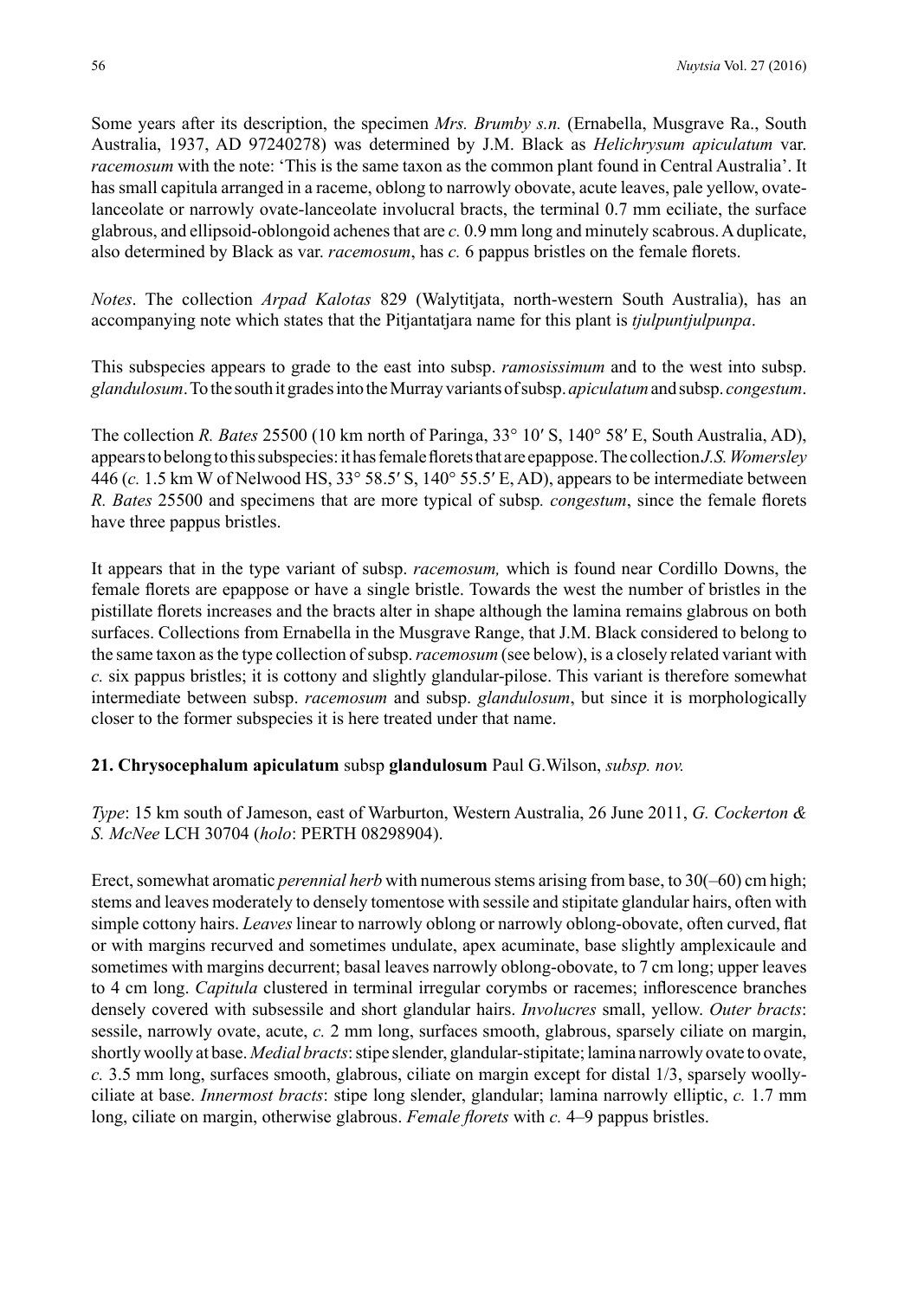*Selected specimens examined*. WESTERN AUSTRALIA: 14 mi [*c.* 22.5 km] NE of Cosmo, 28 Sep. 1966, *A.S. George* 8104 (PERTH); 12 mi [*c.* 19 km] E of Wiluna, 18 Sep. 1957, *N.H. Speck* 849 (PERTH); 5 km W of Zanthus, 17 Sep. 1979, *J. Taylor* 567*, M.D. Crisp & R. Jackson* (CANB); 147 km SW of Warburton, 9 Apr. 1992, *F.A. Zich* 81 (CANB). NORTHERN TERRITORY: 6 mi [*c.* 10 km] E of Ayers Rock, 20 Sep. 1968, *A. Nicholls* 979 (NT). WESTERN AUSTRALIA–SOUTH AUSTRALIA: border, 28° 30′ S, 129° 00′ E, 22 July 1979, *V.J. Levitzke* 49 (AD). SOUTH AUSTRALIA: near Sentinel Hill, Musgrave Ra., June 1926, *H. Basedow* 52 (AD); Parabarana Hill area, 16 Sep. 1987, *G.H. Bell* 1294 (AD); Officer Ck, 20 Apr. 1950, *E.C. Black* (AD); tributary of Alberga R., 8 Oct. 1955, *N.T. Burbidge & M. Gray* 4593 (AD); Ernabella Mission Station, Musgrave Ranges area, June 1955, *G.W. Coombe s.n.* (AD); Mt Crombie, *c.* 60 km SSW of Amata, 16 Sep. 1985, *P. Copley* 1406 (AD); Mt Ive Stn, Gawler Range, 1 Sep. 1984, *T. Hall s.n.* (AD); 12 km SW of Iron Knob, 15 Nov. 1983, *K. Holiday* 831226 (AD); De Rose Hill Stn, *c.* 250 km NW of Oodnadatta, [no date], *T.R.N. Lothian* 766/54 (AD); Port Neill Lookout, Eyre Peninsula, 18 Nov. 1998, *D.E. Murfet* 3415 (AD); 10 km NNE of Mt Kintore summit, 16 Sep. 1955, *W.S. Reid s.n.* (AD); Murputja, Eastern Mann Ranges, 12 Oct. 1993, *M.J. Robertson* 11 (AD); 42 km W of Vokes Corner to Serpentine Lakes, 24 Aug. 1980, *J.Z. Weber* 6433 (NSW); Uno Range, 24 Sep. 1981, *D.J.E. Whibley* 7892 (AD). QUEENSLAND: *c.* 85 km SW of Winton, *L. Pedley* 5301 (AD, BRI); *c.* 6 mi [*c.* 10 km] SW of Yalleroi, 22 Oct. 1940, *L.S. Smith & S.L. Everist* 924 (BRI). VICTORIA: Wyperfeld Natl Park, *c.* 32.5 km N of Rainbow, 11 Nov. 1991, *A.M. Lyne* 657 *& B. Hadlow* (CANB).

*Distribution and habitat*. Found from eastern central Western Australia to western central Queensland. Generally recorded as growing in red sand but also found in a gravelly river-bed.

*Conservation status*. This subspecies is widely distributed in areas that are unlikely to be seriously disturbed.

*Etymology*. The subspecific epithet refers to the glandular hairs that are found on the leaves and branches.

*Notes*. In Western Australia this subspecies evidently grades into subsp. *pilbarense* and in South Australia into subsp. *racemosum*.

**22. Chrysocephalum apiculatum** subsp. **variabile** Paul G.Wilson, *subsp. nov.*

*Type*: 5.7 km from Kings Highway on road to Tarago and Goulburn, New South Wales, 28 November 1990, *G. Butler* 1590 (*holo*: CANB CBG 9011981).

Caespitose, stoloniferous *perennial herb*. *Stems* erect, foliaceous, to 40 cm high, simple or branched, shortly glandular-stipitate and sparsely cottony. *Leaves* narrowly oblong, to 5 cm long, acute, glandularstipitate, sometimes cottony below. *Capitula* in terminal compact or loose corymbs (rarely solitary). *Involucres* hemispherical, golden. *Medial bracts*: lamina narrowly ovate, acute to acuminate, *c.* 4 mm long, ciliate to near apex, woolly-ciliate towards base, hirsute on both surfaces. *Female florets* with (3–)4–7 bristles. *Pappus bristles* shortly ciliate towards apex.

*Selected specimens examined*. NEW SOUTH WALES (incl. A.C.T.): Canberra, 19 Feb. 1999, *I.Crawford* 5421 (CANB); Monaro Hwy 1 km N of Guises Ck, 17 Nov. 1986, *F.E. Davies* 120 (CANB); 10.7 km towards Captains Flat from Hoskinstown turnoff, 2 Dec. 1994, *S. Donaldson* 429 (CANB); 8 km from Yass toward Rye Park, 14 Nov. 1986, *J.E. Ward* 212 *& E.M. Canning* (CANB, PERTH). VICTORIA: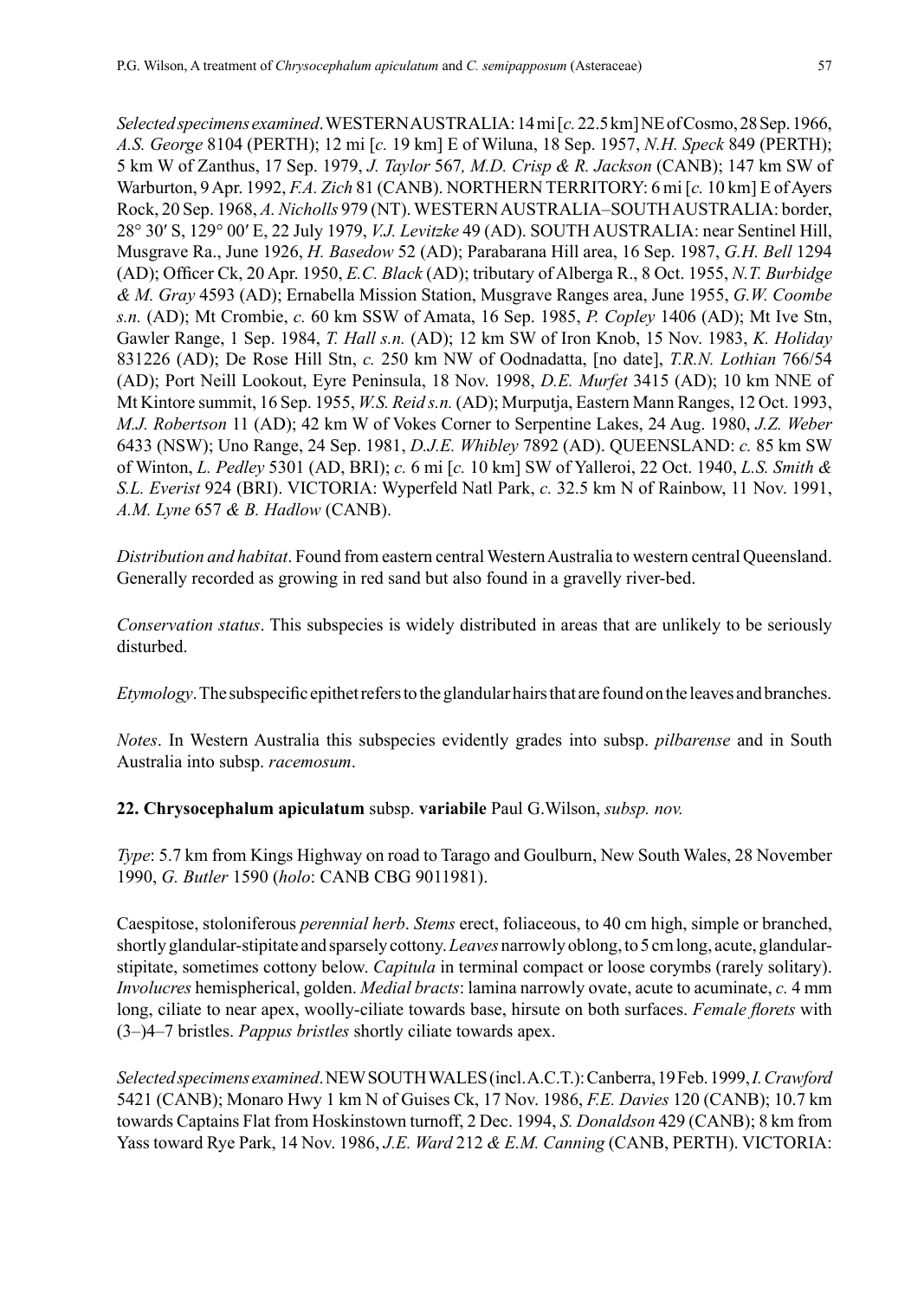East Gippsland, Snowy River, *c.* 2.5 km from Gattamurh Ford, 22 May 1993, *D.E. Albrecht* 5254 (AD); 1/2 mi [*c.* 0.8 km] from Suggan Buggan River crossing, 17 Feb. 1969, *E.M. Canning* 030630 (CANB).

*Distribution and habitat*. Found in the A.C.T., south-eastern New South Wales, and eastern Victoria. Recorded as growing in grassland and woodland.

*Etymology*. The subspecific epithet is derived from the Latin word *variabilis*, liable to change, with reference to the morphological variation that is apparent within this subspecies.

*Notes*. A variable taxon that appears to be close to subsp. *stoloniferum* from which it differs most obviously in having a glandular-stipitate indumentum. It grades northwards into subsp. *odorum*, as is apparent in the collection *Maiden & Cambage s.n.* ('Rydal to Fish River and Sidmouth Valley', NSW 6342).

**23. Chrysocephalum apiculatum** subsp. **curvifolium** (Domin) Paul G.Wilson, *comb. et stat. nov.*

*Helichrysum ramosissimum* var. *curvifolium* Domin, *Biblio. Bot.* 89: 674 (1929). *Type*: 'Arnhems Land', Northern Australia, *F. Mueller s.n.* (*holo*: K 000349242 image seen; ?*iso*: Sturts Creek, March 1856, *F. Mueller s.n.* (MEL 2158405A)).

Multi-stemmed, erect *perennial herb* to 40 cm high. *Stems* slender, becoming leafless towards apex, glabrous to densely cottony. *Leaves* cauline, linear-terete, closely revolute to midrib, the lowermost linear, densely cottony to almost glabrous, sparsely and minutely glandular-puberulous, margins slightly decurrent. *Capitula* with slender peduncles to 25 mm long, forming a compact to open raceme to 15 cm long. *Involucres* hemispherical, *c.* 8 mm diam., pale yellow. *Medial bracts*: lamina narrowly ovate and abruptly acuminate, long-ciliate, becoming shortly ciliate or eciliate towards apex, woollyciliate towards base, surface mostly glabrous. *Innermost bracts*: lamina narrowly lanceolate, very sparsely hirsute. *Female florets* with 9 pappus bristles. *Bisexual florets* with 10(–?) pappus bristles. *Pappus bristles* colourless, very shortly plumose towards apex. *Achenes* narrowly obovoid, *c.* 1.2 mm long, scabrous.

*Selected specimens examined*. WESTERN AUSTRALIA: [localities withheld for conservation reasons] May 1905, *W.V. Fitzgerald* 897 (PERTH); 11 Sep. 1921, *C.A. Gardner* 1571 (PERTH); 14 Sep. 1921, *C.A. Gardner* 1580 (PERTH); 3 Aug. 1975, *A.S. George* 13193 (CANB, PERTH); 10 Aug. 1975, *A.S. George* 13634 (PERTH); 1907, *F.M. House s.n.* (PERTH); 4 Dec. 1991, *T. Willing* 481 (PERTH).

*Distribution and habitat*. Only known from the Kimberley region of Western Australia where it is recorded as growing in sand in low open forest and low woodland.

*Conservation status*. To be listed as Priority Three under Department of Parks and Wildlife Conservation Codes for Western Australian Flora (M. Smith pers. comm.).

*Phenology*. Recorded as flowering in May and August, fruiting in September.

*Typification*. The name 'Arnhem(s) Land' was broadly applied in the mid-nineteenth century to include what is now the far north of Western Australia. The collection in MEL, noted above, made by Mueller along 'Sturts Creek' is a good match with the holotype in K, which is labelled as coming from Arnhem Land. It is probable that they are of the same collection since in the early years of his collecting activity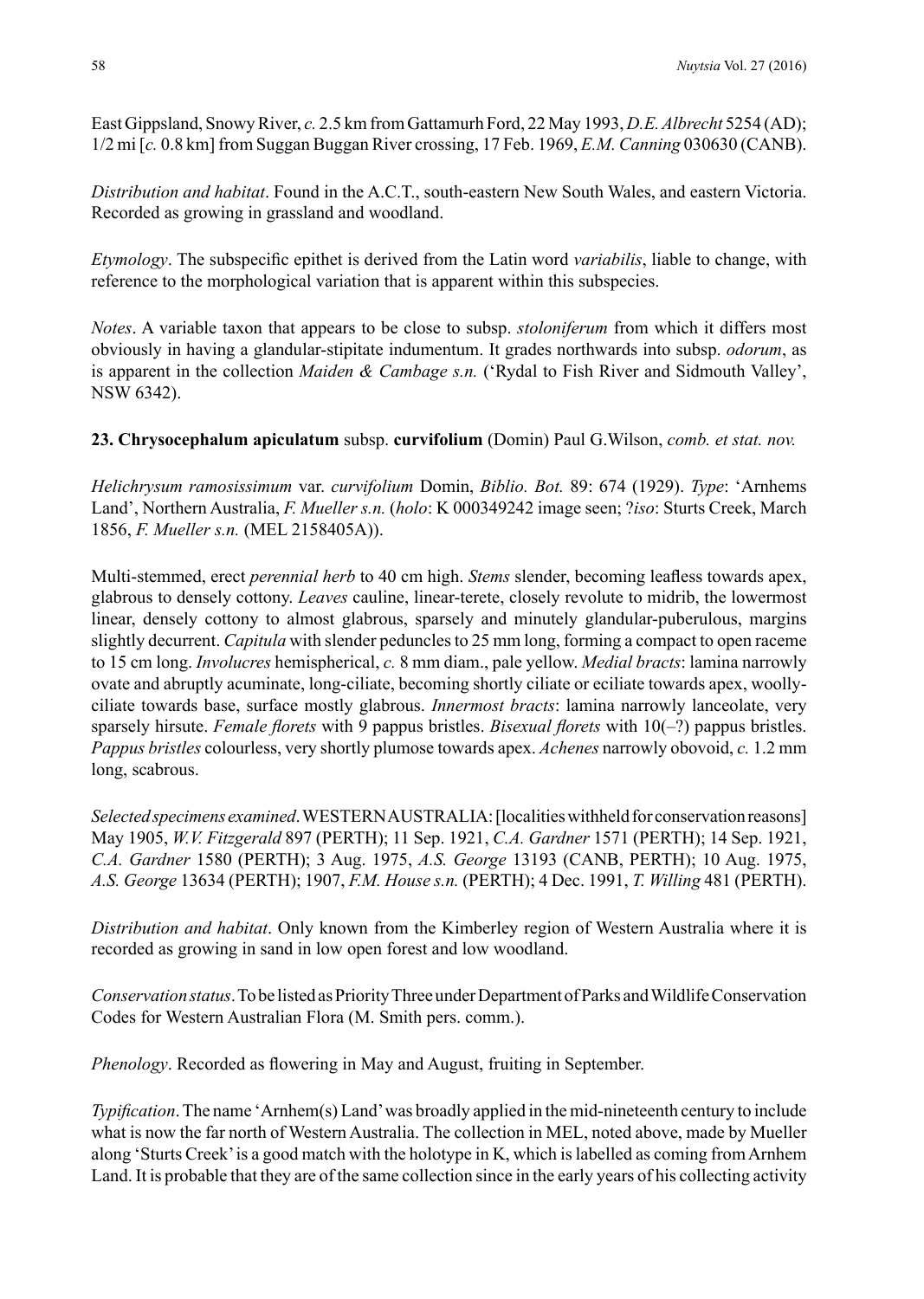Mueller was careful to send duplicate material to W.J. Hooker, Director of the Royal Botanic Gardens, Kew (see Mueller 1857). It is unlikely that the collection was made near Sturts Creek since this would have been 300–400 km south-east of the validated occurrence of the subspecies.

*Notes*. The recorded distribution of subsp. *curvifolium* is significantly disjunct from the distribution of all other subspecies of *C. apiculatum*, yet it is interesting that a collection made by A.A. Mitchell (*Mitchell* PRP 1588; DNA, PERTH) from Yarrie Stn (20° 56′ S, 120° 17′ E) in the Pilbara, has slender leaves similar to those found in subsp. *curvifolium*, but glandular-puberulous stems and leaves, in which character it fits better with subsp. *pilbarense*.

#### **24. Chrysocephalum apiculatum** subsp. **attenuatum** Paul G.Wilson, *subsp. nov.*

*Type*: Pilliga Forest Way, *c.* 15 km north-east of Kenebri, New South Wales, 2 December 1984, *A.N. Rodd* 4257 (*holo*: NSW 584851; *iso*: BRI *n.v.*, MEL *n.v.*).

### ?*Chrysocephalum helichrysoides* Walp., *Linnaea* 14: 503(1841). *Type citation*: 'In *Nova Hollandia Lhotsky* legit.' (*n.v.*).

*Perennial herb* to 0.3 m high. *Stems* slender, erect, glandular-puberulous. *Leaves* linear, flat or revolute on margins, to 35 mm long, acuminate, somewhat cordate at base, glandular-puberulous and with minute sessile glands, often sparsely cottony beneath. *Capitula* in compact clusters or open racemes; peduncles slender, to 10 mm long. *Involucres* lemon-yellow, urceolate or hemispherical, *c.* 6 mm diameter. *Medial bracts*: stipe slender, semiterete, *c.* 2 mm long, glandular abaxially; lamina narrowly ovate-acuminate, to 3 mm long, translucent towards base, medially long-ciliate, terminally eciliate, basally sparsely cottony ciliate, hirsute on both surfaces. *Innermost bracts*: stipe semiterete, very narrowly winged, glandular-puberulous abaxially; lamina narrowly lanceolate, *c.* 1.7 mm long, terminally eciliate. *Female florets* with 0–2(–3) pappus bristles. *Pappus bristles* slender, shortly plumose towards apex otherwise scabrid. *Achenes* obovoid, *c.* 1.6 mm long, greyish brown.

*Selected specimens examined*. QUEENSLAND: 15 km ESE of Inglewood, 29 Mar. 1974, *L. Pedley* A7430 (NSW). NEW SOUTH WALES: 15 km W of Coonabarabran, 9 Dec. 1989, *A. Anderberg & A.L. Anderberg* 7149 (NSW); between Coonabarabran and Warrumbungle Natl Park, 5 km west of Coonabarabran, 19 Oct. 1994, *R.J. Bayer* NSW 94007 (CANB); Armidale to Enmore, 26 Jan. 1953, *R.W. Jessup & M. Gray* 1860 (CANB); 7.9 km from Yarrowwyck towards Bundarra, 26 Nov. 1996, *D.L. Jones s.n.* 14998 *& M. Garratt* (CANB); Tenterfield Creek, 4 km S of Wallangarra, [no date], *N. Snow & B. Simon* 7293 (BRI). VICTORIA: Wyperfeld Natl Park, 14 Nov. 1968, *A.C. Beauglehole* 29580 *& E.W. Finck* (MEL); Warracknabeal, 8 Sep. 1961, *M.E. Phillips s.n.* (CANB); Mt Abrupt, [Nov. 1879,] *D. Sullivan* 18 (MEL).

*Distribution and habitat*. This subspecies is found in western Victoria, south-eastern Queensland, and widespread in New South Wales, growing largely in eucalypt forest but also found along creek margins and in a variety of other habitats.

*Etymology*. The subspecific epithet refers to the shape of the mature leaves.

*Notes*. This subspecies is variable in morphology and it is possible that the variants found in different areas of eastern Australia evolved independently.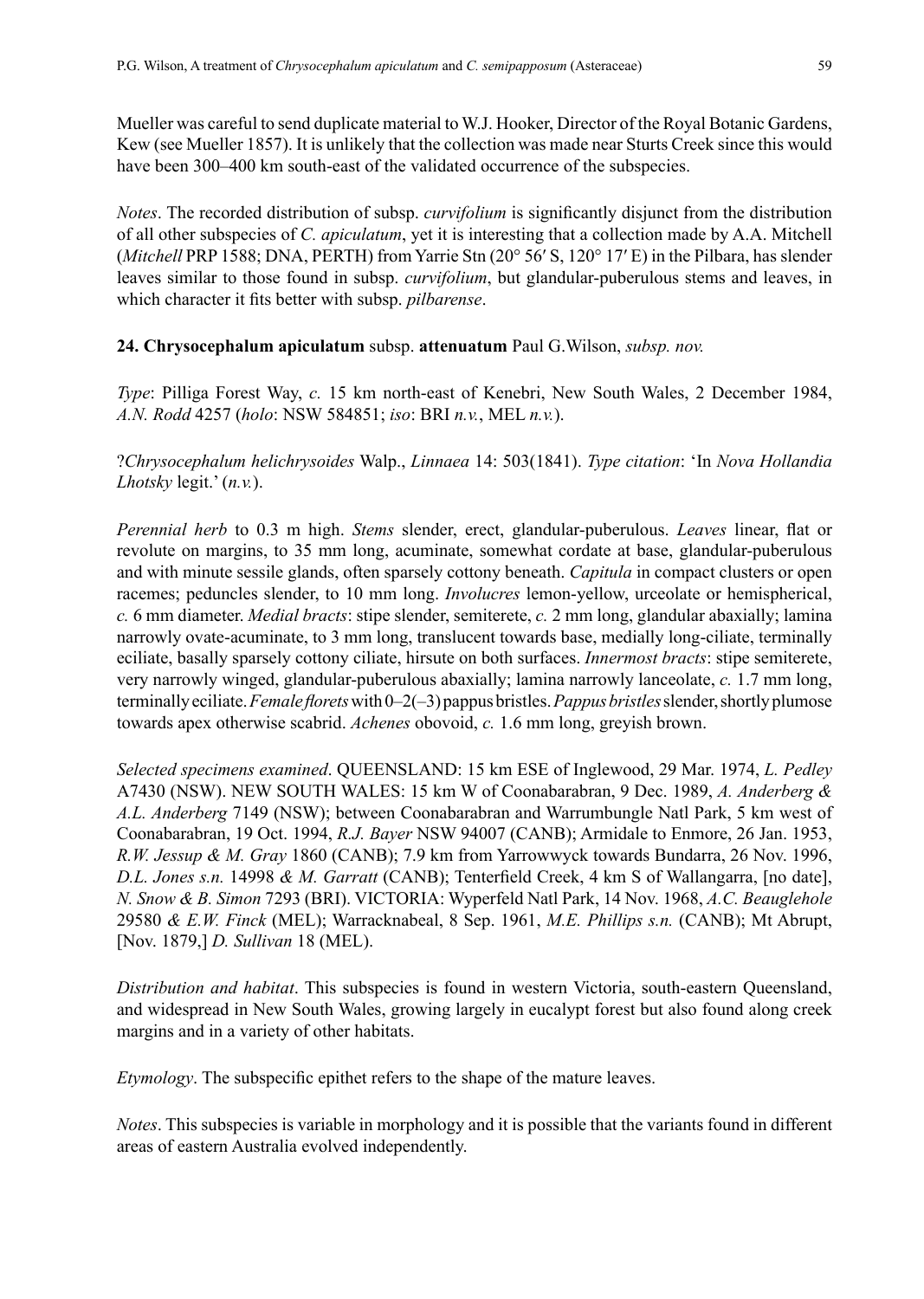## **25. Chrysocephalum apiculatum** subsp. **flindersianum** Paul G.Wilson, *subsp. nov.*

*Type*: Mambray Creek in Mount Remarkable National Park, southern Flinders Ranges, South Australia, 6 August 1974, *N.N. Donner* 4871 (*holo*: AD 97436226).

Erect *perennial herb* branching towards base. *Stems* closely appressed-white-sericeous. Leaves appressed-cottony, crowded towards base, flat, very narrowly obovate, apiculate, to 6 cm long; medial leaves linear, acuminate, flat or recurved (or the uppermost revolute), 1.5–4.5 cm long*. Capitula* in terminal compact corymbs to 2.5 cm diam. *Involucres* hemispherical, *c.* 10 mm diam. *Bracts* pale yellow, dull. *Median bracts* narrowly ovate-acuminate, abaxially very sparsely hirsute, adaxially moderately hirsute, margin ciliate to near apex. *Female florets* with 1–2 pappus bristles. *Pappus bristles* shortly plumose near apex.

*Selected specimens examined*. SOUTH AUSTRALIA: Flinders Ranges: Middle Gorge, 4 Oct. 1980, *N.P. & W.S. s.n.* (AD); Wilpena Pound, Oct. 1974, *B. Beck s.n.* (AD); Melrose, Oct. 1922, *B. Beck s.n.* (AD); Wilpena Pound, Oct. 1925, *B. Beck s.n.* (AD); Germein Gorge, 30 Dec. 1974, *L. Haegi* 583 (CANB); Wilmington, Mt Maria, 21 Oct. 1928, *Anon. s.n.* (AD).

*Distribution and habitat*. Only recorded from the southern Flinders Ranges in South Australia. In one collection it is indicated that the plant was growing in 'dark brown rocky clayey loam'.

*Etymology*. The subspecific epithet refers to the area in which the plant has been collected.

### **26. Chrysocephalum apiculatum** subsp. **undulatum** Paul G.Wilson, *subsp. nov.*

*Type*: Barraranna Gorge, Flinders Ranges, South Australia, 4 November [1993], *R.J. Bates* 34830 (*holo*: AD 99427052).

Erect *perennial herb*, branched and with several stems arising from base, to 30(–60) cm high. *Stems* moderately tomentose with cottony hairs and sessile, globular, glandular hairs. *Leaves* narrowly oblong or narrowly oblong-obovate, flat and somewhat undulate on margin, tomentose on both surfaces with cottony hairs and sessile, globular, glandular hairs, the upper leaves somewhat auriculate at base. *Capitula* clustered in terminal irregular corymbs or racemes; branches densely covered with woolly and glandular hairs. *Involucres* bright yellow. *Medial bracts*: stipe slender, glandular-stipitate, *c.* 3.5 mm long; lamina ovate-acuminate, 3–3.5 mm long, surfaces glabrous, ciliate except for terminal 1/3, glossy, smooth, basal half sparsely ciliate on margin otherwise eciliate, woolly-ciliate at base. *Innermost bracts*: stipe slender, narrowly winged, glandular-stipitate; lamina narrowly elliptic, *c.* 2 mm long, ciliate on margin except for apex, glabrous. *Female florets* with *c.* 10 pappus bristles.

*Selected specimens examined*. SOUTH AUSTRALIA: Nonning, Eyre Pen., 8 Apr. 1993, *R. Bates* 31861 (AD); Siam Stn, Gawler Stn, 12 Oct. 1968, *B. Copley* 2324 (AD); Mt Ive Stn, Gawler Ra., 1 Sep. 1984, *T. Hall s.n.* (AD); 12 km SW of Iron Knob, 15 Nov. 1983, *K. Holliday* 831226 (AD); Uno Ra., Uno Stn, 35 km W of Iron Knob, 10 Mar. 1981, *F. Mollenmans* 409 (AD); Buckleboo Conservation Reserve, 17 Oct. 1998, *D.E. Murfet* 3360 (AD); Lake Gilles Conservation Park, 24 Oct. 1998, *D.E. Murfet* 3366 (AD); 4 km SW of Yardea Hstd, 29 Aug. 1996, *A.G. Spooner* 15969 (AD); Uno Ra., near Hstd, 24 Sep. 1981, *D.J.E. Whibley* 7892 (AD).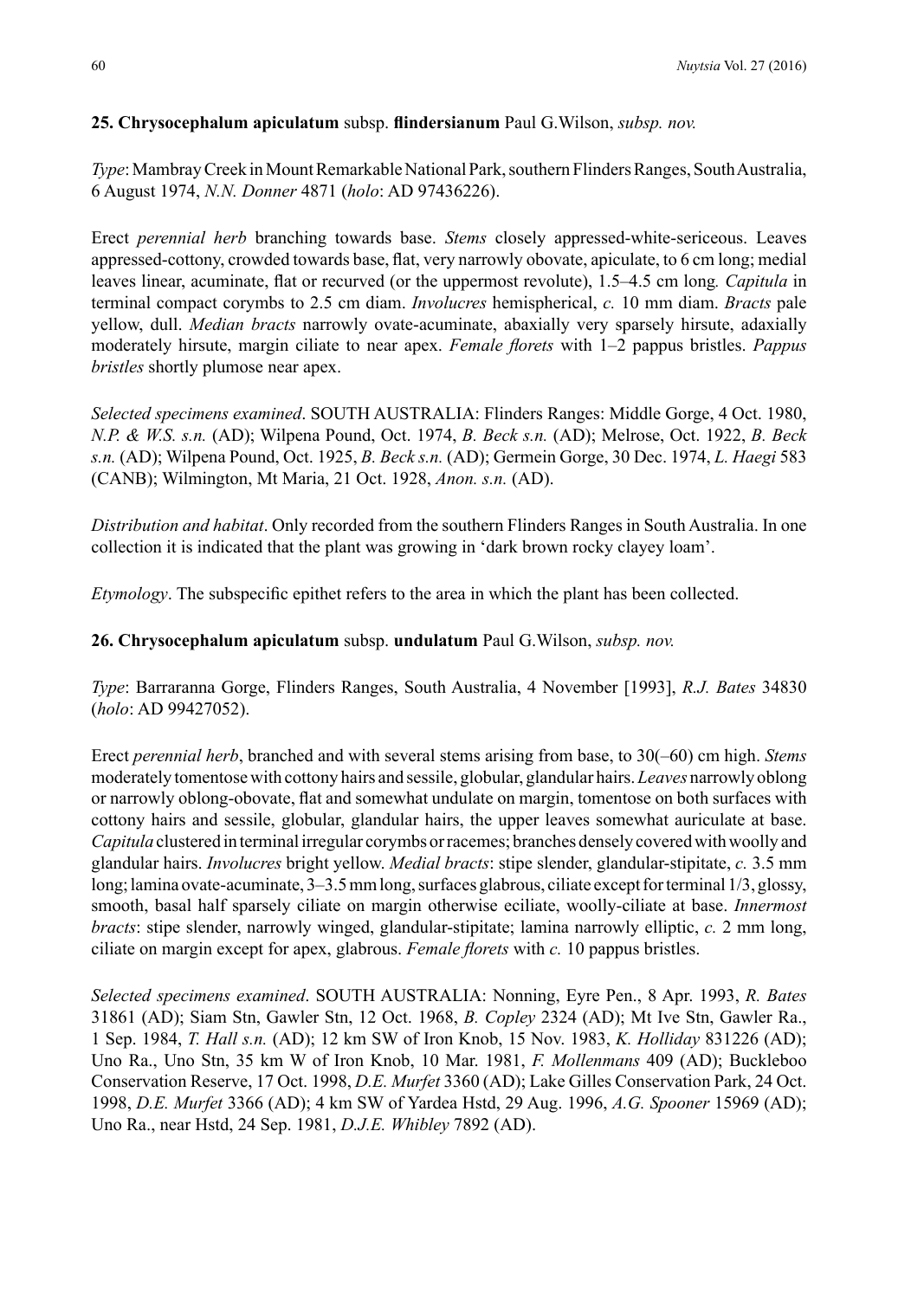*Distribution and habitat*. Restricted to the Gawler Ranges and to adjacent areas of Eyre Peninsula and the Flinders Ranges in South Australia. Recorded as growing in a variety of soils including gravelly soil, creek beds, rough rocky hillside, sandy loam, and limestone red loam.

*Etymology*. The infraspecific epithet is derived from the appearance of the leaf margin which is undulate when mature.

*Notes*. In the Flinders Ranges the leaves are somewhat woolly, narrowly oblong with undulate margins, and only minutely glandular, principally with sessile globular glands.

**27. Chrysocephalum apiculatum** subsp. **yorkense** Paul G.Wilson, *subsp. nov.*

*Type*: Wauraltee, Yorke Peninsula, South Australia, 4 June 1989, *W.J. Quinn* 131 (*holo*: AD 98948492; *iso*: BR, C, CANB, CAS, PRE, S, SIU, TAI, TUR, all *n.v.*).

Small, much-branched, spreading *perennial herb* to 10 cm high. *Stems* cottony. *Leaves* linear to very narrowly obovate, 1–3 cm long, somewhat crowded, sericeous or cottony. *Capitula* in compact terminal cymes. *Involucres* small, hemispherical, *c.* 6 mm high. *Outer bracts* reddish brown. *Medial bracts*: lamina yellow, oblong, *c.* 6 mm long, apex rounded to obtuse, long-ciliate to near apex, abaxially glabrous, adaxially very sparsely hirsute towards base. *Inner bracts*: lamina yellow. *Female florets* with 4 or 5 pappus bristles. *Pappus bristles* shortly plumose at apex.

*Selected specimens examined*. SOUTH AUSTRALIA: Yorke Peninsula: 6 km SSE of Moonta, 30 Sep. 1967, *B.J. Blaylock* 767 (AD); 15 km ESE of Minlaton, 10 Oct. 1970, *B.J. Blaylock* 1551 (AD); four mi [*c.* 6.5 km] from Stenhouse Bay, 19 Oct. 1966, *M.E. Phillips s.n.* (CANB); near Sturt Bay turnoff, 12 Oct. 1980, *A.G. Spooner* 7328 (AD).

*Distribution and habitat*. Recorded from Yorke Peninsula, South Australia. The only habitat note is that found on the type sheet which states that the specimen was growing in 'grey loam and limestone'.

*Etymology*. The subspecific epithet is derived from the name of the region in which the subspecies is found.

*Notes*. A distinctive subspecies but evidently grading into subsp. *halmaturorum* Paul G.Wilson.

**28. Chrysocephalum apiculatum** subsp. **halmaturorum** Paul G.Wilson, *subsp. nov.*

*Type*: Playford Hwy *c.* 5 km east of Harriet Rd, Kangaroo Island, South Australia, 8 December 1984, *G. Jackson* 1729 (*holo*: AD 98508271).

Multi-stemmed, spreading, often prostrate *perennial herb*. *Stems* closely woolly to densely sericeous. *Leaves* closely woolly or sericeous, narrowly oblong to narrowly oblanceolate, to 2 cm long towards base of plant, ±flat or recurved on margins, variably crenulate. *Capitula* solitary or 2–5 in compact glomerules. *Involucres* small, hemispherical. *Medial bracts*: lamina *c.* 2.5 mm long, white, scarious, narrowly oblong, acute, sparsely hirsute abaxially and adaxially towards base, ciliate in basal half, woolly ciliate at base. *Innermost bracts*: lamina sub-orbicular to oblong, 0.5–1 mm long, very shortly ciliate all over. *Female florets* with 3–5 pappus bristles. *Pappus bristles* colourless or pale white.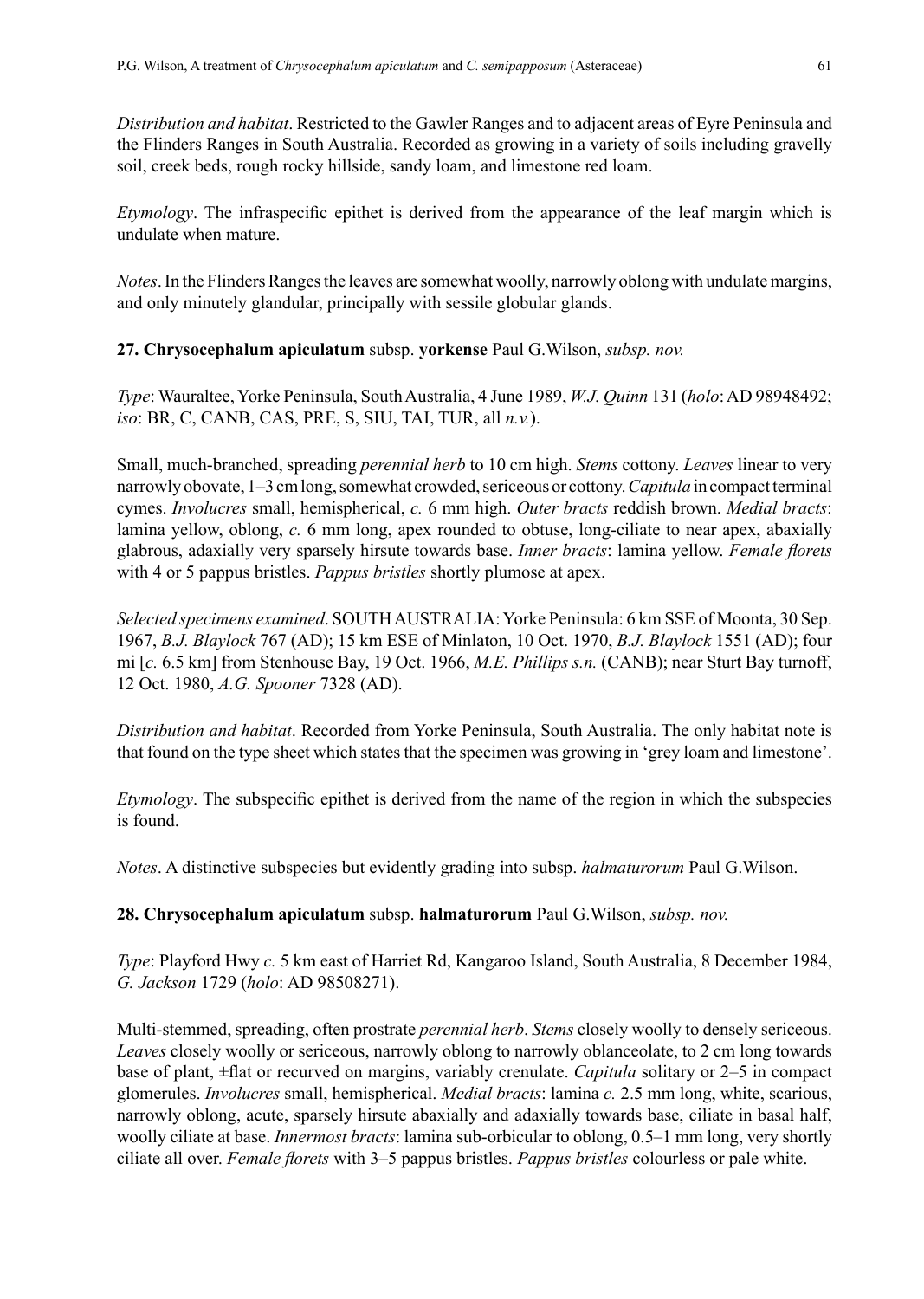*Selected specimens examined*. SOUTH AUSTRALIA: Rocky R., 2 Feb. 1940, *J.B. Cleland s.n.* (AD); Kangaroo Is.: Cape du Couedic, 3 Feb. 1948, *J.B. Cleland s.n.* (AD); 12 km ESE of Karatta, 12 Nov. 1989, *P. Copley, C. Baxter & R. Furner* NPKI 20422 (AD); near mouth of Stunsail Boom R., 28 Nov. 1971, *G. Jackson* 897 (AD); Playford Hwy, 8 Dec. 1984, *G. Jackson* 1729 (AD); Karatta, 12 Nov. 1886, *R. Tepper s.n.* (AD); 3 km S of South Coast Rd towards Hanson Bay, 9 Nov. 1958, *Paul G. Wilson* 816 (AD).

*Distribution and habitat*. Found on Kangaroo Island, South Australia, where it is generally noted as growing near the coast in sandy soil.

*Etymology*. The epithet *halmaturorum* is derived from the Greek word *halma* 'to leap' and the suffix –*orum* 'of' and is used here with reference to the kangaroo after which Kangaroo Island was named. The name was applied by Ferdinand Mueller as a species epithet in e.g. *Melaleuca halmaturorum* and *Eriostemon halmaturorum*, both of which were first collected on Kangaroo Island.

*Notes*. The specimen *Wilson* 816 differs from the other collections cited in having the involucral bracts very narrowly oblong, tinged with red, and denticulate at their apex.

A variant of subsp. *congestum* with large yellow capitula is also found on Kangaroo Island but the collections seen of this taxon have come from localities that differ from those of subsp. *halmaturorum* and no specimens that would suggest intergradation between the two have been noted.

A plant similar to subsp. *halmaturorum* is found on the South Australian mainland near the coast. This variant has slender stems and linear to filiform leaves that are covered with a close white velutinous indumentum, while the involucral bracts are very pale yellow and are sparsely hirsute adaxially; it appears to grade into subsp. *congestum* and is treated here as *aff.* subsp. *halmaturorum*.

#### **28** *bis*. **Chrysocephalum apiculatum** *aff.* subsp. **halmaturorum**

Straggly multi-stemmed *perennial herb* to 30 cm high. *Stems* slender, covered along with the leaves in a dense, silvery white, woolly sheen. *Leaves* linear-spathulate, to 5 cm long at the base of plant, diminishing upwards and becoming linear and revolute. *Capitula* several in a dense terminal cluster. *Involucres* hemispherical, white to very pale yellow or yellow. *Medial bracts* narrowly oblong, *c.* 3.2 mm long, acute to obtuse, apically eciliate, glabrous abaxially, sparsely hirsute adaxially. *Female florets* with 4 or 5 pappus bristles.

*Selected specimens examined*. SOUTH AUSTRALIA: Yorke Pen., south west of Warooka, 26 Oct. 1985, *T. Hall* 175 (AD); Hundred of Coonarie, 26 Oct. 1985, *D.N. Kraehenbuehl* 4632 (AD); Yorke Pen., 24.5 mi [*c.* 40 km] from Yorketown toward Foul Bay, 18 Oct. 1966, *M.W. Phillips s.n.* (AD); Eyre Pen., Port Lincoln, Sep. 1907, *R.S. Rogers s.n.* (NSW); Eyre Pen., Streaky Bay, Sep. 1907, *R.S. Rogers s.n.* (NSW); Foul Bay Rd, 26 Oct. 1985, *A.G. Spooner* 9995 (AD).

*Distribution and habitat*. Found in South Australia in coastal areas of Yorke and Eyre Peninsulas.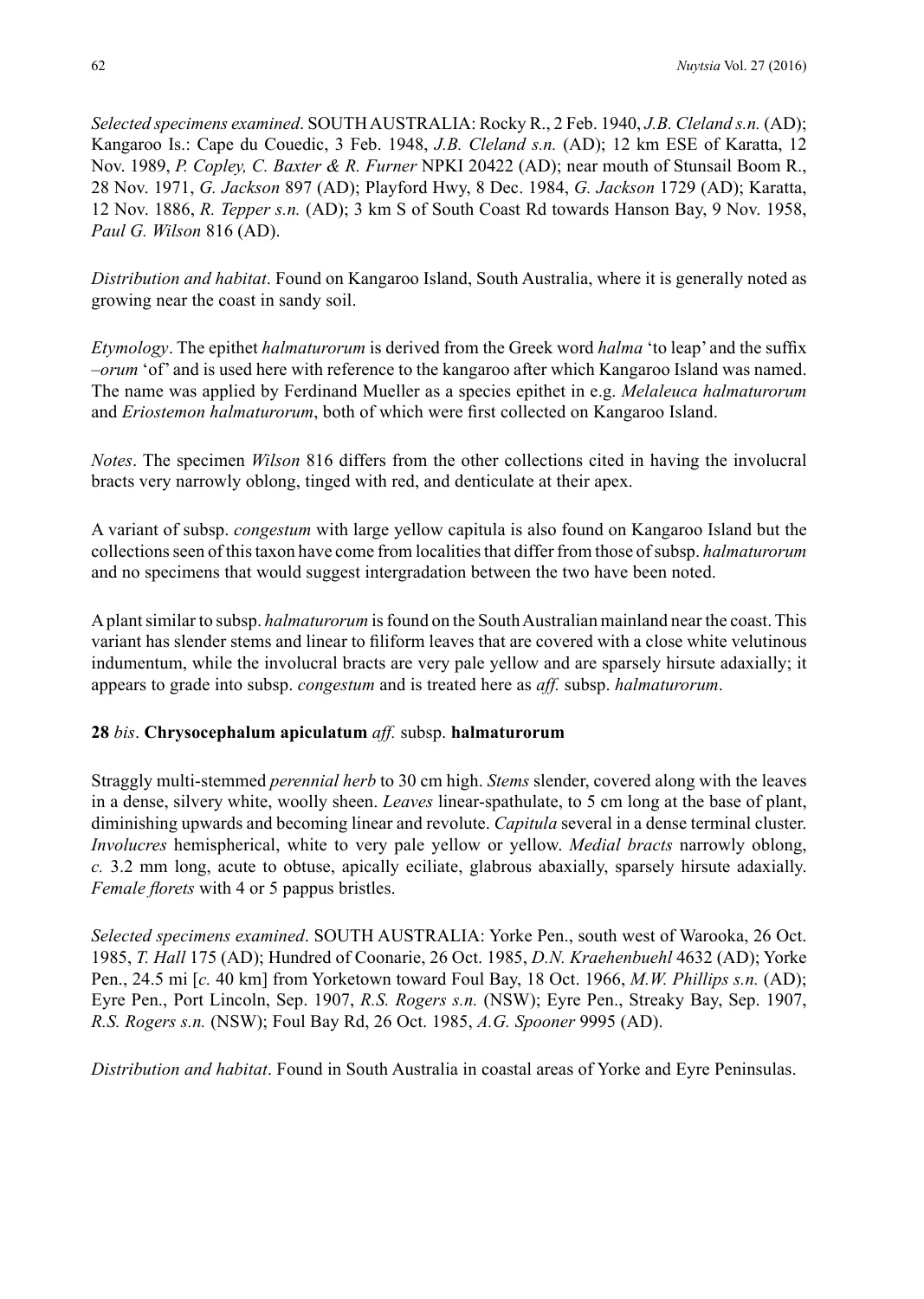#### **29. Chrysocephalum apiculatum** subsp. **norsemanense** Paul G.Wilson, *subsp. nov.*

*Type*: north-east of Norseman, Western Australia [precise locality withheld for conservation reasons], 8 September 1962, *T.E.H. Aplin* 1821 (*holo*: PERTH 00426954).

Erect *perennial herb c.* 30–60 cm high. *Stems* several arising from base, simple or branching towards apex, woolly. *Leaves* narrowly oblong, to 6 cm long, diminishing upwards, acute to acuminate, woolly on both surfaces, usually minutely sessile-glandular. *Capitula* in terminal compact corymbs. *Involucres* hemispherical, *c.* 7 mm high, yellow. *Bracts* smooth, glossy, firm; lamina ovate to elliptic, *c.* 4 mm long, proximal half ciliate, distal half to one third eciliate, woolly ciliate towards base, glabrous on both sides or very sparsely hirsute on adaxial side. *Female florets* with 6–8 very shortly plumose pappus bristles. *Pappus bristles* pale yellow to colourless.

*Selected specimens examined*. WESTERN AUSTRALIA: [localities withheld for conservation reasons] 20 Sep. 1947, *N.T. Burbidge* 2724 (CANB); 18 Oct. 1891, *R. Helms s.n.* (NSW588240); 11 Oct. 1989, *B. Nordenstam & A. Anderberg* 581 (PERTH); 4 Sep. 1968, *M.E. Phillips* 442 *& A. Sikkes* (NSW); 29 Oct. 1974, *D.J.E. Whibley* 4602 (AD, PERTH).

*Distribution and habitat*. Most of the collections come from within *c.* 50 km of Norseman, but with a few from the Fraser Range which is *c.* 90 km to the east. Field notes indicate that it grows in various soil types including yellow or red sand, yellow sandy clay, and calcareous soil.

*Conservation status*. To be listed as Priority Three under Department of Parks and Wildlife Conservation Codes for Western Australian Flora (M. Smith pers. comm.).

*Etymology*. The epithet is derived from the town of Norseman, which appears to be at the centre of the distribution of this subspecies, with the suffix –*ense*, to indicate origin.

#### **Chrysocephalum semipapposum**

The segregation of different elements within *C. semipapposum* is complicated by the apparent merging of all the variants that are currently included within this species. This has evidently been the reason why those names that are available for one or other of the variants have rarely been adopted by botanists. In this treatment five subspecific taxa are recognised but with the understanding that each intergrades with one or more of the other subspecies.

There are numerous variants that have a geographical as well as a morphological basis, but these all grade into other variants and to distinguish them by an infraspecific name, while also distinguishing the intermediates, does not appear to be feasible. For this reason the subspecies recognised here are broad-based.

The typical variant of *C. semipapposum*, which was first collected by Labillardière from the south coast of Tasmania, is distinct, but it does grade into two other variants recognised here as subspecies: subsp*. semipapposum* has linear, revolute leaves that are tomentose beneath, and female florets that are epappose or have one bristle; subsp. *brevifolium* (Sond.) Paul G.Wilson also has narrow leaves but they are glabrous and glutinous, and the female florets typically have five pappus bristles; subsp. *lineare* Paul G.Wilson has linear leaves that are broader and are usually woolly all over, with female florets epappose or with one bristle.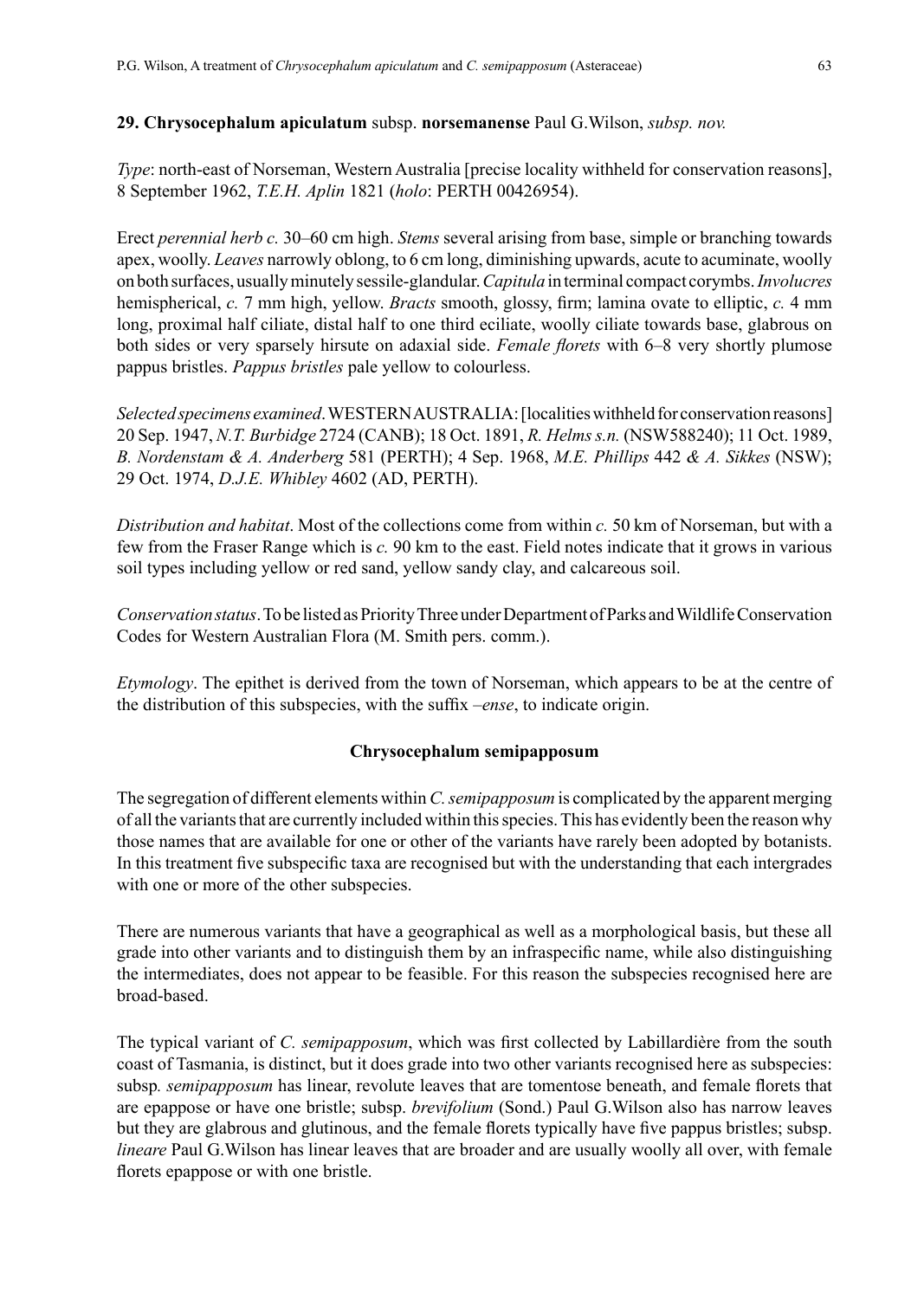## *Helichrysum* **names published by Gandoger based on Australian plants**

A number of names published by Gandoger (1918) in *Bulletin de la Société Botanique de France*  apply to one or other of the subspecies of *C. semipapposum*. Gandoger indicated that these names could be recognised at the rank of forma under *H. semipapposum,* but there is doubt as to their valid publication since he did not directly link the proposed forma epithet with the species name. McGillivray (1973) treated them as being validly published as forma but not as species. Chapman (1991) and the *International Plant Name Index* list the names both as distinct species and as forma of *H. semipapposum.*  The taxa are as follows (original descriptions are translated in all cases):

*Helichrysum sarcodes* Gand., *Bull. Soc. Bot. France* 65: 44 (1918); *H. semipapposum* f. *sarcodes* Gand., *l.c.* Original description: 'Leaves oblong-linear, woolly on both sides. Australia, Victoria at Mentone, *Tovey*'. This is probably a synonym of subsp. *lineare*, *q.v.*

*Helichrysum hirtoviscosum* Gand., *l.c.*; *H. semipapposum* f*. hirtoviscosum* Gand., *l.c.* Original description: 'Leaves glandular hairy, viscous. Australia, Victoria. *Walter*'. This is treated here as a synonym of subsp. *asperum*, *q.v.*

*Helichrysum abrotaniforme* Gand., *l.c.*; *H. semipapposum* f. *abrotaniforme* Gand., *l.c.* Original description: 'Leaves very glabrous. Capitula 3 m. [*sic.*] wide, inflorescences not viscous. – Australia. Victoria *(Walter!)*'. *Type specimen*: 'Australia. Victoria. 1902. Legit. *Walter*' (*holo*: LY *n.v*., photo seen NSW 805705). This is possibly a variant of *C. semipapposum* subsp. *brevifolium*, *q.v.*

*Helichrysum adonidiforme* Gand., *l.c.*; *H. semipapposum* f. *adonidiforme* Gand., *l.c.* Original description: 'Leaves very glabrous. Capitula 5 m [sic] wide; inflorescence viscid'. *Type*: Flinders Range, Oct. 1901, *Max Koch* 598 (*holo*: LY *n.v*., photo seen NSW 805709). This is probably a variant of *C semipapposum* subsp. *brevifolium*, *q.v.*

*Helichrysum sulcaticaule* Gand., *l.c.*; *H. semipapposum* f. *sulcaticaule* Gand., *l.c.* Original description: 'Leaves linear, more or less villous. Leaves floccose all over'. *Type*: 'Australia, Victoria, near Harrietville, 3 June 1910, *J.W. Audas*' (*holo*: LY *n.v.*, photo seen NSW 805702). This is probably a variant of *C. semipapposum* subsp. *lineare*, *q.v.*

*Helichrysum porrectum* Gand., *l.c.*; *H. semipapposum* f. *porrectum* Gand. *l.c.* Original description: 'Leaves linear, more or less villous. Leaves snowy-white beneath, green and glabrous above. Leaves recurved, spreading, short'. *Type*: South Australia, Flinders Range, Oct. 1901, *M. Koch*. ['No. 1339' on sheet] (*holo*: LY *n.v.*, photo seen NSW 805708). This is probably a variant of *C. semipapposum* subsp. *lineare*, *q.v.*

*Helichrysum maidenii* Gand., *l.c.*; *H. semipapposum* f. *maidenii* Gand., *l.c.* Original description: 'Leaves linear, more or less villous. Leaves straight. Involucral bracts curved, somewhat spreading, stems very straight, long and slender'. *Type*: New South Wales, Jenolan Caves, Nov. 1899, *J.H. Maiden* (*holo*: LY *n.v.*, photo seen NSW 805704). This is probably a variant of *C. semipapposum* subsp. *lineare*, *q.v.* The collecting details cited above are taken from McGillivray (1973) since the photograph at NSW does not include them.

*Helichrysum readeri* Gand., *Bull. Soc. Bot. France* 65: 44 (1918); *H. semipapposum* f. *readeri* Gand., *l.c.* Original description: 'Stems subterete, involucral bracts glabrous slightly acute'. *Type*: Victoria,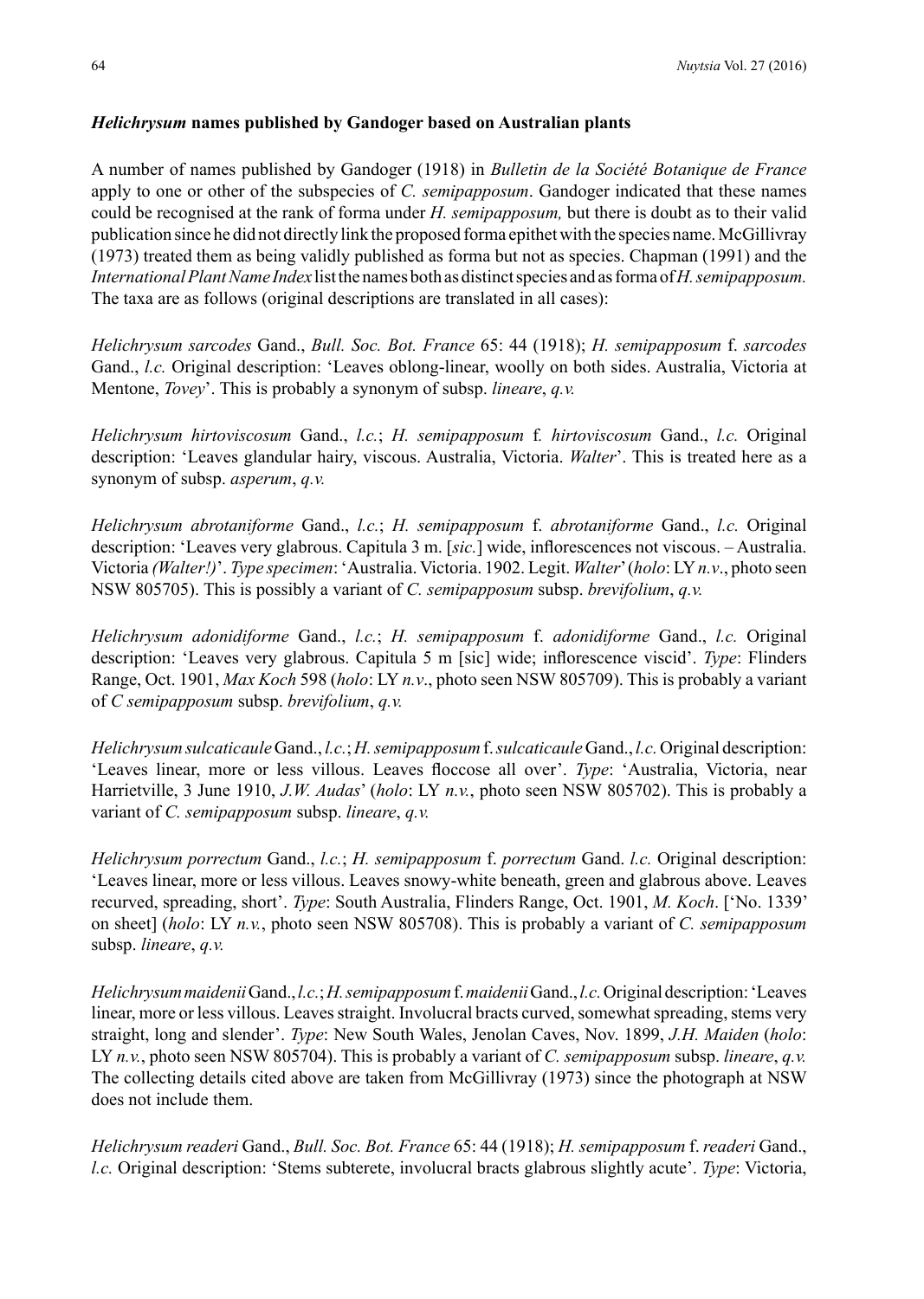Wimmera, pastures, 22 Jan. 1893, *F.M. Reader* (*holo*: LY *n.v.*, photo seen NSW 805706). This appears to be *C. semipapposum* subsp. *semipapposum*, *q.v.*

*Helichrysum tasmanicum* Gand., *l.c.*; *H. semipapposum* f. *tasmanicum* Gand., *l.c.* Original description: 'Leaves more or less villous, linear, straight; involucral bracts straight, obtuse, base woolly; stem flexuose, angular, sulcate'. *Type*: Tasmania, *Simson* (*holo*: LY *n.v.*, photo seen NSW 805707)*.* This is probably a synonym of *C. semipapposum* subsp. *semipapposum*, *q.v.*

The following varietal names under *H. semipapposum* were published by J.D. Hooker, *Hooker's London J. Botany* 6: 121(1847): var. *latifolium* Hook.f., var. *filifolium* Hook.f., var. *ramosum* Hook.f., var. *scabridum* Hook.f. The descriptions are extremely brief (3–5 words), no collector or type is indicated, and the locality details common to all was 'Most of the above varieties are abundant throughout the colony' i.e. Tasmania. No attempt has been made to apply these names in the present revision.

**Chrysocephalum semipapposum** (Labill.) Steetz in Lehm., *Pl. Preiss.* 1: 474 (1845); *Gnaphalium semipapposum* Labill., *Nov. Holl. Pl.* 2: 42, t. 187 (1806); *Helichrysum semipapposum* (Labill.) DC., *Prodr.* 6: 195 (1838); *Helichrysum apiculatum* f. *semipapposum* (Labill.) Siebert & Voss, *Vilmorin's Blumengärtneri* 1: 534 (1896). *Type*: 'capite Van-Diemen', 1793, *J. Labillardière* (*lectotype*, here designated: FI 006346 image seen; *isolecto*: G-DC G 00471323 image seen, MEL 2159090).

Stiffly erect, multi-stemmed *perennial herb c.* 20 cm high. *Stems* slender, erect, unbranched, striate from decurrent margins and midnerve of leaves, cottony. *Leaves* numerous, only slightly reducing in length upwards, filiform to narrow-linear, acute or acuminate, 1.5–3 cm long, margins revolute, decurrent, upper surface glabrous and glossy or slightly cottony, lower surface cottony, rarely the leaf glutinous. *Capitula* in a terminal compact rounded inflorescence, the branches glabrous or closely woolly. *Involucres* hemispherical to cup-shaped, *c.* 5 mm high; involucral bracts yellow, continuing onto peduncle and passing into uppermost leaves, scarious, with stiff cilia in medial portion of lamina and cottony-ciliate in proximal portion, sparsely pilose with cilia-like hairs on adaxial face, glabrous on distal half of abaxial face, pale gold to pale brownish yellow. *Medial bracts*: stipe narrowly oblong, flattened, narrowly winged, not glandular abaxially, woolly-ciliate, *c.* 2 mm long; lamina elliptic to broad-ovate, obtuse, *c.* 2 mm long, apical portion eciliate, basal portion woolly-ciliate, abaxially not hirsute, adaxially sparsely hirsute towards base. *Innermost bracts*: stipe linear, thick, *c.* 2.3 mm long, stereome fenestrate; lamina narrowly ovate-triangular to ovate, *c.* 1.3 mm long. *Female florets*: corolla narrowly cylindrical, very shortly 4-lobed; pappus bristles 0–7. *Bisexual florets*: corolla narrowly turbinate towards apex; pappus bristles *c.* 8–12. *Pappus bristles* shortly plumose towards apex, scabrid below. *Achenes* narrowly ellipsoid, *c.* 1.4 mm long, scabridulous.

*Note*. The stipe of the median involucral bracts is narrowly oblong and flattened, and may have sessile globular glands on its abaxial surface.

J.L. Boorman, in a note dated June 1909 on a specimen of *C. semipapposum s. str.* from Michelago, Murrumbidgee River, N.S.W., states 'a common plant found in all auriferous outcrops throughout the State, invariably dry places, this plant is to be met with. Such plants as *Bursaria spinosa* growing near it'. The relevant collection has the female florets epappose.

#### **Key to subspecies of** *Chrysocephalum semipapposum*

**1.** Stems and leaves sericeous or tomentose, not glandular

**2.** Stems and leaves sericeous, ± glutinous [eastern Aust.]..................................... **1.** subsp. **semipapposum**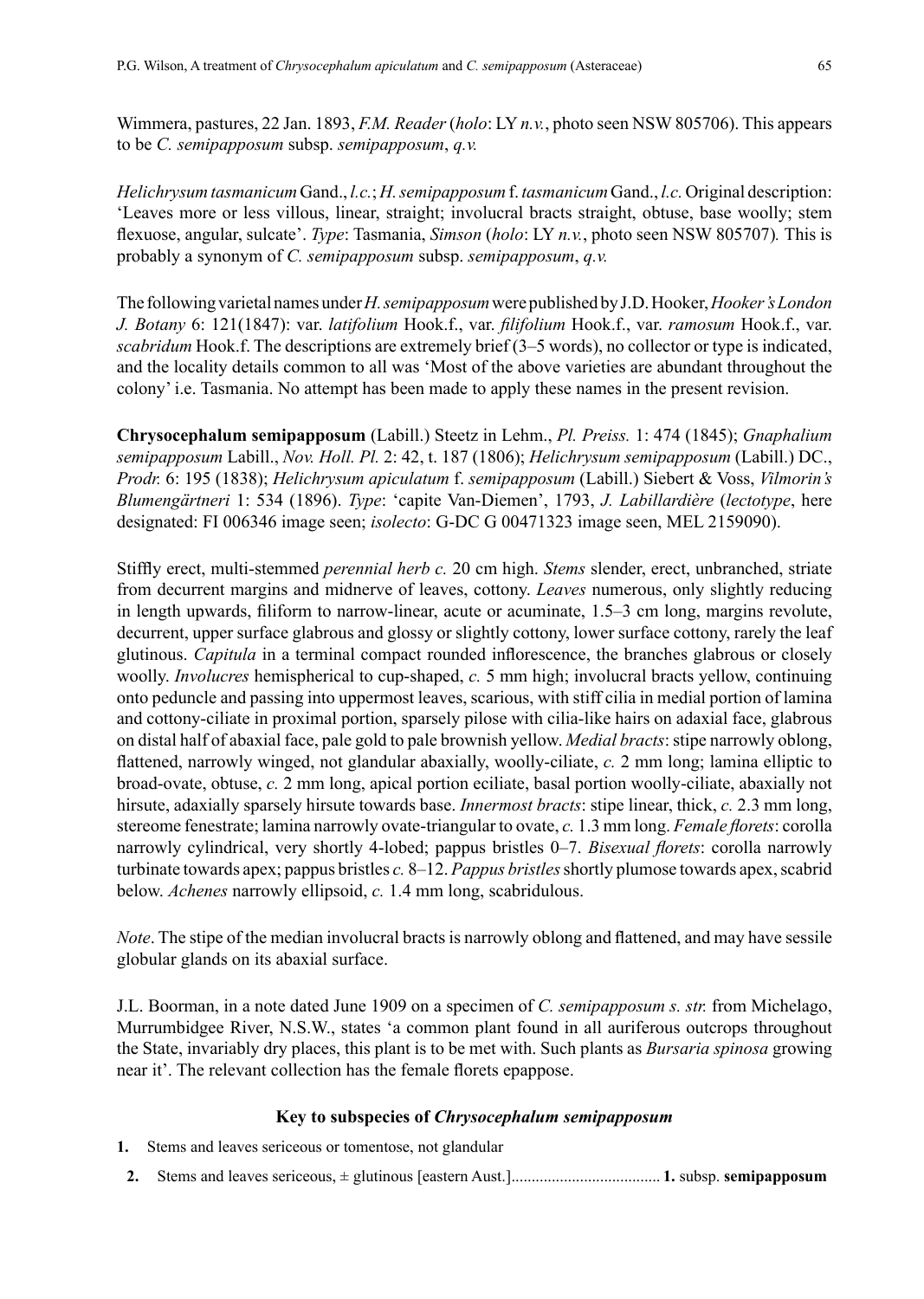- **2:** Stems and leaves tomentose or cottony, not viscid [eastern Aust.] .................................. **2.** subsp. **lineare**
- **1:** Stems and leaves glutinous or glandular
- **3.** Stems glutinous, glabrous or very sparsely cottony [eastern Aust.].........................**3.** subsp. **brevifolium**
- **3:** Stems minutely glandular pubescent or cottony
- **4.** Stems pilose with glandular hispid hairs [eastern Aust.].............................................**4.** subsp. **asperum**
- **4:** Stems and leaves glandular, puberulous or cottony [Western Australia] ................**5.** subsp. **occidentale**

#### **1. Chrysocephalum semipapposum** (Labill.) Steetz subsp. **semipapposum**

*Helichrysum readeri* Gand., *Bull. Soc. Bot. France* 65: 44 (1918); *Helichrysum semipapposum* f.*readeri*  Gand., *l.c. Type*: Victoria, Wimmera, pastures, 22 Jan. 1893, *F.M. Reader s.n.* (*holo*: LY *n.v.*, photo seen NSW 805706).

?*Helichrysum tasmanicum* Gand., *l.c.*; *H. semipapposum* f. *tasmanicum* Gand., *l.c. Type*: Oceania. Tasmania, 1876. leg. *Simson s.n.* (*holo*: LY *n.v.*, photo seen NSW 805707 *p.p.*). The photograph is lacking in clarity and the description too short to permit this name to be applied with confidence.

Rhizomatous, often somewhat aromatic, viscid *perennial herb*. *Stems* sericeous, not glandular. *Leaves* evenly arranged along stems, scarcely decreasing towards apex, narrowly linear, acute, on stem to 4 cm long, on axillary shoots to 1.5 cm long; margins revolute; upper surface glabrous, glossy-resinous; lower surface woolly-sericeous. *Capitula* numerous in a compact hemispherical inflorescence. *Involucres* cup-shaped. *Medial involucral bracts*: stipe semiterete, abaxially with sessile glandular hairs near base, distally slightly woolly and narrowly winged grading into lamina; lamina ovate, obtuse, ciliate in basal 2/3, toothed or entire and eciliate towards apex, adaxially glabrous or very sparsely hirsute, abaxially glabrous or slightly woolly or with sessile glandular hairs towards base. *Female florets* with 0–7 pappus bristles (epappose in typical variant).

*Selected specimens examined.* SOUTH AUSTRALIA: Southern Lofty, Mitcham, 5 June 1982, *W.Bushman* 286 (AD). NEW SOUTH WALES: Bowral, 23 Dec. 1962, *C. Burgess s.n.* (CANB); 15 km ESE of Connors Hill, 10 Feb. 1996, *M. Ito* 96066-1 (AD). VICTORIA: Brisbane Ranges Natl Park, 15 Jan. 1980, *E.G. Errey* 4938 (MEL); 6 km W of Omeo, 7 Jan. 1989, *R.M. King* 9774 (MEL); Otway Ranges, 1 Feb. 1965, *T.B. Muir* 3763 (MEL). TASMANIA: Port Dalrymple, Jan. 1804, *R. Brown s.n.* (CANB); Gangells Rd, Bagdad, 2 July 1991, *A.M. Buchanan* 12185 (HO); banks of South Esk R., 17 Oct. 1985, *W.F. Pataczek* 034 (HO).

*Distribution*. Found in central and eastern Tasmania, eastern New South Wales, Victoria, and in the Mt Lofty Ranges of South Australia.

In eastern New South Wales is found a variant that has the same general appearance as typical subsp. *semipapposum* except that the involucral bracts are longer and oblong, and the female florets have five pappus bristles.

*Notes*. Significant characters in the typical variant of *C. semipapposum* are the crowded leaves that are all similar in shape although diminishing in size upwards, turbinate (sometimes broadly so) capitula, involucral bracts with a woolly-ciliate, non-glandular stipe (but see description of the stipe above) and ovate or oblong lamina that is obtuse or rounded at tip, and pappus bristles of female florets usually absent or one.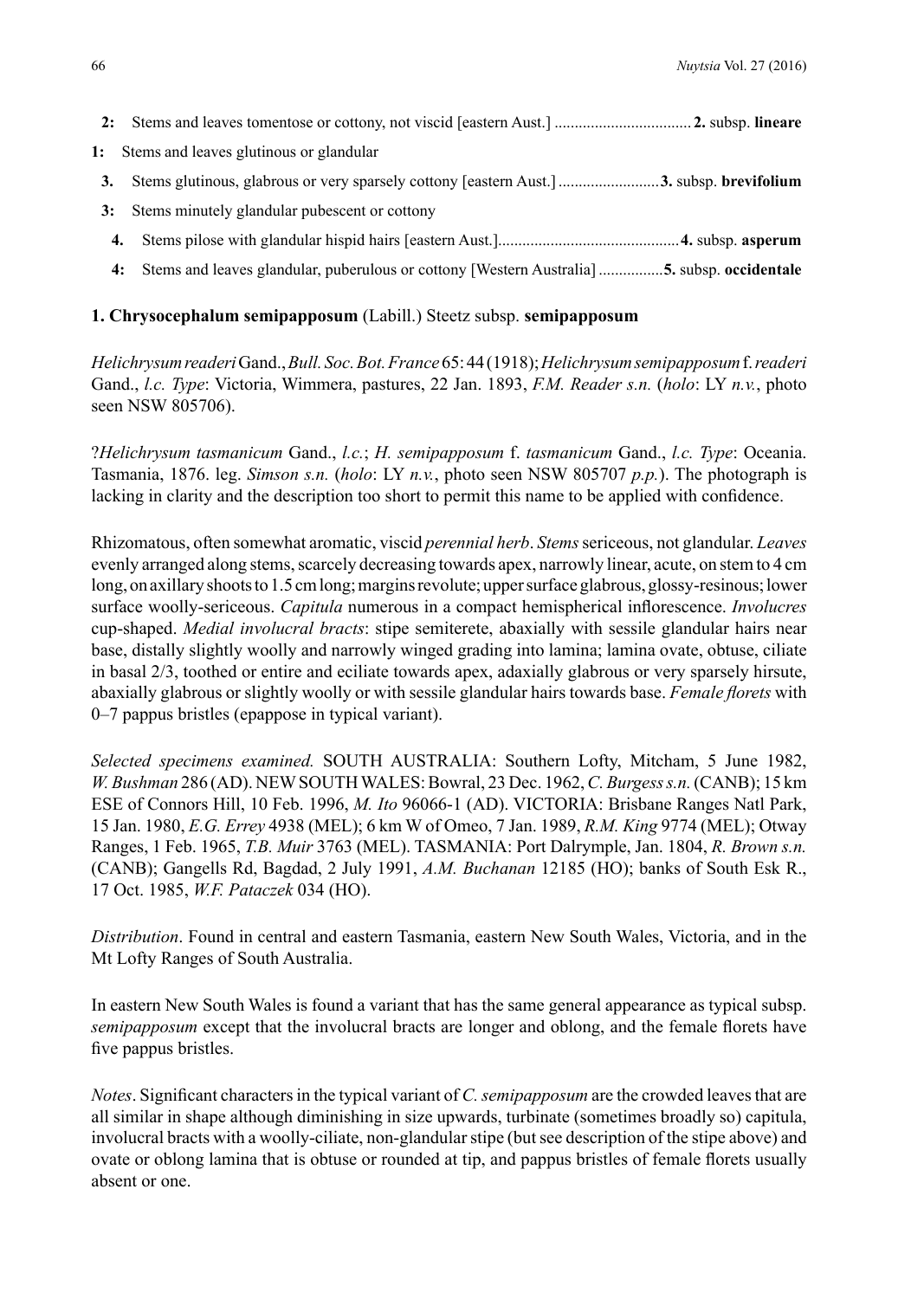#### **2. Chrysocephalum semipapposum** subsp. **lineare** Paul G.Wilson, *subsp. nov.*

*Type*: Woods Point Road, 2.8 km N of Walhalla, Eastern Highlands, Victoria, 9 December 1993, *T.J. Entwisle* 2375*, M. Tindale & J. Kenrick* (*holo*: NSW 299299).

*Helichrysum ciliatum* DC., *Prodr.* 6: 195 (1838). *Gnaphalium ciliatum* (DC.) Sch.Bip., *Bot. Zeitung* 3: 171 (March 1845). *Chrysocephalum ciliatum* (DC.) Steetz in Lehm., *Pl. Preiss.* 1: 474 (Aug. 1845). *Lecto*, here designated: 'ad portum Western ad fretum Bass, legit cl. d'Urville, exped. de l'Astrolabe, 1829 [?]'; Port Western, Bass Strait, *Dumont d'Urville s.n.*, Expedition of the Astrolabe, 1829 [1826] (*lecto*: G-DC G 00471285 image seen; *isolecto*: P 00698455 image seen).

α. *urvillei* DC., *l.c.* 196. *Type citation*: 'ad portum Western ad fretum Bass, legit cl. d'Urville (v.s.)'. *Type*: Port Western, Bass Strait, *Dumont d'Urville s.n.*, Expedition of the Astrolabe, 1829 (*holo*: G-DC G 00471285 image seen; *iso*: P 00698455 image seen).

β. *sieberi* DC., *l.c.* 196. *Type citation*: 'in Nova-Holl. Sieb.! pl. exs. n. 484. FL. Nova-Holl. *Sieber* 484. (v.s.)' (*holo*: G-DC G 00471306 image seen; *iso*: NY 00179178 image seen).

γ. *cunninghami* DC., *l.c.* 196. *Type citation*: 'in planitiebus circa Bathurst legit cl. Cunningham aprili flor. (v.s.)'. *Type*: Plains of Bathurst, New South Wales, April 1817, *A. Cunningham s.n.* (*holo*: G-DC G 00471305 image seen; *iso*: K 00899290 image seen).

?*Helichrysum sulcaticaule* Gand., *Bull. Soc. Bot. France* 65: 44 (1918); *H. semipapposum* f. *sulcaticaule* Gand., *l.c. Type*: Australia, Victoria, near Harrietville, 3 June 1910, *J.W. Audas s.n.* (*holo*: LY *n.v.*, photo seen NSW 805702).

*Helichrysum porrectum* Gand., *l.c.*; *H. semipapposum* f. *porrectum* Gand. *l.c. Type*: Flinders Range, South Australia, October 1901, *M. Koch* ['No. 1339' on sheet] (*holo*: LY *n.v*., photo seen NSW 805708)*.*

?*Helichrysum sarcodes* Gand., *l.c*.; *H. semipapposum* f. *sarcodes* Gand., *l.c*. *Type*: Mentone, Victoria, 6 October 1907, *J.R. Tovey s.n.* (*holo*: LY *n.v*., photo seen NSW 805710).

?*Helichrysum maidenii* Gand., *l.c.*; *H. semipapposum* f. *maidenii* Gand., *l.c. Type*: Jenolan Caves, New South Wales, November 1899, *J.H. Maiden s.n.* (*holo*: LY *n.v.*, photo seen NSW 805704). *Note*: The collecting details cited are taken from McGillivray (1973) since the photograph at NSW does not include them.

Multi-stemmed *perennial herb* to 80 cm high. *Stems* slender with numerous lateral branches, somewhat tomentose when young, loosely leafy to near apex. *Leaves* narrowly oblong, acute, *c.* 4 cm long, *c.* 4mm wide, flat, sparsely cottony above, densely so below. *Capitula* in a terminal rounded corymb to 6 cm diam. *Involucres* sub-globular, *c.* 4 mm wide, yellow. *Outer bracts* somewhat woolly towards base. *Medial bracts*: stipe *c.* 0.5 mm long, woolly, cartilaginous, grading into the lamina; lamina narrowly ovate-acute to narrowly triangular, to 3.5 mm long, hirsute on both surfaces except for tip, ciliate almost to tip becoming woolly towards base. *Innermost bracts*: stipe narrowly oblong, cartilaginous, membranous on margins; lamina narrowly triangular, *c.* 1 mm long, ciliate and hirsute. *Female florets* epappose or with one bristle. *Pappus bristles* shortly plumose towards apex.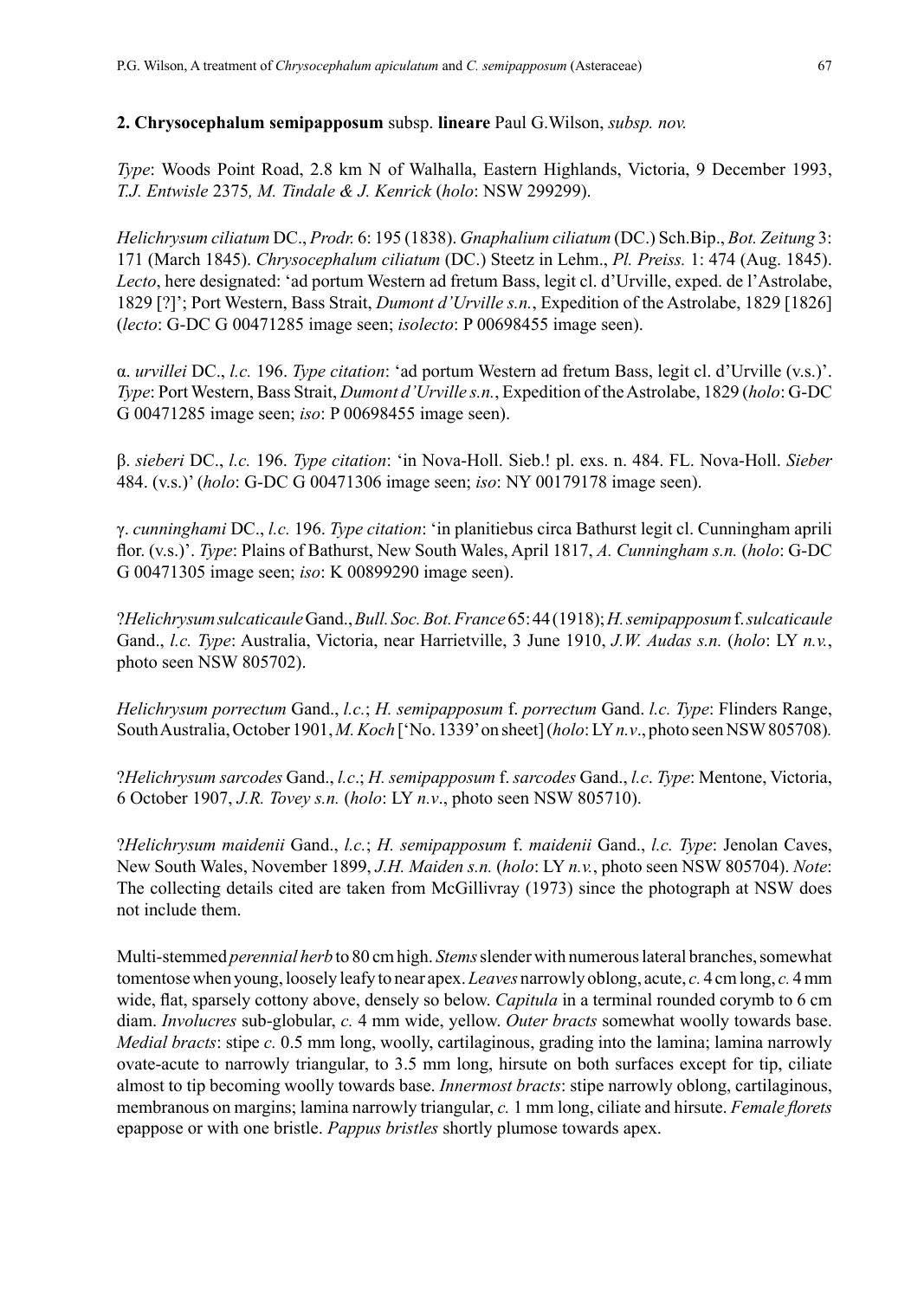*Selected specimens examined*.NEW SOUTH WALES: Bago T.R., Batlow District, Feb. 1917, *W.A.W.de Beuzeville* 14 (NSW). VICTORIA: Mt Bogong, 22 Feb. 1972, *L.A. & C.L. Craven* 2138 (CANB); Eastern Ranges, Grant, McMillan Tk, 6 Jan. 1982, *R.A. Kilgour* 178 (CANB); Beechworth, 22 Dec. 1924, *MacGillivray s.n.* (AD); Mt Buffalo Natl Park near Anderson Peak, 27 Jan. 1982, *P.S. Short* 1395 (NSW); Victoria Ra., Grampians, 13 Dec. 1975, *H. Streimann* 2931 (CANB). TASMANIA: New Norfolk, 15 Dec. 1840, *M. Ballantine* [ex *herb. Gunn* 1173 (1842)] (NSW).

*Distribution and habitat*. Occurs in south-eastern New South Wales, Victoria, South Australia (MtLofty Range eastwards) and Tasmania. Recorded from many distinct habitats.

*Phenology*. December to February.

*Typification*. The date on d'Urville's collection of *H. ciliatum* in G-DC is probably the date that it was received by de Candolle since d'Urville's visit to Bass Strait was in 1826. No collections were directly cited by de Candolle under *H. ciliatum*; however, he recognised three formae of which the holotype of the first, f. *urvillei*, is selected as the lectotype of the species name.

*Notes*. There is a considerable variation within this subspecies and it evidently grades into both subsp. *semipapposum* and subsp. *asperum* (Steetz) Paul G.Wilson.

In south-eastern New South Wales is found a variant that resembles typical subsp. *lineare* but has female florets with three to six pappus bristles.

### **3. Chrysocephalum semipapposum** subsp. **brevifolium** (Sond.) Paul G.Wilson, *comb. et stat. nov.*

*Chrysocephalum squarrulosum* (DC.) Sond. var. *brevifolium* Sond., *Linnaea* 25: 515 (1853). *Helichrysum semipapposum* var. *brevifolium* (Sond.) Benth., *Fl. Austral.* 3: 625 (1867). Based on three elements: 1. *Helichrysum microlepis* DC. (1838), 2. 'Port Gawler et Pfeifer's Station, Martio' (*syn*: MEL 2159100 & MEL 2159095 ex herb. Sonder – presumably these localities refer to collections made by F. Mueller), and 3. '*H[elichrysum]*. *glutinosum* F. Muell.' *in sched.* (*syn*: MEL 2159094 & MEL 2159096 both ex herb. Sonder). *Lecto*, here designated: Plains of Bathurst [New South Wales], April 1817, *A. Cunningham* 82 (G-DC G 00471326 image seen; this is the holotype of *Helichrysum microlepis* DC.).

*Helichrysum microlepis* DC., *Prodr.* 6: 195 (1838); *Gnaphalium microlepis* (DC.) Sch.-Bip., *Bot. Zeit.* 3: 171 (1845). *Type citation*: 'frequens in planis apricis circa Bathurst Nov. Holl. aprili flor. legit cl. A. Cunningham' (*holo*: G-DC G 00471326 image seen, '82 / A suffruticose plant frequent on the plains of Bathurst. April 1817' *fide* Cunningham).

*Helichrysum adonidiforme* Gand., *Bull. Soc. Bot. France* 65: 44 (1918); *H. semipapposum* f. *adonidiforme*  Gand., *l.c.* (1918). *Type*: Flinders Range, South Australia, October 1901, *M. Koch* 598 (*holo*: LY *n.v.*, photo seen NSW 805709; *iso*: NSW 596603).

?*Helichrysum abrotaniforme* Gand., *l.c.*; *H. semipapposum* f. *abrotaniforme* Gand., *l.c.Type*: Australia. Victoria, 1902, *C. Walter s.n.* (*holo*: LY *n.v.*, photo seen NSW 805705).

*Helichrysum squarrulosum* DC., *Prodr.* 6: 195 (1838); *Gnaphalium squarrulosum* (DC.) Sch.-Bip., *Bot. Zeit.* 3: 171(1845); *Chrysocephalum squarrulosum* (DC.) Sond., *Linnaea* 25: 515 (1853), *nom. illeg.*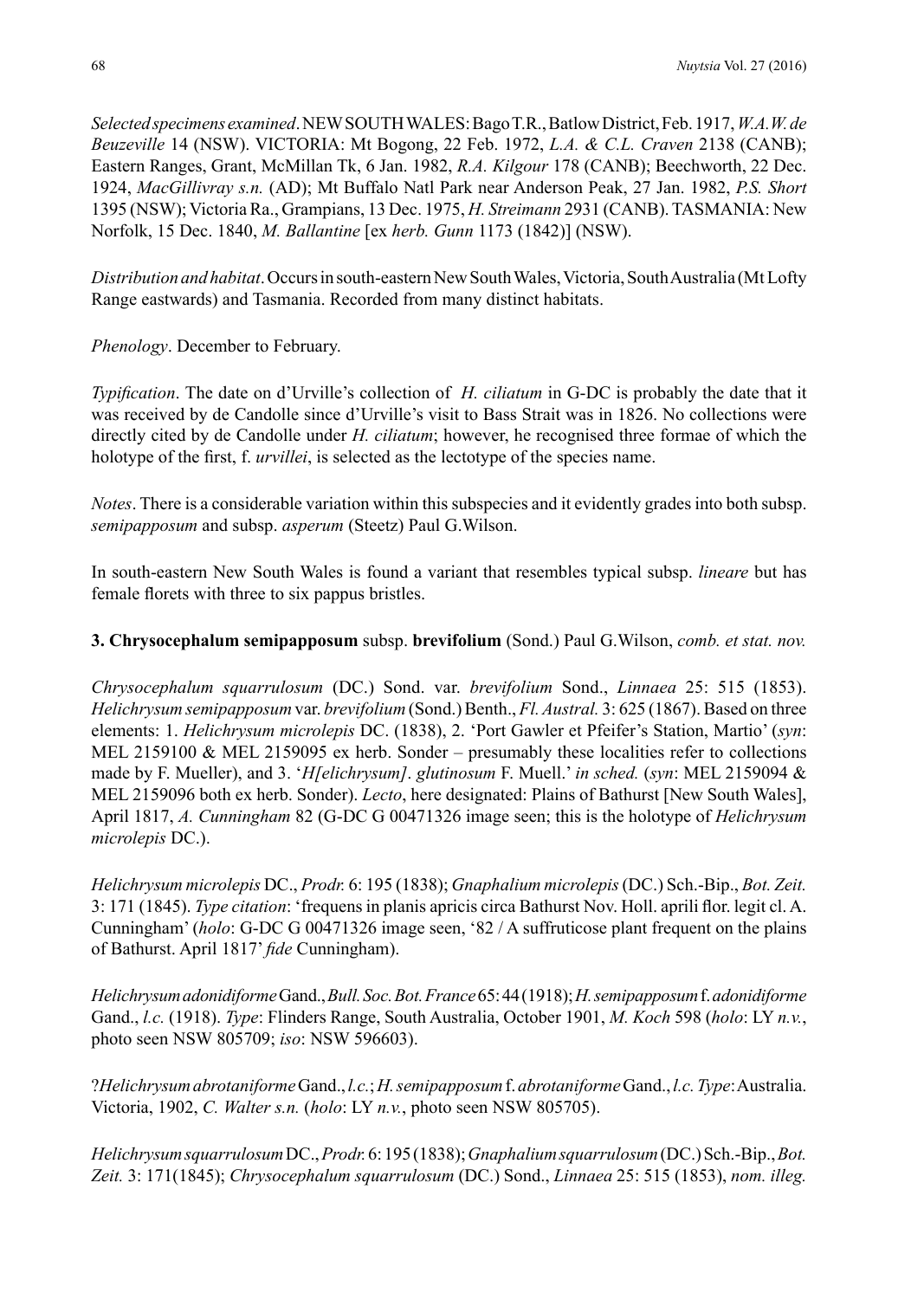*non* Steetz (1845). *Type citation*: 'in apricis Novae-Hollandiae ad latus occid. montium coeruleorum prope Port Jackson jun. flor. legit cl. A. Cunningham!' (*holo*: G-DC G 00471314 image seen, '84/ open forest country on the Western side of the Blue Mountains …. Port Jackson, June 1817'; *iso*: K 000349221 image seen, 'open forest country on the Western side of the Blue Mountains N.S. Wales, 22nd June 1817').

*Note*. The name *Chrysocephalum squarrulosum* Steetz *q.v.* is based on a specimen that came from Western Australia.

Erect-branching, often multi-stemmed *perennial herb*, to 50 cm high. *Stems* slender, glutinous, glabrous or sparsely cottony, often densely cottony towards base. *Leaves* on distal part of stems and branches dense, 2–3 cm long, acute to obtuse, often apiculate, thick, glutinous, often tightly recurved on margins, decurrent, glabrous or sparsely cottony and with prominent midrib below, sparsely woolly when young; leaves towards base of plant 2–6 cm long, linear to very narrowly obovate, somewhat cottony; an obvious axillary bud present in most axils, that may be produced into a lateral branch. *Capitula* solitary or in loose, flat-topped corymbs terminal to stems and branches. *Involucres* broadly turbinate to hemispherical, 5–6 mm high. *Bracts* dull pale yellow, semi-translucent at least towards base (but not consistently), not or scarcely hirsute. *Medial bracts* (including stipe) narrowly oblong to oblong or narrowly obovate, acute to acuminate, moderately fimbriate-ciliate with the tip shortly dentate, woolly towards base; stipe narrowly winged, sessile-glandular and woolly on abaxial surface. *Female florets* with (3–)6(–7) pappus bristles. *Pappus bristles* pale yellow, very shortly plumose at apex, minutely scabrous towards base. *Achenes* narrowly oblong-ellipsoid, *c.* 1 mm long, moderately scabrous.

*Selected specimens examined*. SOUTH AUSTRALIA: 15 km NNE of Bordertown, 3 Nov. 1962, *D. Hunt* 1352 (AD); Darke Peak Range, 28 Oct. 1983, *E.N.S. Jackson* 4976 (AD); 5 km ENE of Freeling Heights, Flinders Ranges, 6 Oct. 1981, *F. Mollenmans* 1093 (AD). NEW SOUTH WALES: 423 km from Roto toward Gilgunnia, 18 Oct. 1979, *E.M. Canning* 4931 (CANB); 22 km E of Rankins Springs, 18 Nov. 1975, *M.D. Crisp* 1557 (CANB). VICTORIA: Wedderburn, 9 Feb. 1992, *J. Connock* 313 (MEL); Dimboola, 1947, *E.T. Muir s.n.* (MEL); Melton, 13 Nov. 1990, *V. Stajsic* 15 (MEL); Nullawil, Nov. 1917, *W.W. Watts s.n.* (NSW).

*Distribution*. Found in central and south-eastern South Australia, central and eastern Victoria, and eastern New South Wales. The distribution appears to be very disjunct and requires further investigation.

*Typification*. In the isotype of *Helichrysum adonidiforme*, cited above, the female florets have four pappus bristles. A collection, *M. Koch* 589, Oct. 1901, in NSW, has been annotated by McGillivray (Oct. 1970) as 'This is a good match for the Holotype of *Helichrysum adonidiforme* Gandoger'. It is possible that the holotype no. 598 is the same collection as no. 589 since several typographical errors occur in Gandoger's paper. A further collection, *M. Koch* 598 (Port Pirie, S.A., Oct. 1901, NSW 596603), contains two specimens, one with old capitula, short resinous leaves *c.* 4 mm long on lateral branches and long linear leaves *c.* 25 mm long on main stem; the other with young capitula, and resinous linear leaves to 45 mm long. The latter specimen appears to be the same as the single specimen on sheet *M. Koch* 589 (NSW 125038). The epithet *adonidiforme*, i.e. having the form of the plant *Adonis*, suggests that Gandoger examined a specimen of the long-leaved plant. The numbers used by Koch were in effect species numbers, not collection numbers, since he applied the same number to different collections of what he assumed to be the same species.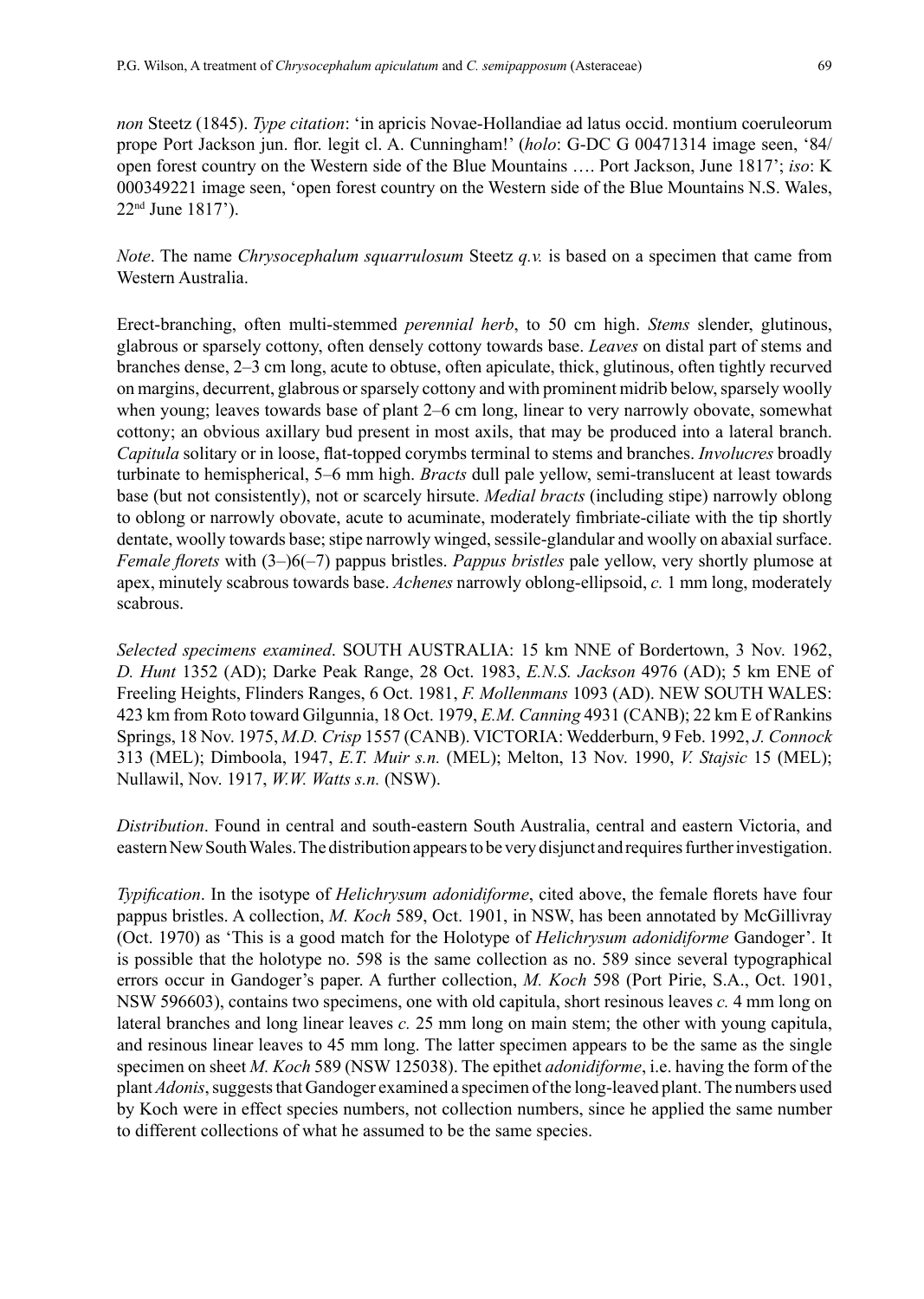*Notes*. A variable taxon as regards leaf form. The reason for this range of form, which is found on different stems of the same plant, is unclear. The number of capitula in an inflorescence is also variable, ranging from one to numerous.

A specimen (NSW 585260) with stems composed only of the short-leaved glandular form that came from Bathurst, New South Wales – the type locality of *Helichrysum microlepis* – has female florets with variably four or six pappus bristles. This form has only one to three capitula in a terminal cluster. These capitula were evidently formed at the end of flowering but in the morphology of their bracts closely match those on a specimen (*A.R. Bean* 17128, AQ 495708) with branches containing long leaves and rounded inflorescence with numerous capitula that came from the same general area. This specimen has five to seven pappus bristles in female florets. It would appear that the stems with short leaves bear only a few capitula whereas those with long leaves have numerous capitula that form a rounded inflorescence. The type of *H. microlepis* (herb. G-DC) is of the short-leaved plant in which the inflorescences are composed of a single capitulum.

Some variants of this subspecies are sparsely cottony on the stems and leaves suggesting that it grades into the narrowly linear variant of subsp. *lineare*, but, in all cases in which it was possible to check, in subsp. *brevifolium* pappus bristles on the female florets numbered four or more whereas in the narrow-leaved variant of subsp. *lineare* pappus bristles are typically absent. A variant found in both the Flinders Ranges and on Eyre and Yorke Peninsulas has very slender leaves and sometimes few or no pappus bristles on the female florets. This variant is included under subsp. *brevifolium* but could warrant recognition as a distinct taxon. There appears, however, to be no disjunction between this variant and the typical variant of subsp. *brevifolium*.

#### **4. Chrysocephalum semipapposum** subsp. **asperum** (Steetz) Paul G.Wilson, *comb. et stat. nov.*

*Chrysocephalum asperum* Steetz in Lehm., *Pl. Preiss.* 1: 473 (Aug. 1845). *Type*: Near Port Jackson, 1838, *G.Th. Siemssen s.n.* (*holo*: MEL 2218947).

?*Chrysocephalum asperum* Steetz var. *glabriusculum* Steetz in Lehm., *Pl. Preiss.* 1: 473 (Aug. 1845). *Type citation*: 'in insula van Diemen leg. cl. Gunn. Herb. Gunn. No. 501. (V.s. in herb. aulico Vindobonnensi!)' (*n.v.*).

?*Helichrysum semipapposum* var. *scabridum* Hook.f. in *Hooker's Lond. J. Bot.* 6: 121 (1847). *Type*: not indicated. Tasmania.

*Helichrysum hirtoviscosum* Gand., *H. semipapposum* var. *hirtoviscosum* Gand., *Bull. Soc. Bot. France* 65: 44 (1918). *Type*: Victoria, Australia, *C. Walter s.n.* (*holo*: LY *n.v.*, photo seen NSW 805711; ?*iso*: NSW 596624).

Erect, multi-stemmed *perennial herb* to 90 cm high. *Stems* pilose with weak, minutely gland-tipped hairs. *Leaves* on main stems oblong to narrowly oblong, to 7 cm long, flat or recurved on margins, long-acuminate, auriculate at base, with sessile glands and sparsely villous with minutely gland-tipped hairs; leaves on axillary shoots densely arranged, short (*c.* 5–15 mm long), recurved and densely cottony below. *Capitula* sub-globular, numerous in terminal, woolly, compact hemispherical inflorescences to *c.* 6 cm diam. *Outer bracts c.* 4 mm long: stipe broad-oblong, coriaceous with broad, green stereome and narrow wings, abaxially woolly, adaxially glabrous and glossy, grading into lamina; lamina ovate, ciliate to tip, woolly in basal half. *Medial bracts c.* 5 mm long: stipe oblong, centrally coriaceous with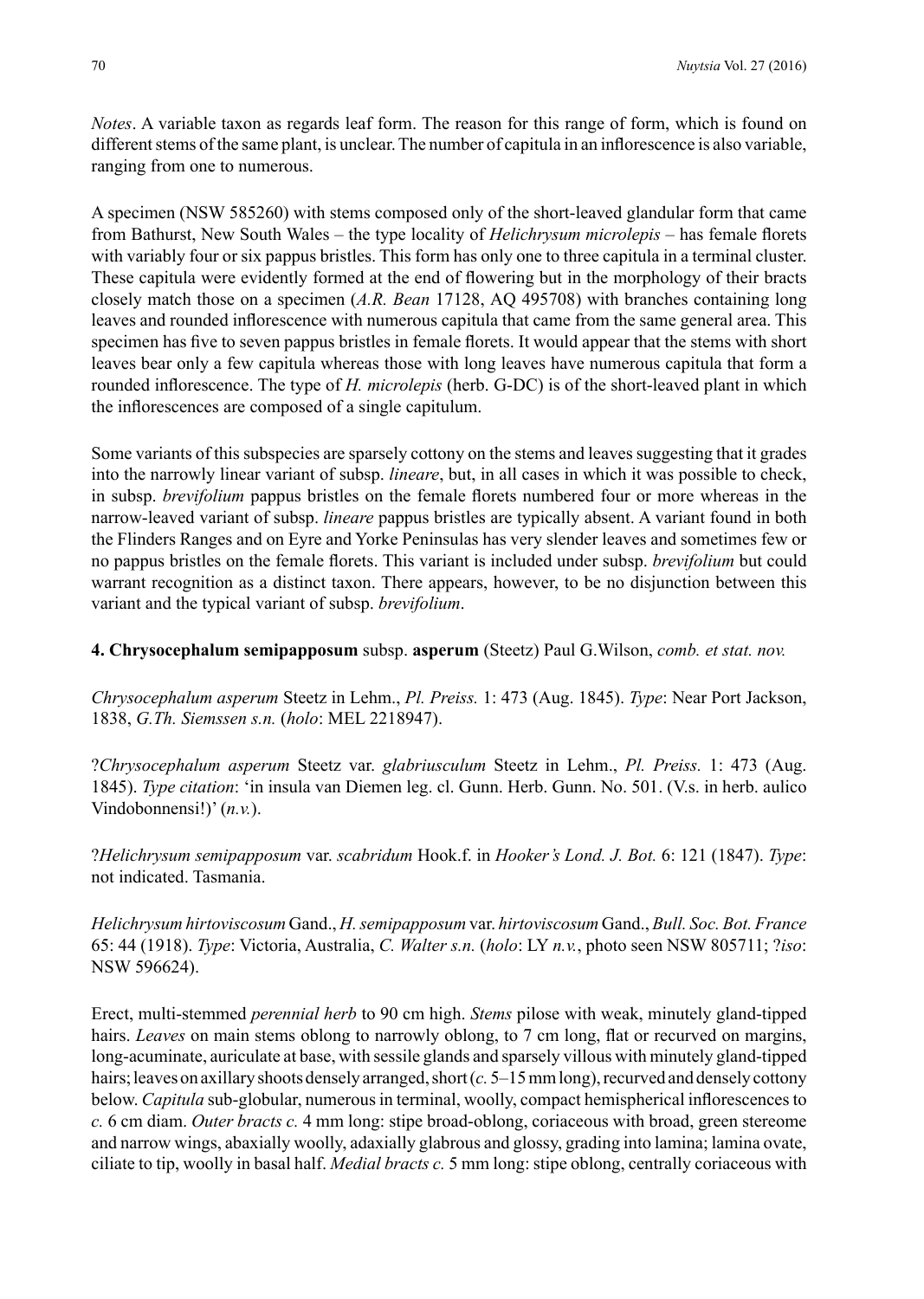linear stereome, marginally winged, abaxially slightly woolly and with sparse short hairs, glabrous adaxially, grading into lamina; lamina broad-ovate, obtuse, abaxial surface smooth and glabrous distally, hirsute near base, adaxial surface hirsute except for tip. *Innermost bracts c.* 5 mm long: stipe oblong, coriaceous towards base, with central green stereome, with few sessile glands, marginally narrowly winged, abaxially with a few sessile glands, grading into lamina; lamina narrowly ovate, shorter than stipe, otherwise similar to medial bracts. *Female* florets epappose or rarely with one pappus bristle.

*Selected specimens examined*. QUEENSLAND: 20 km N of 'Forrest Vale', 7 Aug. 1990, *A.R. Bean* 2043 (BRI); 26.1 km W of St George, 28 Dec. 1998, *A.R. Bean* 14462 (BRI); Hebel–St George Rd, 24 Sep. 1999, *W. Semple* 135 (BRI). NEW SOUTH WALES: 5 km W of Coonabarabran, 19 Oct. 1994, *R.J. Bayer s.n.* (NSW); 4 km from Dalton, 27 Nov. 1985, *E.M. Canning* 6362 (CANB, PERTH); 3 km E of Moombooldool, 20 Oct. 1995, *S. Donaldson* 655 *& D. Mallinson* (CANB); Murrumbateman Cemetery, 3 Jan. 1969, *C.R. Dunlop* (CANB); Warialda State Forest, 29 Nov. 1996, *P.I. Forster* 20100 (BRI, NSW); 6 mi [*c.* 10 km] from Cathcart on Rocky Hall Rd, 3 Jan. 1960, *H.S. McKee* 6934A (CANB); Pilliga State Forest, 2 Dec. 1984, *A.N. Rodd* 4257 (BRI); 21 km E of Rankins Springs, 31 Oct. 1972, *A. Sikkes* 497 *& I.R. Telford* (CANB); Willala Hills, 12 Dec. 1973, *H. Streimann* 738 (CANB); Manna State Forest, 29 Nov. 1983, *K.L. Wilson* 5668 (NSW). VICTORIA: 13 km SW of Yarram P.O., 10 Dec. 1978, *A.C. Beauglehole* 62443 (MEL). TASMANIA: St Helens, 14 Nov. 1968, *G. Burns* TEB703 (HO). *Distribution*. Found in south-eastern Queensland, eastern New South Wales, eastern Victoria, and north-eastern Tasmania.

*Typification*. A slip of paper attached to the type sheet of *C. asperum* (MEL 2218947) has on it 'Nro. 122. Gnaphalium Sp.' This note is referred to by Steetz in his manuscript description on the holotype sheet (written by Steetz 21<sup>st</sup> July 1841) and may indicate that Siemssen sometimes numbered his specimens.

*Notes*. This subspecies is characterised by its glandular-pilose indumentum, hemispherical inflorescence and flat, broad, winged bract stipes without stipitate glands.

The subsp. *asperum* has several intergrading variants which it does not appear productive to recognise nomenclaturally. In particular, in western Victoria is found a variant with narrowly revolute acuminate leaves that are glandular-pilose beneath, while the axillary shoots bear compact obtuse leaves that are revolute, *c.* 4 mm long, and densely woolly. This variant, which grades to the east into the typical variant, is known from the following collections:

VICTORIA: 39 km S of Murrayville, 5 Nov. 1986, *A.N. Rodd* 5880 *& J. Gentle* (MEL, NSW); 22.4 mi [*c.* 60 km] N of Serviceton North, 30 Sep. 1963, *H.I. Aston* 1013 (AD); 1 km NE of Halls Gap, 24 Oct. 1976, *A.C. Spooner* 4864 (AD).

The typical variant of subsp. *asperum* has female florets that are epappose, but in a few collections the female florets have one to five bristles. These collections are from a few scattered localities and it is unclear whether this bristle count is due to hybridisation.

This subspecies grades into subsp. *lineare*.

**5. Chrysocephalum semipapposum** subsp. **occidentale** (Benth.) Paul G.Wilson, *comb. et stat. nov.*

*Helichrysum apiculatum* var. *occidentale* Benth., *Fl. Austral.* 3: 625 (1867); based on *C. squarrulosum*  Steetz, *C. flavissimum* (Spreng) Steetz, *C. canescens* Turcz., and *C. glabratum* Turcz., and citing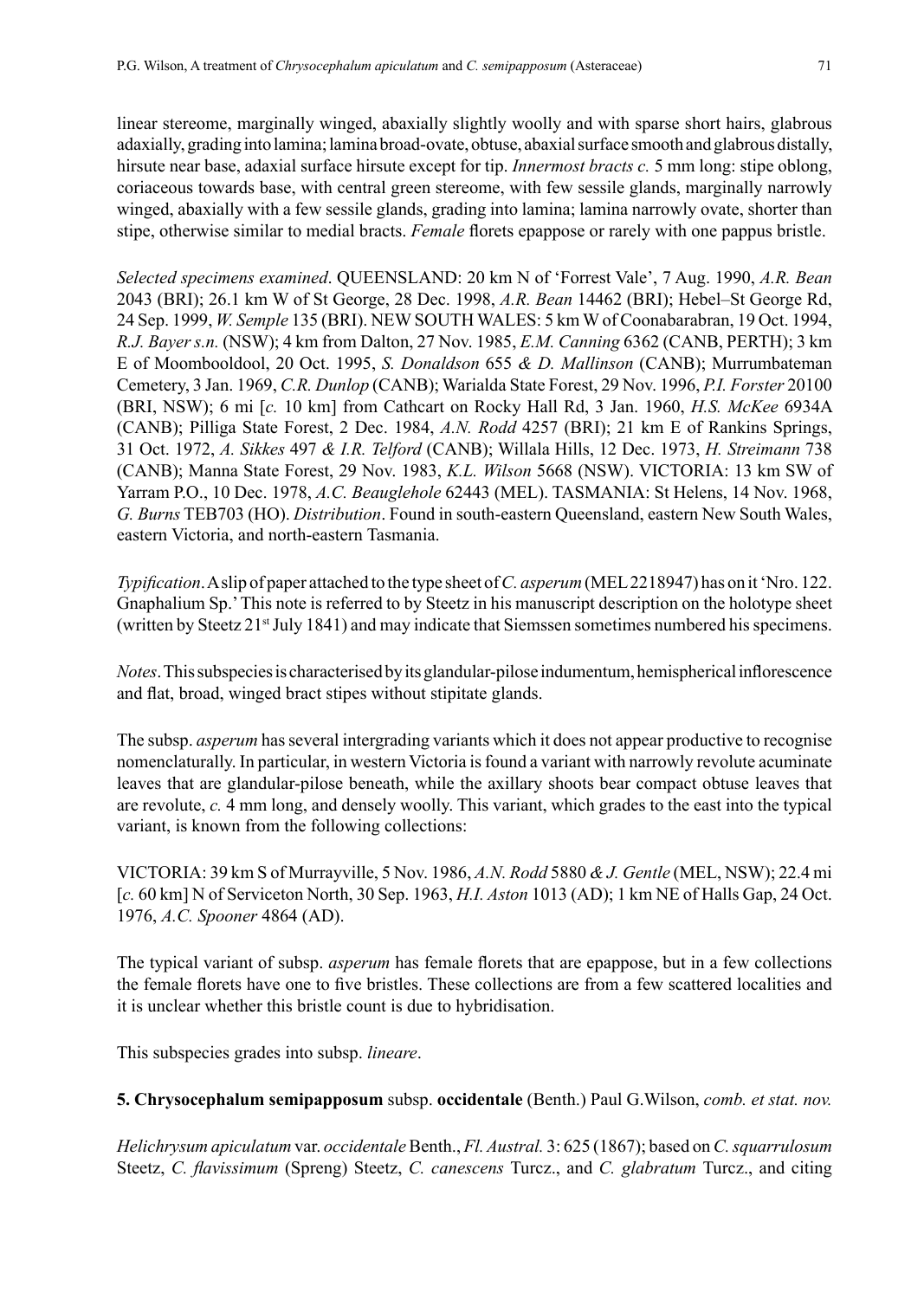'King George's Sound and adjoining districts, *Drummond*, *n*. 20, 115, 121, 342, 343, *Preiss*, *n*. 23, 25, *Oldfield*, *Maxwell*.' *Lecto*, here designated: *J. Drummond* 115 (K 00899295 image seen; *isolecto*: KW 001001506 image seen).

*Helichrysum brevicilium* DC., *Prodr.* 6: 196 (1838); *Chrysocephalum brevicilium* (DC.) Walp., *Rep. Bot. Syst.* 6: 238 (1846). *Type citation*: 'in Nov.-Holl. ad portum Regis Georgii legit cl. d'Urville' (*holo*: G-DC G 00471284 image seen: 'Port du roi George, Nouv. Hollande / M. d'Urville 1829').

*Chrysocephalum squarrulosum* Steetz in Lehm., *Pl. Preiss.* 1: 472 (1845). *Type citation*: 'In sinu regis Georgii III. leg. cl. Preiss. Herb. Preiss. No. 23.' (*syn*: MEL 2159620).

*Chrysocephalum glabratum* Turcz., *Bull. Soc. Imp. Nat. Moscou* 24(1): 197 (1851). *Type*: Western Australia, *J. Drummond* III. No. 115 (*holo*: KW 001001506 image seen; *iso*: K 00899295 image seen).

*Chrysocephalum canescens* Turcz., *Bull. Soc. Imp. Nat. Moscou* 24(1): 196–197 (1851). *Type*: 'Nova Hollandia occidentalis', *J. Gilbert* 285 (*holo*: KW *n.v.*, photo seen PERTH; *iso*: MEL 2196378, label on MEL isotype: '*Chrysocephalum canescens* Turcz. / Nova Hollandia / Gilbert coll. n 285 / 1852.' Ex herb. J. Steetz [presumably the date indicates the year in which the specimen was received by Steetz]).

Erect, multi-stemmed *perennial herb* 40–120 cm high. *Stems* slender, erect, variably glandularpuberulous or cottony, woolly near base. *Leaves* scattered along stem, linear, revolute, sparsely and minutely glandular-puberulous or cottony below or all over. *Capitula* in dense or open terminal rounded cymes. *Involucres* white or yellow, *c.* 10 mm high, rounded at base. *Outer bracts* subsessile, narrowly ovate, *c.* 3 mm long, obtuse to acute. *Medial bracts*: lamina narrowly ovate to narrowly oblong, *c.* 8 mm long, (obtuse to) acute or acuminate, abaxial and adaxial surfaces sparsely to moderately hirsute, apical 0.5 mm glabrous and eciliate. *Female florets* with  $(2-)3-7$  pappus bristles. *Pappus bristles* narrow at base.

*Selected specimens examined*. WESTERN AUSTRALIA: Kukerin to Dumbleyung, 12 Nov. 1931, *W.E. Blackall* 1341 (PERTH); near Dumbleyung, Oct. 1931, *W.E. Blackall* 1341 (PERTH); Gibbs Rd, 1 Nov. 1997, *V. Crowley* 830 (PERTH); Booraan, Aug. 1950, *C.A. Gardner* 9538 (PERTH); Nyabing, N of Badgingarra, Mar. 1972, *A.S. George* 8628 (PERTH); Northam, Oct. 1900, *J.H. Gregory s.n.*  (PERTH); Katanning, Nov. 1963, *G.T. Halpin s.n.* (PERTH); Toolibin to Harrismith, 3 Nov. 1995, *E.D. Kabay* 1028 (PERTH); Cowcowing, Sep. 1904, *M. Koch* 1223 (PERTH); 40 km W of Kojonup, 28 Dec. 1996, *C.M. Lewis* 194 (PERTH); 40 km NE of Ongerup, 16 Nov. 1984, *K. Newbey* 10845 (PERTH); Wongan Hills, Sep. 1915, *W.J. Petticrew s.n.* (PERTH); Toolibin, 16 Dec. 1998, *G. Warren* 155 (PERTH); 20 km S of Wickepin, 8 Oct. 1977, *W. Wittwer* 2051 (PERTH).

*Distribution*. Occurs in south-western Western Australia.

*Conservation status*. Evidently well represented in bushland.

*Notes on synonyms*. Steetz cited, with a question mark, *Helichrysum squarrulosum* DC. as a possible synonym of *C. squarrulosum* Steetz. Due to the expression of doubt *C. squarrulosum* Steetz is accepted as the legitimate name of a new species and not as a new combination based on *H. squarrulosum* DC. which is treated here as a synonym of *C. semipapposum* subsp. *brevifolium*.